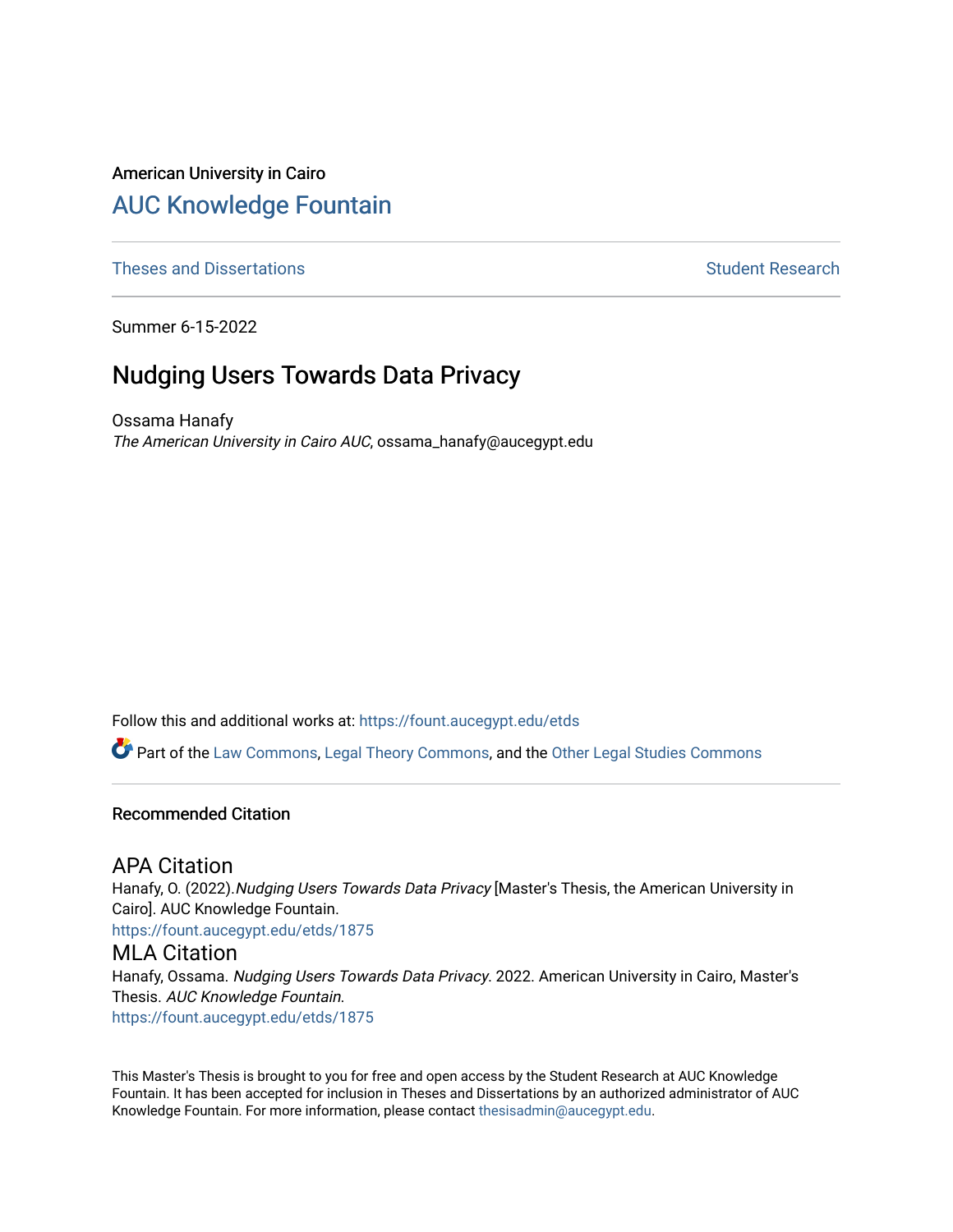**The American University in Cairo** 

**School of Global Affairs and Public Policy** 

**Nudging Users Towards Data Privacy** 

A Thesis Submitted to the Department of Law in partial fulfillment of the requirements for LLM degree in International and Comparative Law

By

**Ossama Hanafy** 

**Fall 2021**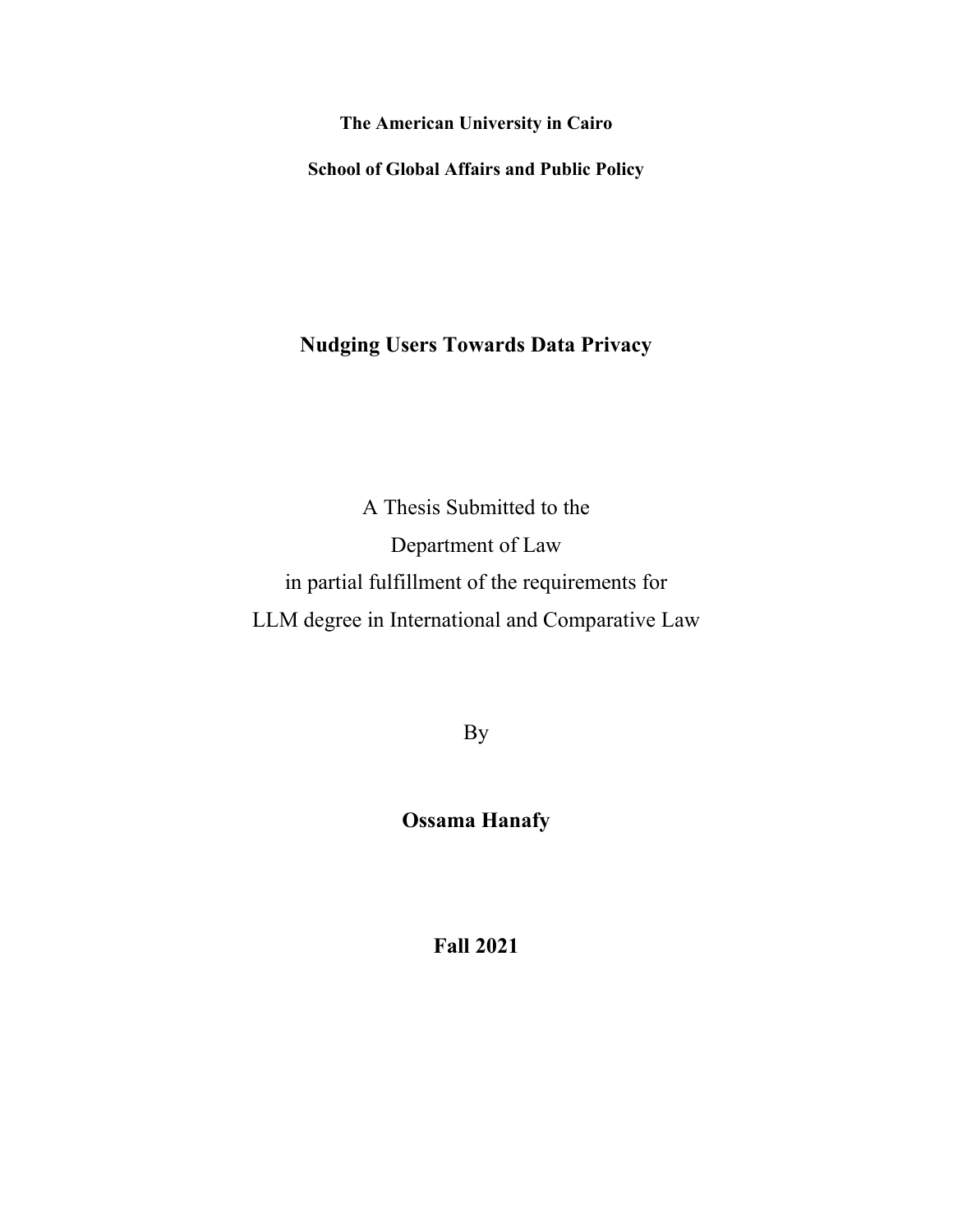# The American University in Cairo School of Global Affairs and Public Policy

# NUDGING USERS TOWARDS DATA PRIVACY

A Thesis Submitted by

# *Ossama Hanafy Hassan Hanafy*

to the Department of Law

#### Fall 2021

# in partial fulfillment of the requirements for the LL.M. Degree in International and Comparative Law has been approved by

| Hani Sayed (Supervisor)<br>Associate Professor<br>Law Department<br>The American University in Cairo                |                    |                       |  |
|---------------------------------------------------------------------------------------------------------------------|--------------------|-----------------------|--|
| <i>Thomas Skouteris</i> (First Reader)<br>Associate Professor<br>Law Department<br>The American University in Cairo |                    |                       |  |
| Jason Beckett (Second Reader)<br><b>Assistant Professor</b><br>Law Department<br>The American University in Cairo   |                    |                       |  |
| <b>Graduate Program Director</b><br>Date                                                                            | <b>School Dean</b> | Date                  |  |
| Thomas Skouteris                                                                                                    |                    | Ambassador Dean Fahmy |  |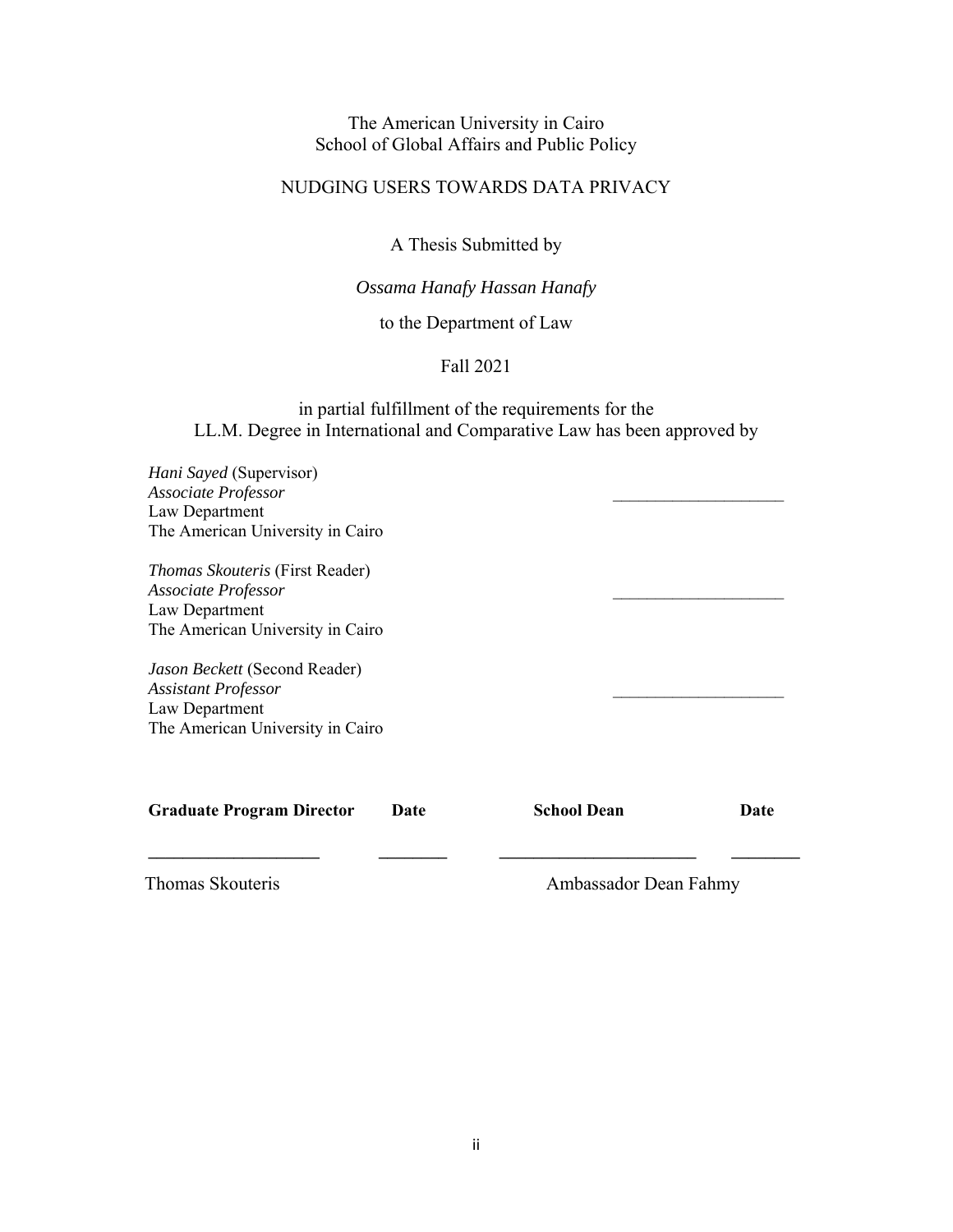# **DEDICATION**

I dedicate this work to my father's soul, and mother who have been a source of enlightenment and inspiration throughout my entire life. To my caring, loving, and supportive wife: my deepest gratitude. This work could not have been accomplished without your support and encouragement.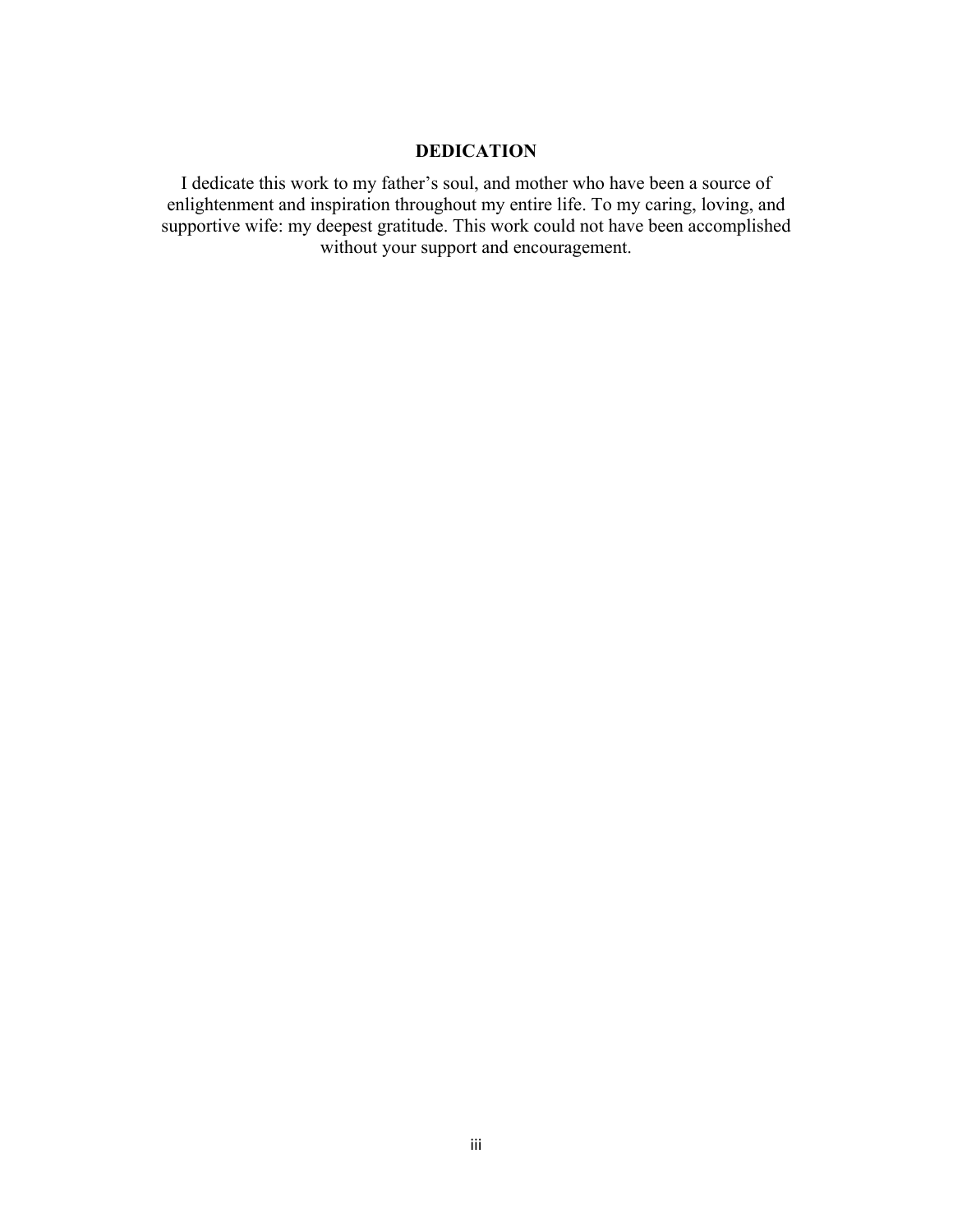#### The American University in Cairo

School of Global Affairs and Public Policy

#### Department of Law

# NUDGING USERS TOWARDS DATA PRIVACY

#### Ossama Hanafy

Supervised by Professor Hani Sayed

#### **ABSTRACT**

The internet challenges users' privacy in unpreceded ways. Technology companies collect massive amounts of data from online users. They use algorithms that can track and analyze each activity by each user. Even though many users worry about their online privacy, they keep revealing more personal data. This study explores the causes behind online privacy erosion. While tech companies and governments aim to achieve economic and political goals, users are motivated by social motives. Online Privacy erosion leads to many harms to individuals and societies while collecting, processing, and disseminating data. Moreover, this study argues that the current legal approaches, especially the GDPR and the Egyptian law for data protection, fail to effectively protect data privacy because they could not overcome the complexity of data privacy. Online users act irrationally due to several influences that affect their decisions and undermine their ability to manage their privacy. Therefore, this study argues that applying the libertarian paternalism theory on online privacy would help to promote privacy. Nudging users towards online privacy can be done by architecting choices in a manner that alters users' behavior in a predictable way without omitting any options or changing their economic incentives. Nudges preserve online selfmanagement because they do not forbid any options. They also overcome the privacy complexity by simplifying the options. Finally, this study introduces some nudges designs that can enhance users to protect their privacy.

KEY WORDS: Online Privacy – Data Protection - Libertarian Paternalism – Nudges ––

Online Self-management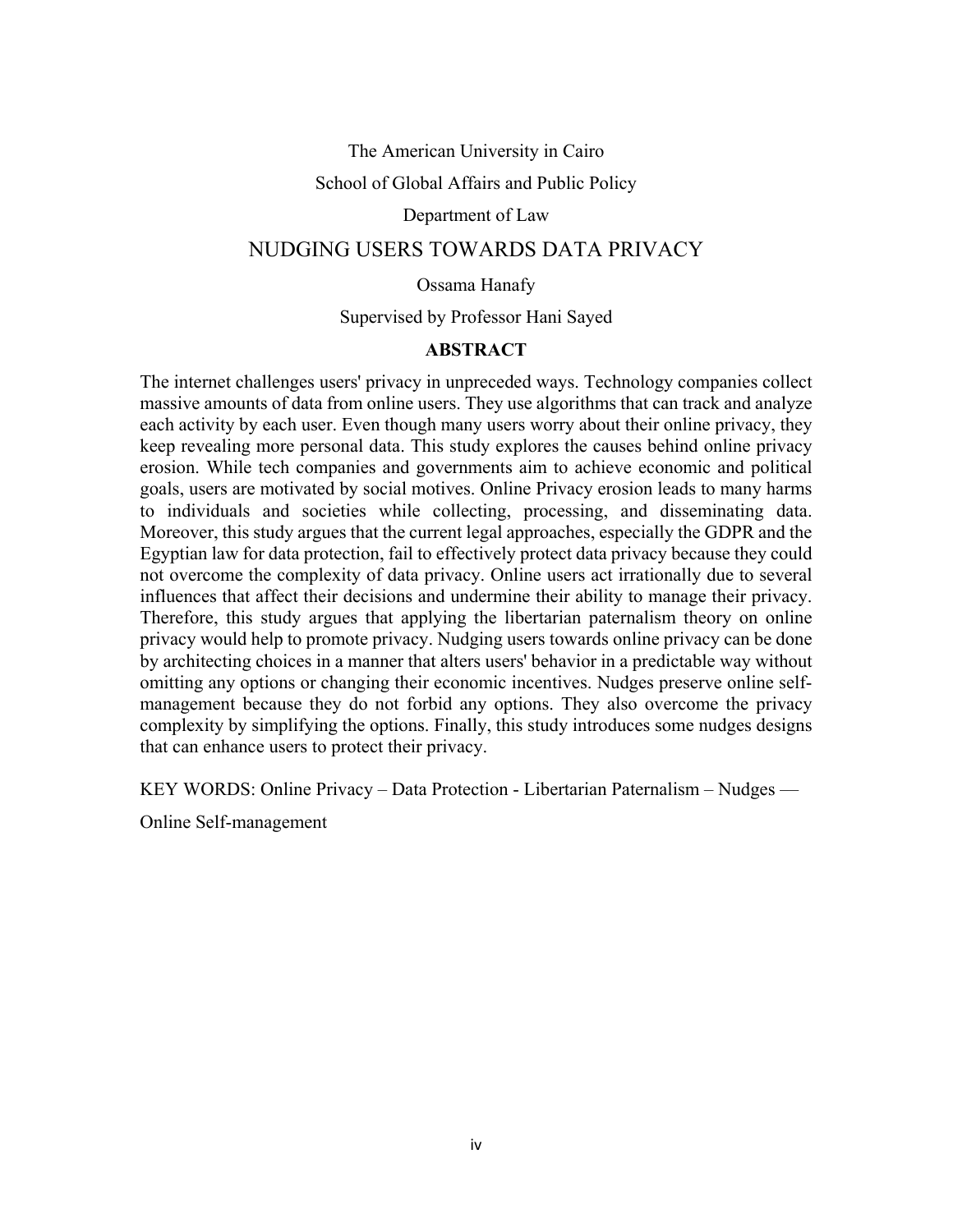# **TABLE OF CONTENTS**

| I.   |                                                                   | 1  |
|------|-------------------------------------------------------------------|----|
| Π.   |                                                                   | 5  |
|      |                                                                   | 5  |
|      |                                                                   | 7  |
|      |                                                                   | 9  |
|      | 1.                                                                | 10 |
|      | 2.                                                                | 12 |
|      | 3.                                                                | 13 |
| III. |                                                                   | 16 |
|      |                                                                   | 16 |
|      |                                                                   | 19 |
|      |                                                                   | 20 |
|      | $\mathbf{i}$ .                                                    | 20 |
|      | 11.                                                               | 21 |
|      | iii.                                                              | 23 |
|      | 2.                                                                | 24 |
|      | 3.                                                                | 25 |
| IV.  |                                                                   | 28 |
|      |                                                                   | 28 |
|      | 1.                                                                | 28 |
|      |                                                                   | 30 |
|      | B. A Libertarian Paternalism Entrance for Self-Management Dilemma | 33 |
|      | 1.                                                                | 34 |
|      | The Inevitability of Influencing People's Choices<br>2.           | 35 |
|      | 3.                                                                | 36 |
|      | 4.                                                                | 38 |
| V.   |                                                                   | 41 |
|      |                                                                   | 41 |
|      |                                                                   | 46 |
|      |                                                                   | 49 |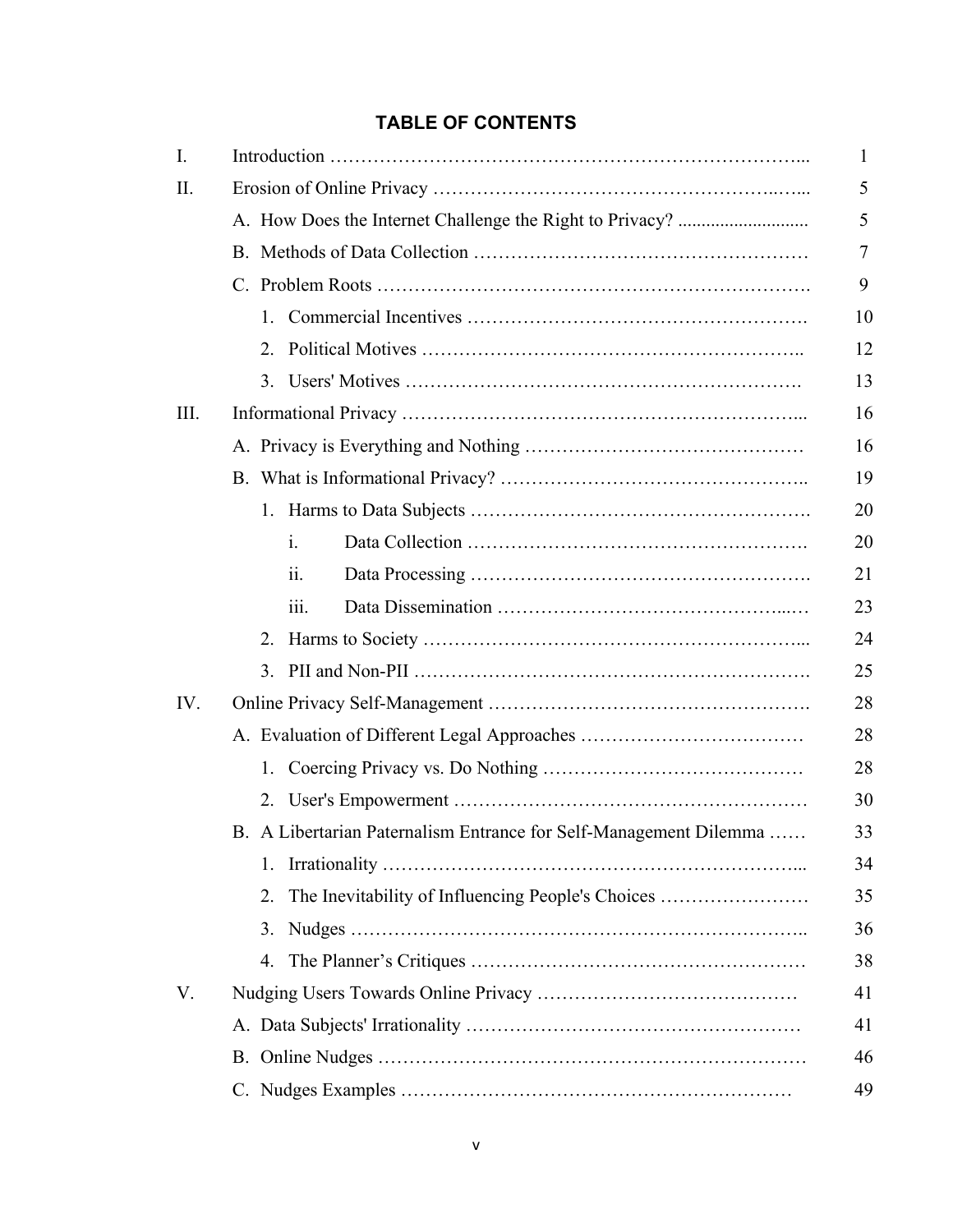|     |  | 49  |
|-----|--|-----|
|     |  | 50  |
|     |  | 51  |
|     |  | 52. |
|     |  | 52  |
| VI. |  | 55  |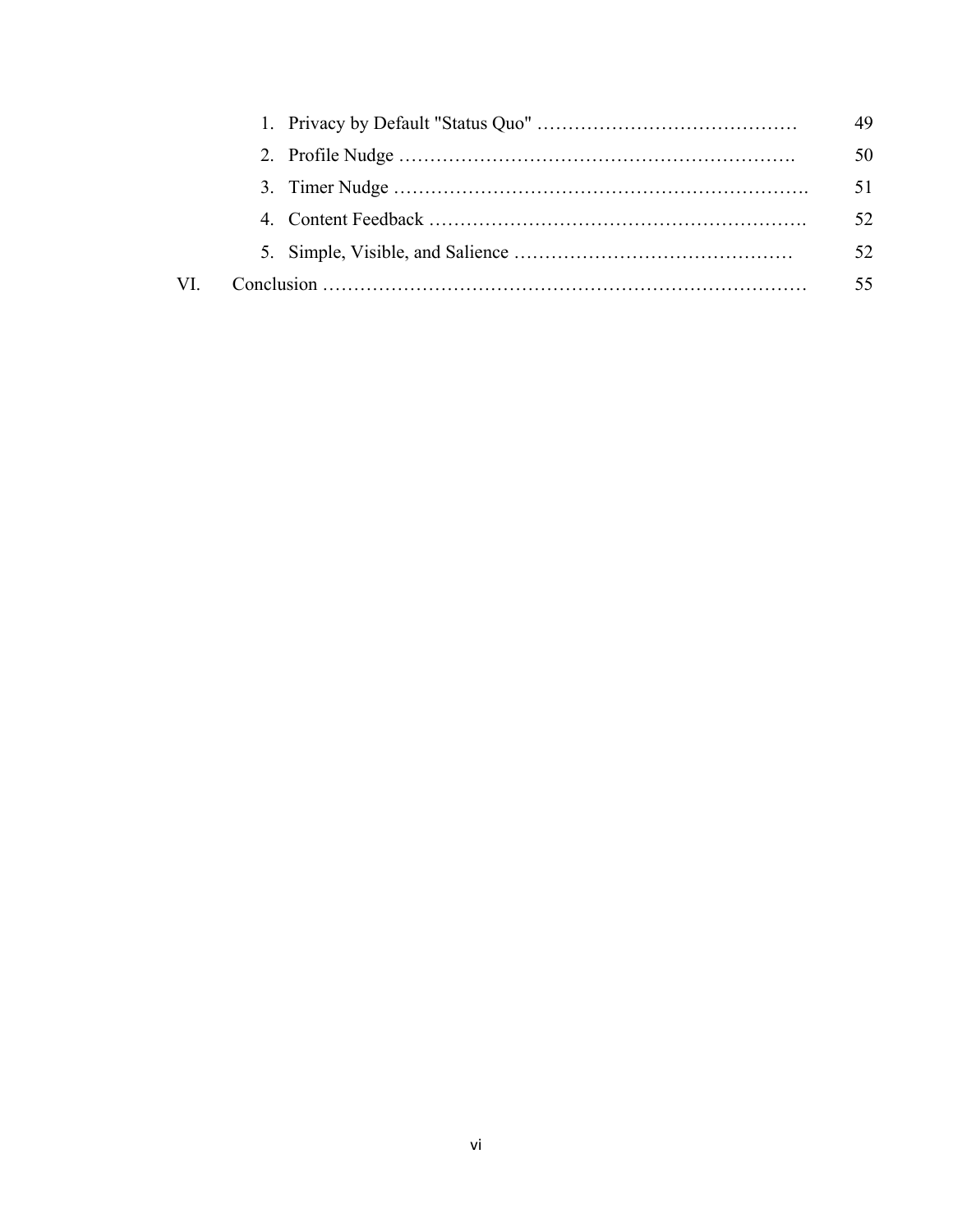#### **I. Introduction**

The internet has changed our lives in significant ways. Billions of individuals use it on a daily basis for multiple purposes. They depend on the internet to buy different products and services, get information, conduct researches, and socialize with friends. Whether explicitly or implicitly, users disclose personal information in order to benefit from the services of different websites and apps. While using the internet, billions of data points were collected and transmitted. Tech companies make huge profits from those data. In 2022, the big data market is expected to worth 274 billion dollars.<sup>1</sup> Data is the raw material for this industry. Thus, when data become the most valuable resource on the planet, privacy would be the most violated right.

Before the emergence of the internet, privacy was confined to physical actions that are mostly related to one's body and home. Informational privacy was raised with the development of the press and media. However, the internet challenged the right to informational privacy in unpreceded ways. Social media platforms facilitated the disclosure of data. Users reveal many personal data without noticing the risks of their behavior. They also give permission to many companies to know their names, location, age, sex, images, family members, friends, contact list, and online habits. Moreover, algorithms have the ability to track, record, and analyze each activity of each user on the internet. They can reveal sensitive information by combining different pieces of data. Such practices have endangered the right to privacy.

The privacy violations are motivated by commercial, political, and social motivations. Tech companies depend on data to categorize the users in order to effectively market their ads. They gain billions of dollars from our data. In addition, analytics companies collect and analyze the personal data of millions of people in order to understand their political and social beliefs. Governments hire such companies to influence the people in order to achieve political objectives. On the other hand, people are the victims of their weaknesses. They reveal too much information to fulfill their social needs. Most users want to create an attractive profile in order to make new friends and profound their relationship with current ones. Social media platforms provide them with the capabilities to communicate with

 $<sup>1</sup>$  Revenue from big data and business analytics worldwide from 2015 to 2022,</sup> https://www.statista.com/statistics/551501/worldwide-big-data-business-analytics-revenue/.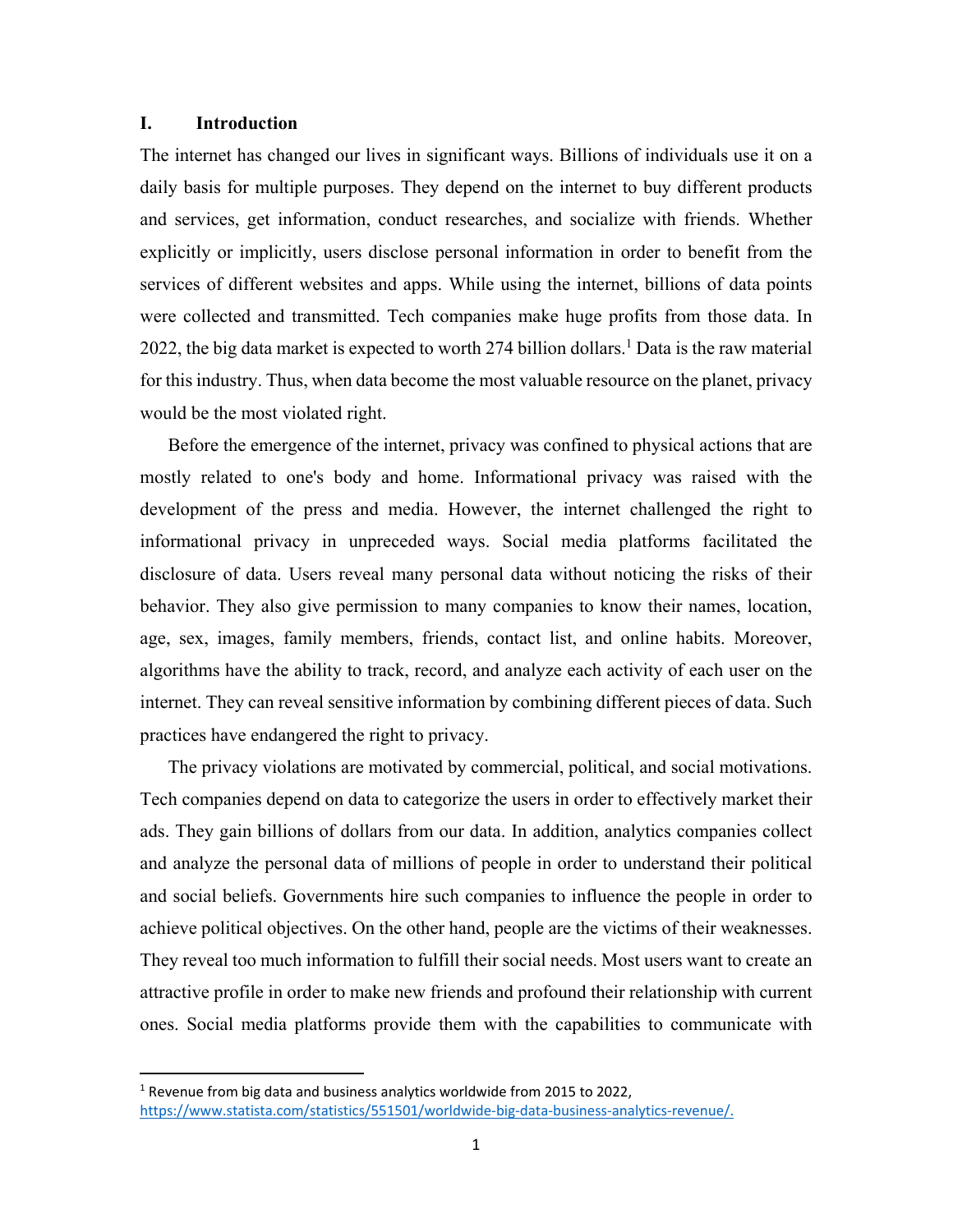family members and friends easily. They like to talk and share their experiences with others. They disclose a vast amount of data without paying attention to the practices' consequences.

However, defining the right to privacy is challenging. It is too vague and complex. It is embodied in various legal rules like trespassing, wiretapping, illegal search and seizure, defamation, blackmailing, extortion, identity theft, and fraud. As Professor Solove argues, "privacy is a sweeping concept, encompassing (among other things) freedom of thought, control over one's body, solitude in one's home, control over information about oneself, freedom from surveillance, protection of one's reputation, and protection from searches and interrogations."2 In my opinion, informational privacy should be defined based on the privacy harms that affect individuals and society. Many privacy harms occur to individuals while collecting, processing, and disseminating the data. Data collection involves interrogation and surveillance, while data processing deals with data storage, usage, aggregation, and manipulation. Throughout those activities, many harms affect individuals. Meanwhile, data dissemination involves various kinds of harms like breach of confidentiality, defamation, blackmailing, and distortion. On the other hand, societies suffer from privacy violations. Due to the personalization technology, people live in echo chambers because algorithms show the user what reflects his/her believes and preferences. Such technologies prevent users from forming balanced opinions because algorithms would not show up other arguments, which leads to polarization and the spread of misbeliefs. In the meantime, tech companies and governments can exploit such technologies to influence the people, which threatens democracy.

The question that arises is to what extent can law intervene to protect individuals from their own mistakes? The rule is: governments should refrain from coercing individuals as long as their actions do not harm other individuals.<sup>3</sup> A Citizen is autonomous and has the freedom to choose in a self-interested manner; this self-management should be protected by the state, not the opposite. Hence, people have the right to abandon their privacy as long as they agree to do so and they do not harm others, as many scholars and tech companies

<sup>&</sup>lt;sup>2</sup> Daniel J. Solove, Conceptualizing Privacy, 90 CALIF. L. REV. 1087 (2002), at 1088.

<sup>&</sup>lt;sup>3</sup> See Joseph William Singer, The Legal Rights Debate in Analytical Jurisprudence from Bentham to Hohfeld, 6 Wis. L. Rev. 975‐1060 (1982).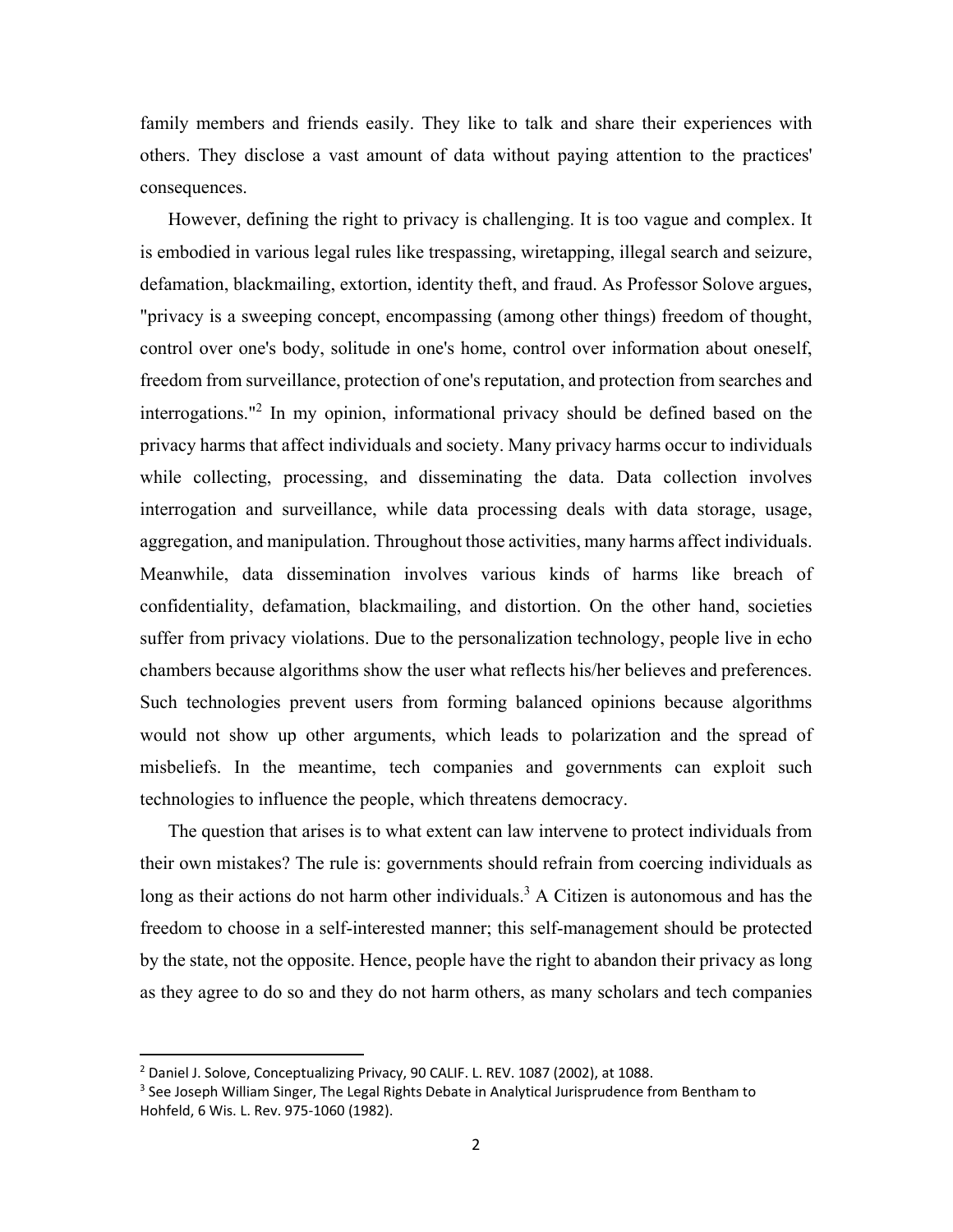argue. However, behavioral economics scholars proved that people do not choose what is the best in their interest. Despite the harm, people smoke cigarettes, eat unhealthy foods, and abandon their privacy. Thaler and Sunstein propose the "Libertarian Paternalism" theory as a solution that can promote individuals' welfare without affecting their freedom of choice.<sup>4</sup> Based on scientific experiments, people act irrationally because they are influenced by different factors. Those influences are unavoidable; there is no neutrality in choice architecture. Therefore, they concluded that people's decisions should be improved by using nudges that can change their behavior in a predictable way without omitting any choices.

In this study, I argue that using libertarian paternalistic techniques can promote online privacy in a manner that can complement other legal tools. This study illustrates how data subjects act irrationally regarding their privacy. Even though there is an increasing concern regarding online privacy, people reveal recklessly many personal information. They are influenced by many influences. They have to disclose personal information to benefit from internet services and to communicate with their friends. Tech companies exploit this advantage to make people disclose more information. Meanwhile, online privacy choices are complex, which impede users' ability to make rational decisions.

On the other hand, this study critically analyzes the proposed legal solutions and shows their ineffectiveness in dealing with online privacy. While some scholars argue for the coercion of privacy, others argue for the non-intervention of the state. In my opinion, both fail to achieve the required balance in the data market. The first proposal would lead to the collapse of the data market because it will severely hinder the flow of data which internet service providers depend on to provide their services; it also demolishes individual autonomy. Meanwhile, the non-intervention advocates ignore the harms of privacy erosion and the market failure in regulating the data.

Moreover, the user's empowerment policy is ineffective in promoting online privacy. The general data protection regulation (GDPR) and the new Egyptian for personal data protection No. 151 of 2020 choose to empower citizens with a bundle of rights.<sup>5</sup> However,

<sup>4</sup> See Cass R. Sunstein & Richard H. Thaler, Behavioral Economics, Public Policy, and Paternalism:

Libertarian Paternalism, 93 American Economic Rev. 175 (2003).

<sup>&</sup>lt;sup>5</sup> General Data Protection Regulation, Regulation (EU) 2016/679 (27 April 2016); Law No. 151 of 2020 (Law of Personal Data Protection).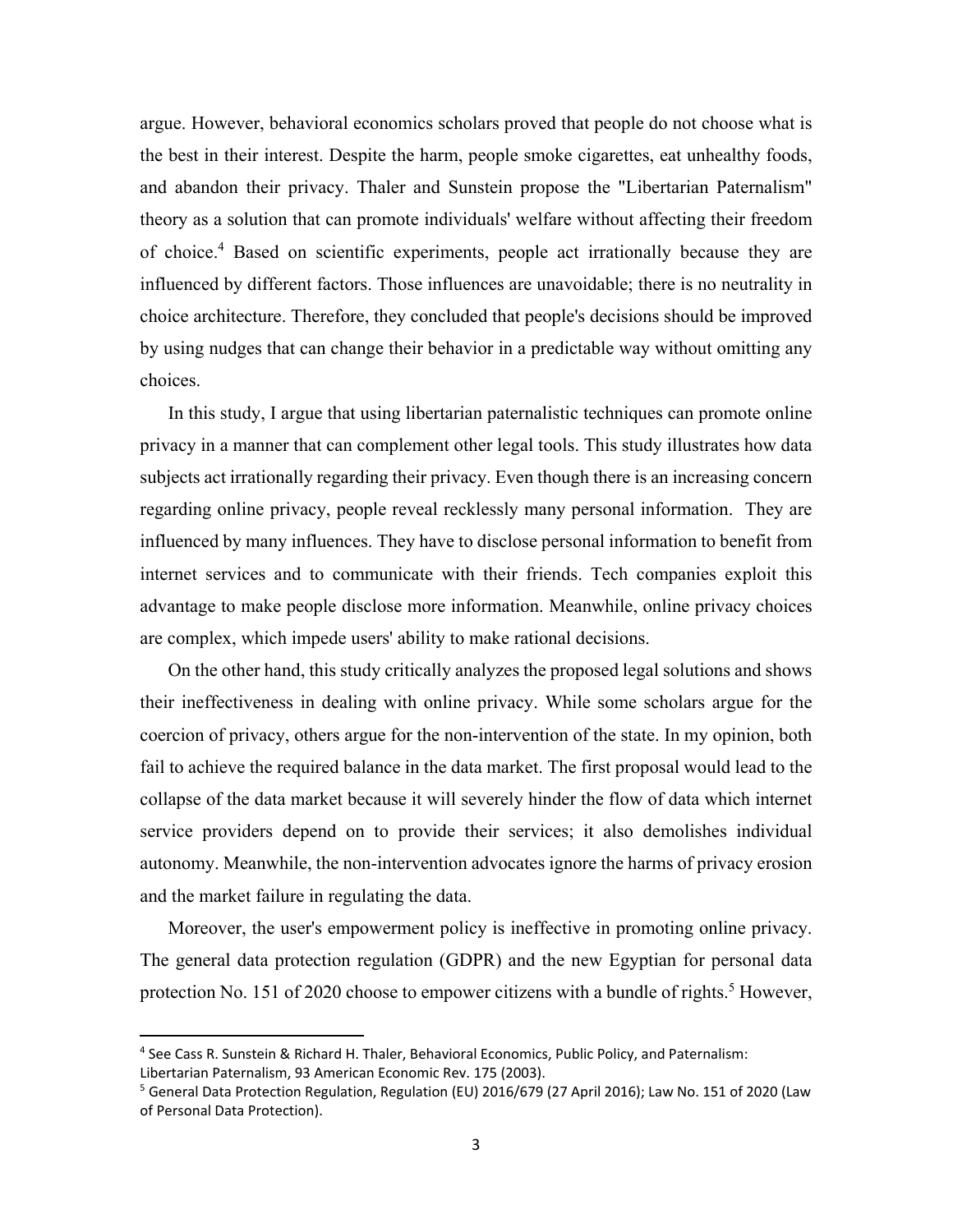there are real concerns regarding the ability of users to use those rights. Online users are not aware of the potential risks. They also are under pressure to accept the services providers' terms in order to benefit from their services. In addition, small businesses have to spend a huge amount of money to implement new laws which threaten their growth. As a result, the proposed legal solutions are not effective in dealing with the online privacy issue, which leaves a gap that nudges can fill.

Chapter two of this study explains the data collection methods and the erosion of online privacy. It also aims to understand the problem by exploring the motives of tech companies, governments in collecting data, and the users' motives in disclosing their personal data. Chapter three aims to define informational privacy by identifying the privacy harms that occur to individuals and societies while collecting, processing, and disseminating the data. Chapter four deals with the self-management problem regarding online privacy. It evaluates the current legal approaches, and argues that the proposed legal solutions do not offer an effective solution for the beforehand issue. In addition, it demonstrates the libertarian paternalism arguments in proving individuals' irrationality and the inevitability of choices' influences while replying to the theory's critiques. Finally, chapter five applies the libertarian paternalism theory on the online privacy issue. It shows how data subjects act irrationally regarding their online behavior. Then, it details how using nudges can promote online privacy, and introduces some examples of nudges that can be implemented by online platforms to improve privacy.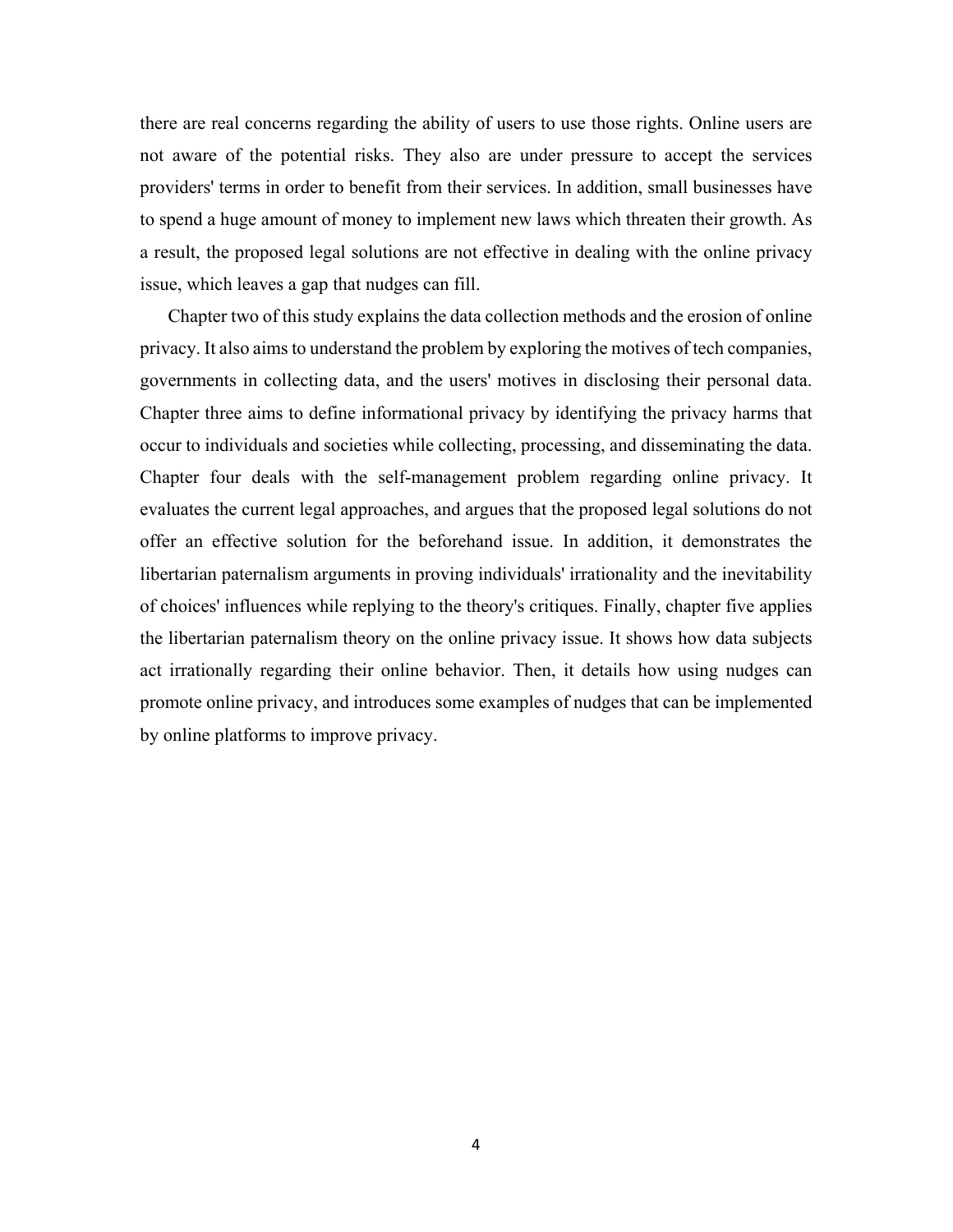#### **II. Erosion of Online Privacy**

#### **A. How Does the Internet Challenge the Right to Privacy?**

The internet has become essential in the life of millions of people. In 2021, the number of active internet users worldwide is 4.66 billion, up from 3.97 billion in 2019.<sup>6</sup> The emergence of social media platforms has led to a vast increase in the number of users. Facebook, for example, has over 2.2 billion monthly active users, which represent almost half of internet users worldwide.<sup>7</sup> Most users spend hours each day using different apps and accessing websites. Throughout that daily use, millions of users reveal different kinds of information about their lives, whether explicitly or implicitly. To use internet service providers (ISP) services, users grant them access to their contacts, location, images, and activities over their devices. They also post about their daily activities and share their thoughts on social media.

On the other side of the internet, tech companies receive and restore those billions of points of data. They use those data to understand the behavior of users and build a profile for each one. They develop complex algorithms that analyze users' likes, posts, search history, location, and other information to enhance their customers' experience. They determine search results and which articles, videos, websites, and advertisements would appear on their screens according to each one's preferences.<sup>8</sup> However, such practices are associated with intense privacy concerns.

The internet has declared a new age to the right to privacy. Before the internet era, privacy meant "the right to be let alone," which provides individuals with protection from physical intervention in one's private affairs. The private sphere is usually violated by a physical act. The violator needs to act in the real world to reveal what one hides. Actions like unlawful surveillance, unwarranted search and seizure, and intrusion are done by intervening physically in one's private sphere. Recently, the new technologies used by different actors over the internet challenge privacy in new complicated ways that did not exist before. Governments and tech companies use artificial intelligence to gather private

<sup>&</sup>lt;sup>6</sup> Global digital population as of January 2021, https://www.statista.com/statistics/617136/digitalpopulation‐worldwide/.

<sup>&</sup>lt;sup>7</sup> Number of internet users worldwide from 2005 to 2019, https://www.statista.com/statistics/273018/number-of-internet-users-worldwide/.

<sup>&</sup>lt;sup>8</sup> Brittainy Cavender, The Personalization Puzzle, 10 Wash. U. Jurisprudence REV. 97 (2017), at 97.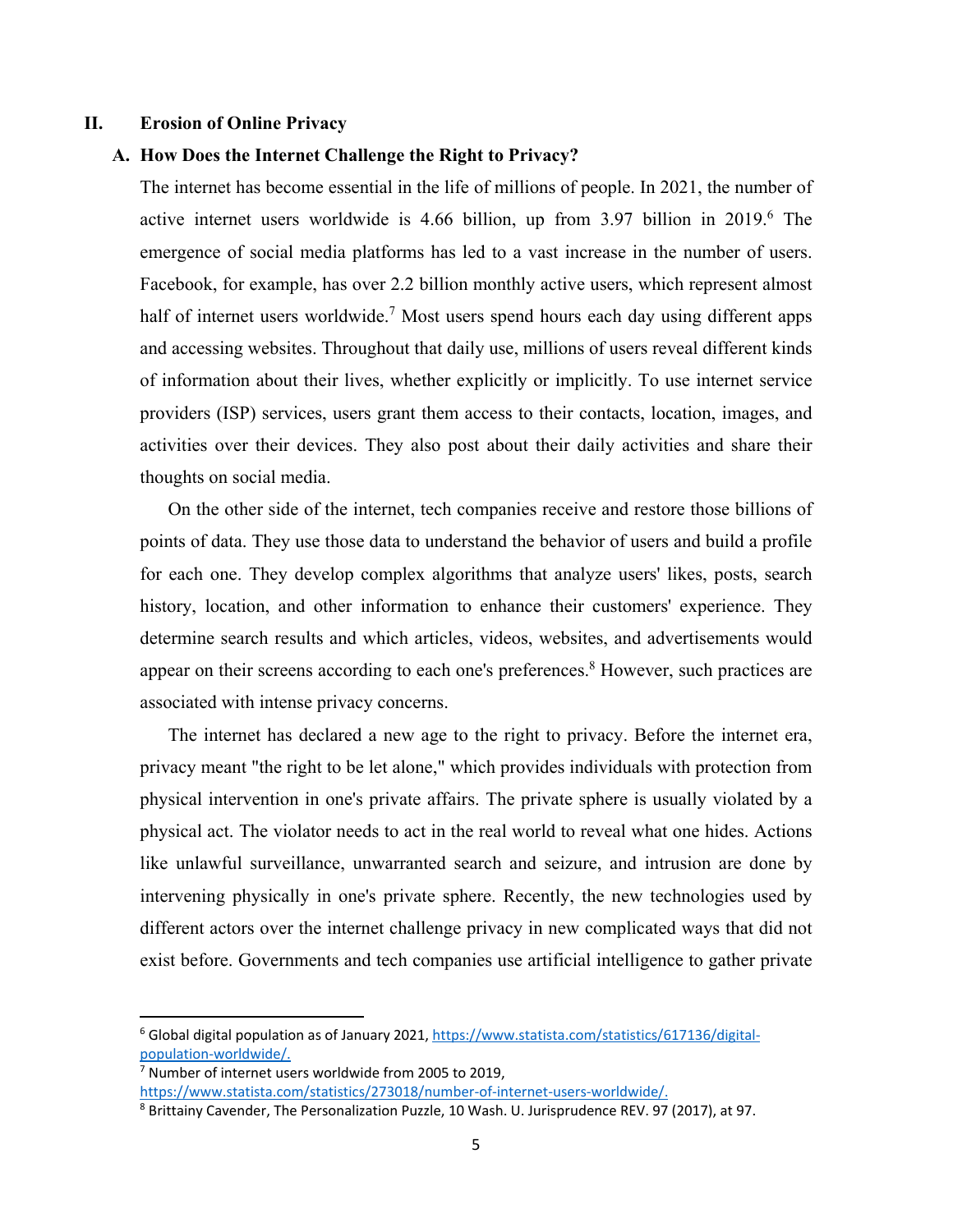information and know more about one's interests, habits, economic level, and political thoughts. The addiction to social media pushed people to abandon their privacy in dangerous ways. In order to benefit from an application, people agree on the terms and policies without even reading them. Tech companies exploit this advantage for their interest by collecting more data. Most people would not realize the threat of revealing a small piece of data. They even do not understand that just scrolling down the screen on Facebook or Instagram may reveal important information about the user's personality that he/she may want to hide from others. The new systems stalk every and each one uses a device that is connected to their websites or applications. They restore and analyze all gathered data in order to predict their behavior and maybe nudge people towards a specific path by shaping their ideas.

Advanced algorithms challenged privacy by their capability to aggregate small pieces of data. Tech giants use complex algorithms that can aggregate small pieces of data from multiple resources at different times. They can identify the user, even if each piece could not achieve this purpose by itself, and/or reveal sensitive information about the user that he/she does not want to disclose. Moreover, such algorithms are protected by trade secret law which immune those companies from any attempts to fully understand and study those technologies. Personal data could be used in manipulative ways by companies that lack transparency and are motivated by profit. They usually use data to "feed off consumers' and voters' raw emotions, racial or national identities, shopping preferences, party affiliations, and any other metrics they can gather online."<sup>9</sup> They do not aim to provide correct or useful information; instead, they aim to provide the most relevant information to the user.<sup>10</sup> Therefore, the collection of personal data through the internet can be a massive threat to the right to privacy.

The internet mechanism "not only feeds the taste for consuming the privacy of others; it simultaneously constructs such tastes."11 The internet facilitates the methods to look at other's private affairs. Most users post personal information about themselves, friends, and families on social media. They refresh their timeline multiple times to update the news;

<sup>&</sup>lt;sup>9</sup> Alexander Tsesis, Marketplace of Ideas, Privacy, and the Digital Audience, (2019), at 1603.

<sup>10</sup> Cavender, supra note 8, at 107.

<sup>&</sup>lt;sup>11</sup> Anita L. Allen, Coercing Privacy, 40 WM. & MARY L. REV. 723 (1999), at 735.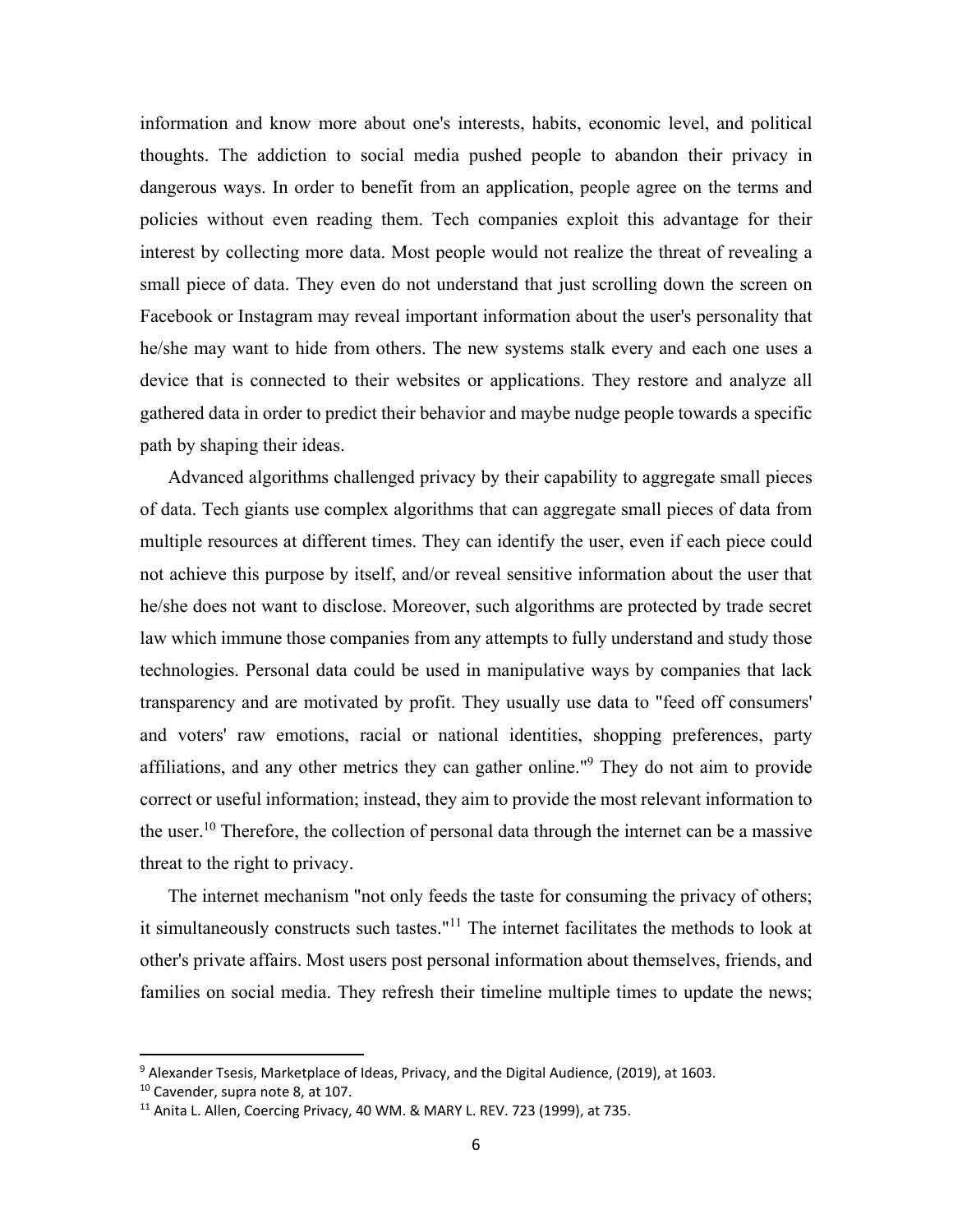they access the profile of others to know more about them. Moreover, many people do not care about privacy and want to gain money and celebrity. In order to attract more followers and likes, women show their bodies; couples publish their love stories; husbands and wives share their daily activities. These challenges make many claim the extinction of the right to privacy as Facebook founder Mark Zuckerberg says that privacy is no longer a social norm.<sup>12</sup>

On the contrary, people around the world are concerned about their privacy over the internet. New surveys show an increase in online privacy concerns. In Egypt, 76% of internet users were concerned about their online privacy in 2019 than they were in 2018.13 About 53% of all users around the globe also worry about their online privacy.<sup>14</sup> Moreover, the instance of changing WhatsApp privacy policy shows that internet users are still caring about their privacy over the internet. In January 2021, WhatsApp declares that it will change its privacy policy in order to share users' data with Facebook. Each user has to accept the new terms, or he/she will have no right to use the application. However, this step caused an enormous global reaction. Millions of users abandoned WhatsApp. Signal and Telegram, who claim that they have better privacy policies, see a surge increase in the number of users.<sup>15</sup> Accordingly, WhatsApp changed its position and delayed the application of the new amendment.<sup>16</sup>

#### **B. Methods of Data Collection:**

Users disclose their personal data while using the internet, whether explicitly or implicitly.<sup>17</sup> On social media platforms, users intentionally add their names, pictures, emails, status to their profiles on social platforms or other websites in order to be seen by

 $12$  Bobbie Johnson, Privacy no longer a social norm, says Facebook founder, the Guardian, https://www.theguardian.com/technology/2010/jan/11/facebook‐privacy.

 $<sup>13</sup>$  Share of internet users who are more concerned about their online privacy compared to a year ago as</sup> of February 2019, by country, https://www.statista.com/statistics/373322/global-opinion-concern-onlineprivacy/.

 $14$  Id.

<sup>&</sup>lt;sup>15</sup> WhatsApp loses MILLIONS of users to rivals Telegram and Signal amid fears of increased data sharing with Facebook, Daily Mail, https://www.dailymail.co.uk/sciencetech/article-9183553/WhatsApp-loses-MILLIONS‐users‐rivals‐Telegram‐Signal‐ahead‐privacy‐policy‐update.html.

 $16$  WhatsApp delays privacy update over user 'confusion' and backlash about Facebook data sharing, CNBC, https://www.cnbc.com/2021/01/18/whatsapp‐delays‐privacy‐update‐amid‐facebook‐data‐sharing‐ confusion.html.

<sup>17</sup> *See* Barbara Sandfuchs, Andreas Kapsner, Coercing Online Privacy, I/S: A JOURNAL OF LAW AND POLICY FOR THE INFORMATION SOCIETY 185 (2016).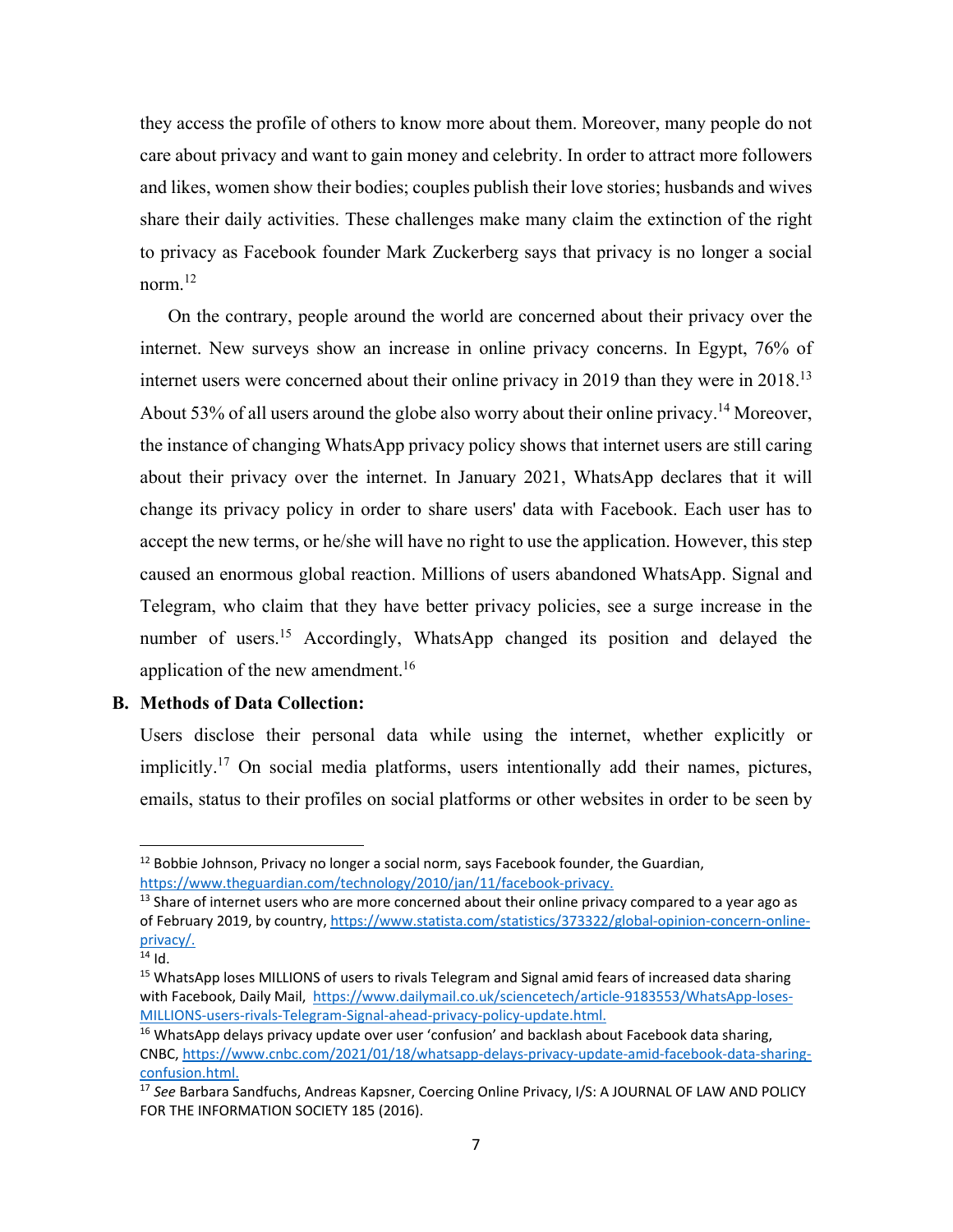their friends or other users generally. In order to benefit from online services, websites and applications ask a user to fill out a form that usually asks for personal data like name, age, gender, home address, zip code, email, job, telephone number, and other kinds of data according to the offered service. In other instances, the user may need to reveal sensitive information like health records or bank accounts. On the other hand, users have to accept the terms of a newly installed application, which grants the application the right to collect different data types such as IP address, operating system information, hardware model, and mobile network information. ISPs track and record users' online activities like shopping habits, location, the posts and people you view or engage with, the time-frequency, and the duration of using the app. They even may track users' activities when they are offline. For example, Google admits that it collects users' location from Android phones even if the device is offline or does not have a SIM card.<sup>18</sup>

Websites and applications commonly use cookies to document users' activities. Cookies are a very small piece of data that enables the site to record the users' activities and browsing patterns in order to identify the user each time he/she visits the website and enhance the user's experience by showing the choices that match with his/her preferences.<sup>19</sup> Before issuing the European general data protection regulation (GDPR), websites placed cookies on one's computer without even notifying her. Thanks to the GDPR, most websites ask or notify the user that they use cookies. In addition, some websites share their cookies with third-party or allow them to put their own cookies on users' devices through the website directly.<sup>20</sup> Furthermore, many programmers use the 'beacon,' or 'Web bug,' which enables live surveillance of user's online activity on a website, "including where one's mouse moved and the information that one typed, such as search queries or personal information that an individual filled into a form."<sup>21</sup>

 $18$  Shannon Liao, Google admits it tracked user location data even when the setting was turned off, The Verge, https://www.theverge.com/2017/11/21/16684818/google-location-tracking-cell-tower-dataandroid‐os‐firebase‐privacy.

<sup>&</sup>lt;sup>19</sup> Dr Anan Sh. Younes, Passive Violation of Consumers' Privacy Rights on the Internet in the Age of Emerging Data Capital, 10 Journal of Content, Community & Communication 134 (2019).  $20$  Id. at 136.

<sup>&</sup>lt;sup>21</sup> Paul M. Schwartz & Daniel J. Solove, The PII Problem: Privacy and a New Concept of Personally Identifiable Information, 86 N.Y.U. L. REV. 1814 (2011), at 1851.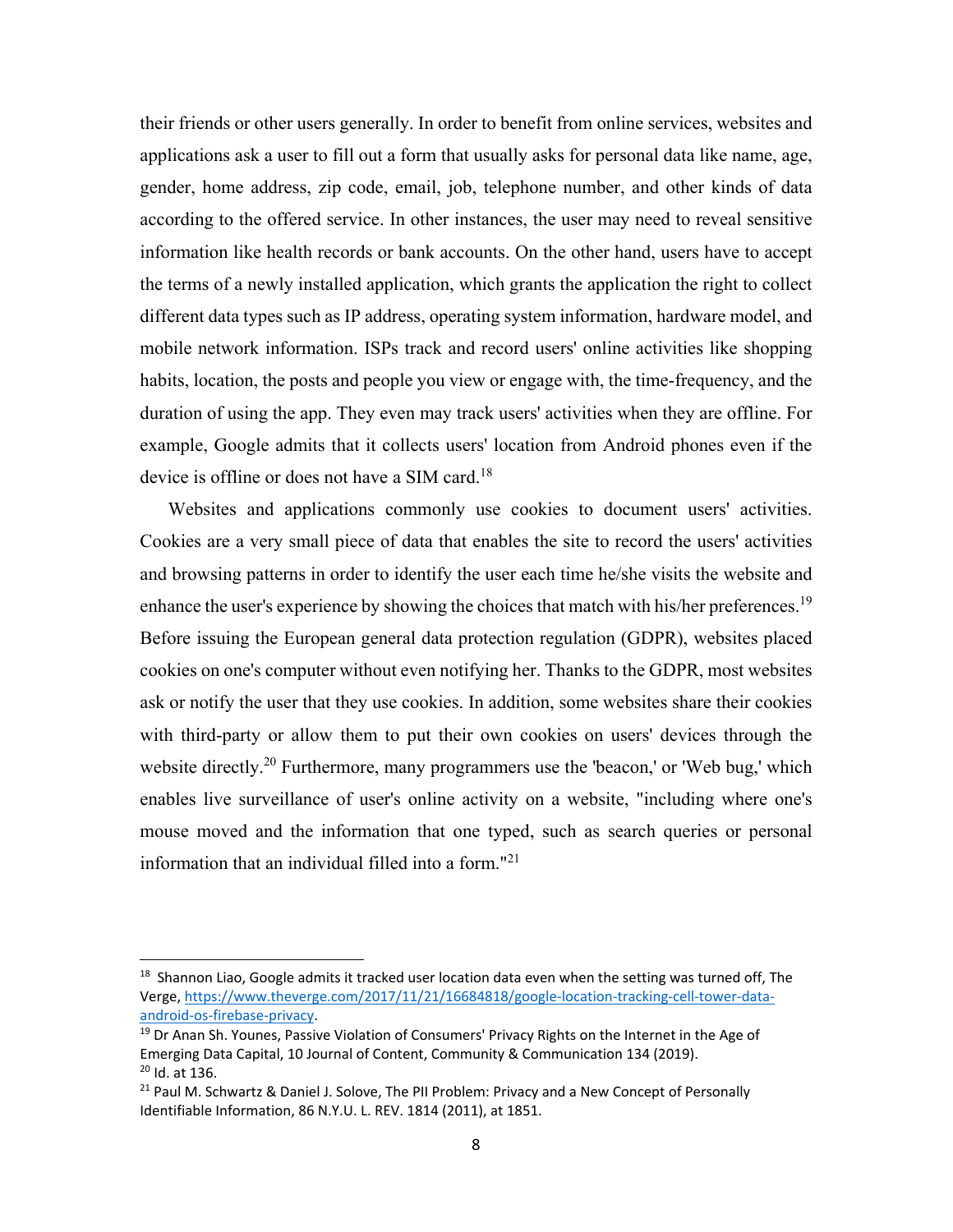Moreover, the Internet of Things (IoT) is another source that allows tech companies to consume more personal data. It is a system that connects objects and gadgets with the internet in a manner that allows the collection and transfer of data without human intervention. It is used, for example, in home appliances, cell phones, cars, and security devices. In order to function, the system gathers data about the user and his/her activities.<sup>22</sup> In some instances, it has to watch and record the user's voice, face, live actions. Appliances equipped with sound systems and/or cameras can record every sound and movement in the house. Those data are transmitted to the servers of the manufactured company, which would use them to study their users. Consumers, however, would not know the actual usage of their data.

#### **C. Problem Roots:**

Governments and tech companies use artificial intelligence to gather private information and to know more about one's interests, habits, economic level, and political thoughts. Algorithms can reveal sensitive information by aggregating information that is posted online on different websites over a long period of time. Moreover, the addiction to social media pushed people to abandon their privacy in dangerous ways. In order to benefit from an application, people agree on the terms and policies without even reading them. For example, a study shows that only three percent of users read privacy policies.<sup>23</sup> Tech companies exploit this advantage for their interest by collecting more data. Most people would not realize the threat of revealing a small piece of data. They even do not understand that just scrolling down the screen on Facebook or Instagram may reveal important information about the user's personality that he/she may want to hide from others. The new systems stalk every and each one uses a device that is connected to their websites or applications. They restore and analyze all gathered data in order to predict their behavior and maybe nudge people towards a specific path by shaping their ideas.

The main cause of online privacy violations is the relentless pursuit of gathering data, whether by private or public actors. Statistics show the increasing users' concerns regarding their online privacy, but their online activities prove the opposite; many people seem that they do not really care about their privacy. However, the question is why those actors are

<sup>&</sup>lt;sup>22</sup> Tsesis, supra note 9, at 160.

<sup>23</sup> Younes, *supra* note 19, at 143.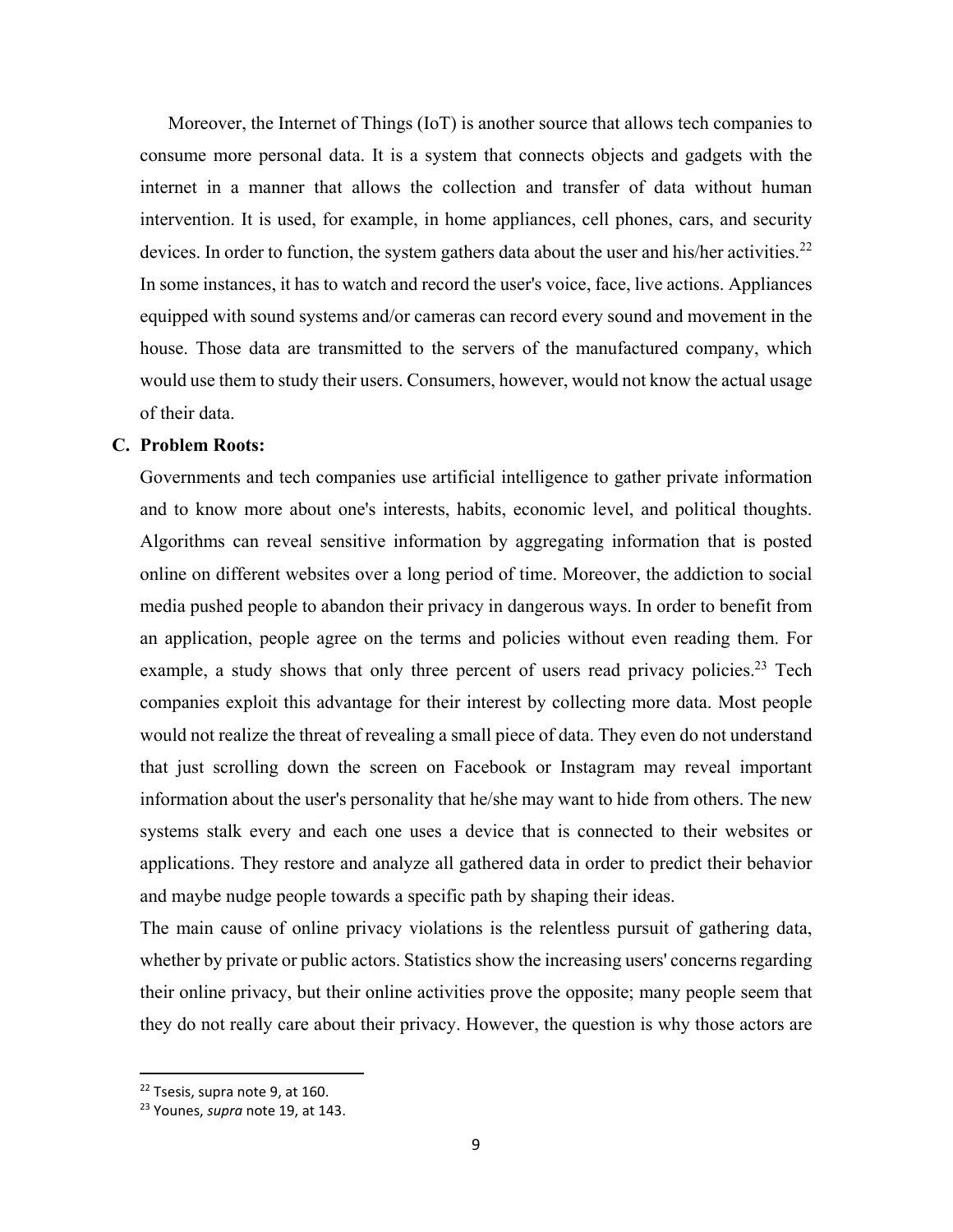so greedy to know more about other people. The literature reveals that tech companies and governments are motivated by economic and political incentives, while users are willing to disclose their personal information for social motives.

#### **1. Commercial Incentives:**

"*The world's most valuable resource is no longer oil, but data*."24

#### - Economist, 2017

Technology companies realize the value of data and its importance for their growth. Tech giants like Facebook and Google gain billions of dollars from selling advertisements. For example, Google's revenue amounted to a total of 181.69 billion US dollars; mostly 146.92 billion US dollars are from selling ads in  $2020$ <sup>25</sup> Moreover, purchasing goods and services online has become one of the most popular online activities worldwide. In 2016, 1.66 billion people bought goods and services online; this number is mounted to reach over 2.14 billion digital buyers, in 2021.<sup>26</sup> In 2020, retail e-commerce sales amounted to 4.28 trillion US dollars and e-retail revenues are projected to grow to 5.4 trillion US dollars in  $2022.^{27}$  The massive increase in revenues reflects the value of Big Data. Therefore, tech companies are too greedy to know more about users because the more they collect data, the more they profit, which makes personalization inevitable.

They spend a huge amount of money and time developing algorithms that can attract more users and analyze the data collected in order to know more about their users. They analyze users' personal information, searches, likes, clicks, and even the time they spend looking at a post or video.<sup>28</sup> They change the architecture of their programs to attract more users and make them spend more time on their applications because the more they stay online, the more they collect data and understand consumers, the more they can sell ads and boost their revenues. Facebook, for instance, admits that they aim to make users more

<sup>25</sup> Advertising revenue of Google from 2001 to 2020,

 $26$  Number of digital buyers worldwide from 2014 to 2021,

<sup>&</sup>lt;sup>24</sup> The world's most valuable resource is no longer oil, but data, ECONOMIST (May 6, 2017), https://www.economist.com/leaders/2017/05/06/the‐worlds‐most‐valuable‐resource‐is‐no‐longer‐oil‐ but‐data.

https://www.statista.com/statistics/266249/advertising-revenue-of-google/ (As of October 2020, Google holds a market share of around 90 percent in a wide range of digital markets.).

https://www.statista.com/statistics/251666/number-of-digital-buyers-worldwide/. <sup>27</sup> Retail e-commerce sales worldwide from 2014 to 2024,

https://www.statista.com/statistics/379046/worldwide-retail-e-commerce-sales/. 28 Cavender, supra note 8, at 105.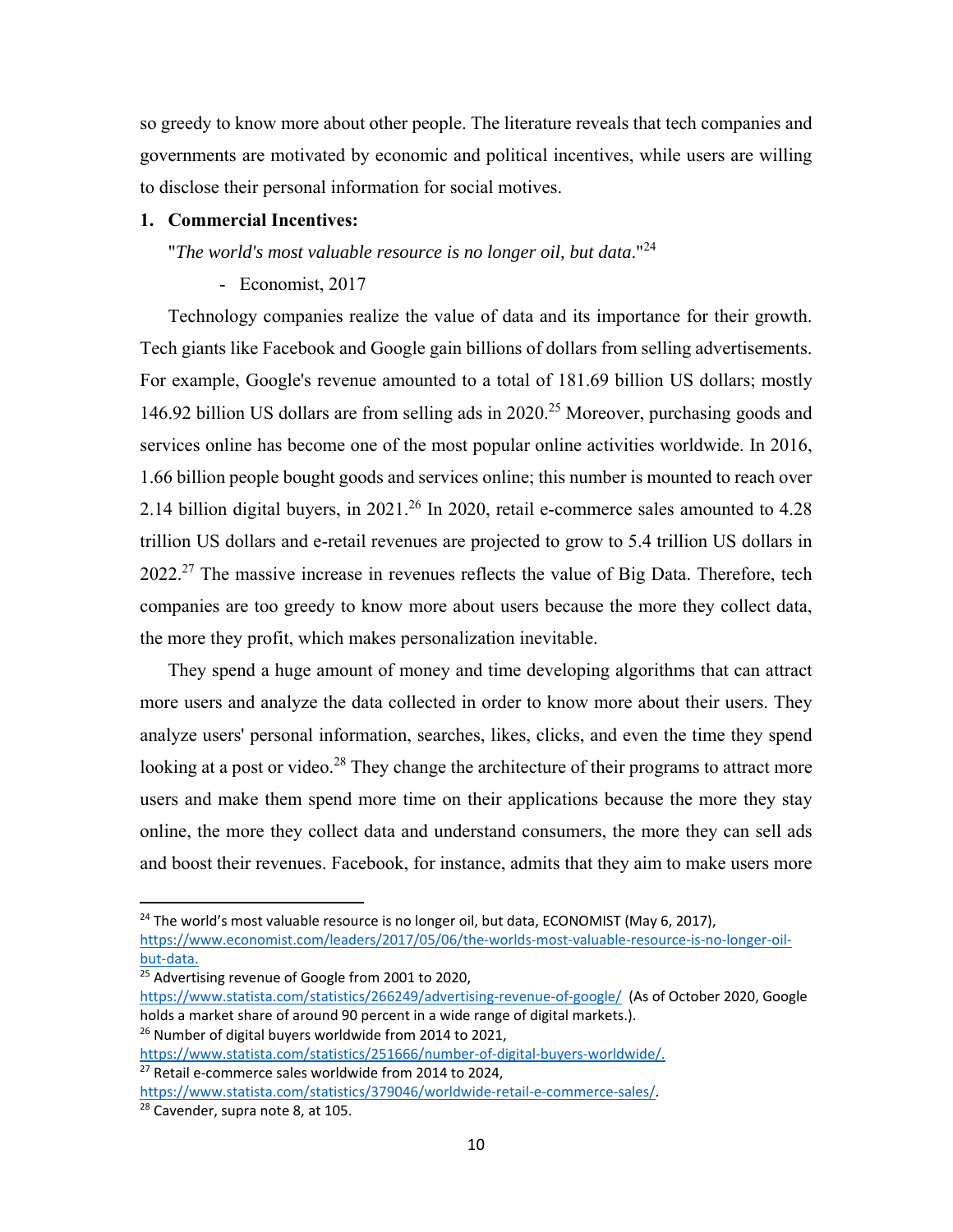addicted to their app.<sup>29</sup> Friendster, an American tech company, holds a patent on a "Method of inducing content uploads in a social network."30 Many companies provide social media platforms with algorithms that aim to attract more users or spend more time on their apps. Tech companies categorize the users and create a personal profile for each one in order to personalize the posts, articles, videos, and advertisements that will appear on each user timeline, which increases their revenues by selling more ads. They will show up the most relevant results for the user based on his/her behavior.

In the current era, behavioral marketing has been replaced mass marketing. Marketers for a long time have resorted to publishing ads in newspapers or televisions; they aim to aware the public in general of their products. However, behavioral marketing proved its efficiency in digital marketing. It duplicates the return from investment from five to eight times.<sup>31</sup> Marketers can target consumers based on their location, revenue, sex, and/or habits. They target the classes that would probably buy their products and services. For example, while an Egyptian user who visits independent.co.uk would see ads from Egyptian companies for goods that match his/her preferences, a German visitor would see other advertisements that match with him/her on the same site. Even if they are from the same neighborhood, they would see different ads. Instead of selling ads for newspapers, television, and websites, "advertisers now seek to buy access to individuals who fit a certain profile."32 Tech companies are commodifying users and selling users' profiles to advertisers. They shift their focus from users to marketers and revenues.

 The eagerness to collect data attracts more investments in the Business Analytics Market. They work on new methods that can analyze a tremendous amount of data in order to convert those data to "actionable knowledge."<sup>33</sup> They provide the decision-maker with the best decisions. In 2020, this business valued 67.92 billion US dollars and is expected to reach 103.65 billion US dollars by  $2026<sup>34</sup>$  Due to the positive expectations, more

<sup>&</sup>lt;sup>29</sup> Olivia Solon, Ex-Facebook president Sean Parker: site made to exploit human 'vulnerability', The Guardian, https://www.theguardian.com/technology/2017/nov/09/facebook‐sean‐parker‐vulnerability‐ brain‐psychology.

<sup>&</sup>lt;sup>30</sup> James Grimmelmann, Saving Facebook, 94 IOWA L. REV. 1137 (2009), at 1156.

<sup>31</sup> Younes, *supra* note 19, at 142.

<sup>32</sup> Schwartz & Solove, *supra* note 21, at 1851.

<sup>33</sup> *Id*.

<sup>34</sup> BUSINESS ANALYTICS MARKET - GROWTH, TRENDS, COVID-19 IMPACT, AND FORECASTS (2021 - 2026), https://www.mordorintelligence.com/industry-reports/global-business-analytics-market-industry.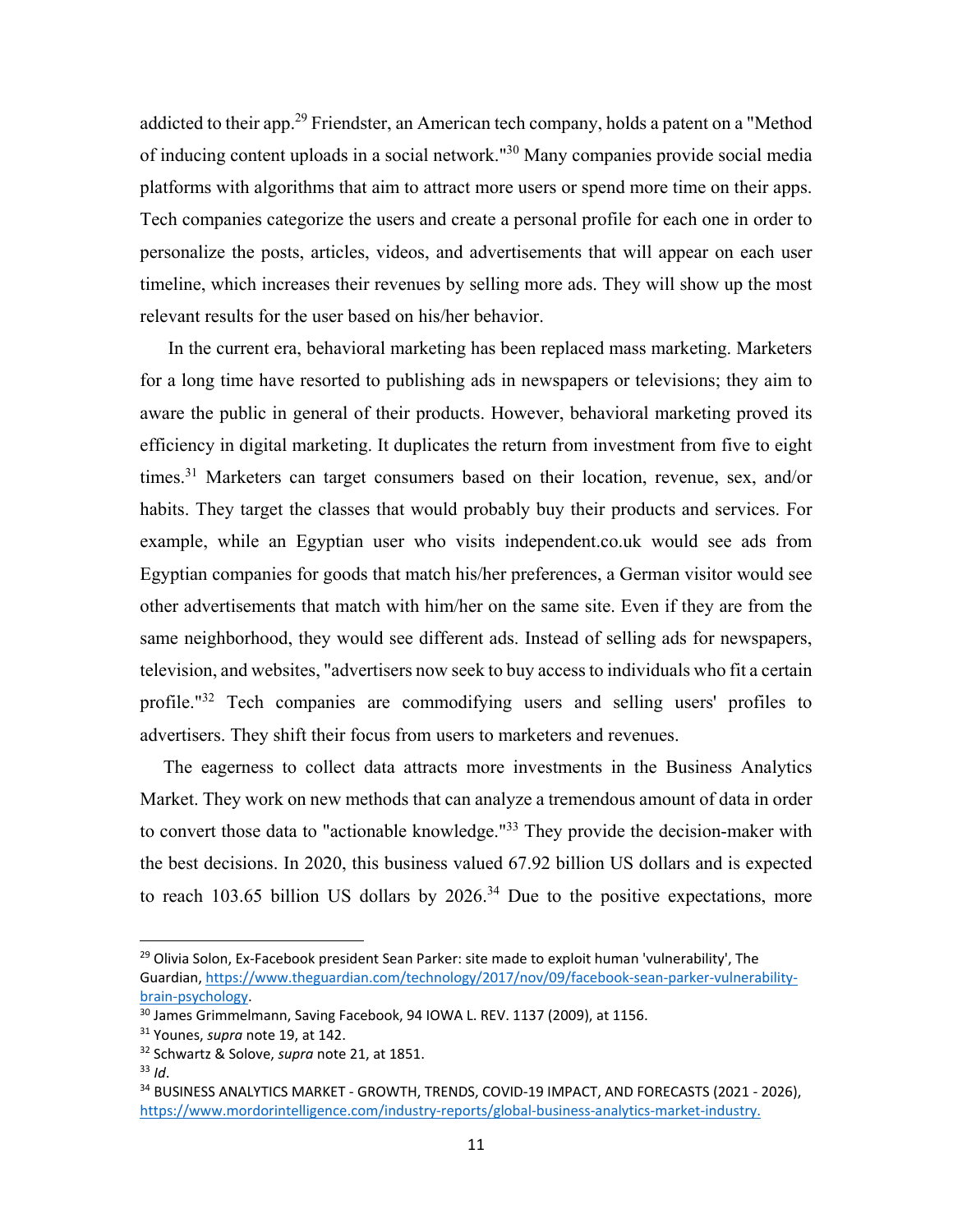companies have specialized in the new business. Those companies do not serve only economic entities but also political parties.

#### **2. Political Motives:**

Governments seek to exploit the data for political reasons. They hire analytics companies to analyze people's behavior in other countries and nudge them into a specific direction. In the US 2016 presidential election, many scholars discussed the Russian attempt to influence the American people and manipulate the election.<sup>35</sup> Some Russian officials created fake accounts on social media and used them to post thousands of misleading messages to manipulate public opinion by promoting racial and social divisions.36 They purchased thousands of ads from Facebook that target special groups based on their jobs, location, and racial and social interests.<sup>37</sup> Meanwhile, the Trump campaign linked to the misuse of over 87 million Facebook users' profiles leaked to Cambridge Analytica.<sup>38</sup> The campaign used those data to build voters' profiles which permit to influence the 2016 election's result.<sup>39</sup> There are also other allegations regarding the role of Cambridge Analytica in influencing the Brexit vote.<sup>40</sup> Therefore, personal data gathered by tech companies could jeopardize democracy and manipulate people's minds.

Moreover, police and armies buy personal data from third parties in order to monitor and surveille people. In 2020, it was revealed that the American army bought the location of Muslim Pro users that has been downloaded almost 100 million times. Muslim Pro sold the data to a third-party broker called "X-Mode," who sold them to the American military.<sup>41</sup> They use that data to plan and execute military operations.<sup>42</sup> Even though the company claims that those data are anonymized, some studies proved that it could be easily de-

<sup>&</sup>lt;sup>35</sup> See William J. Aceves, Virtual Hatred: How Russia Tried to Start a Race War in the United States, 24 MICH. J. RACE & L. 177 (2019).

 $36$  Id.

 $37$  Id.

<sup>38</sup> Sarah Shyy, The GDPR's Lose-Lose Dilemma: Minimal Benefits to Data Privacy & Significant Burdens on Business, 20 U.C. Davis Bus. L.J. 137 (2020), at 138.

<sup>&</sup>lt;sup>39</sup> Nicholas Confessore, Cambridge Analytica and Facebook: The Scandal and the Fallout So Far, The New York Times, https://www.nytimes.com/2018/04/04/us/politics/cambridge-analytica-scandal-fallout.html.  $40$  Id.

<sup>&</sup>lt;sup>41</sup> Aaron Holmes, The US military reportedly bought location data mined from a popular Muslim prayer app to track users for 'counterterrorism', Business Insider, https://www.businessinsider.com/us-militarylocation‐data‐muslim‐prayer‐app‐xmode‐babel‐street‐2020‐11.

 $42$  US military is buying location data from popular Muslim apps, Tribune, https://tribune.com.pk/story/2272573/us‐military‐is‐buying‐location‐data‐from‐popular‐muslim‐apps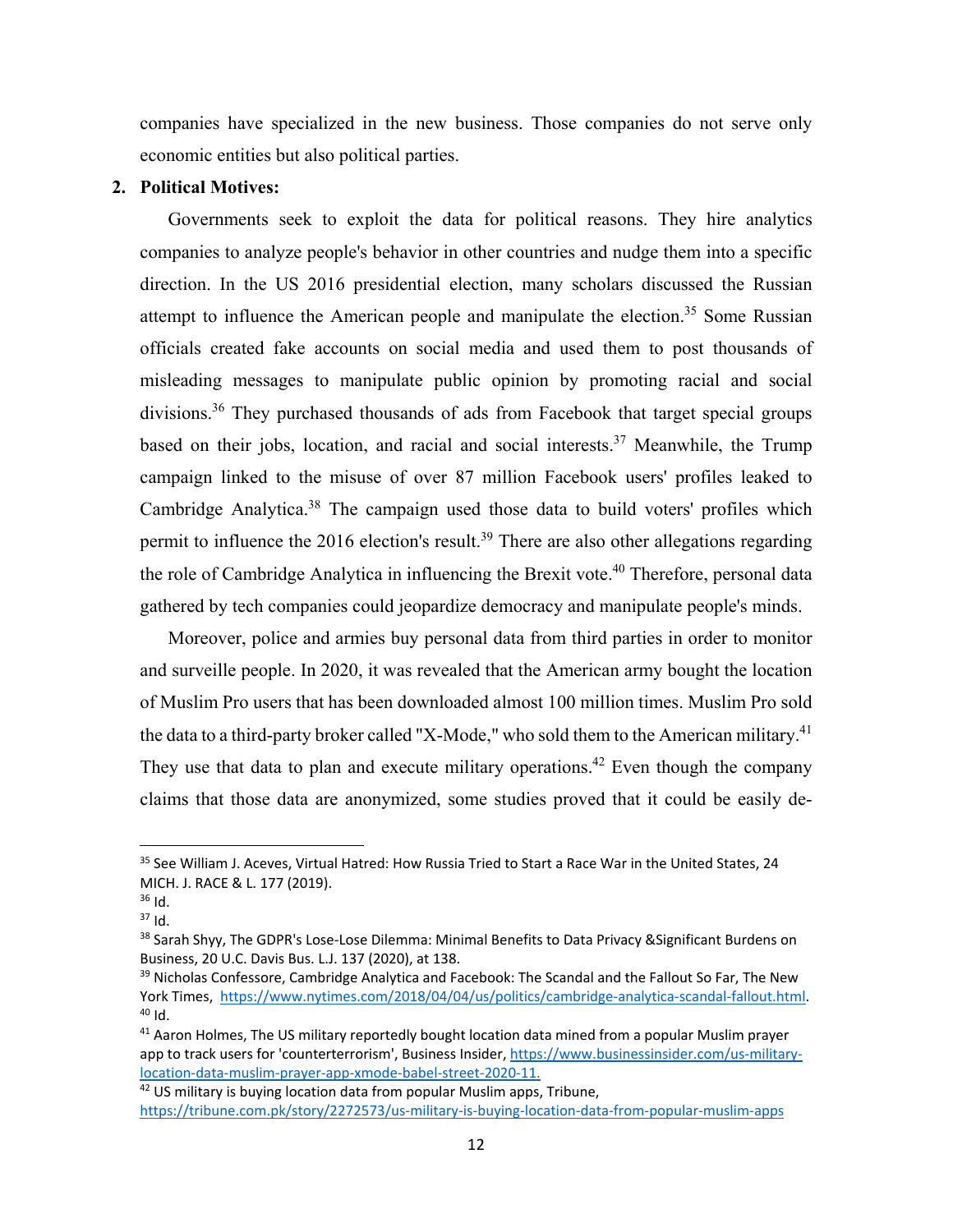anonymized by connecting that piece of data with other data that can be collected from other sources.43 In addition, some companies used available sources on social platforms "to monitor "protest groups and marketed that data to police departments."<sup>44</sup> Those are some examples that show the massive power and capabilities that governments can have if they acquire the personal data collected.

In the Middle East, the role of social media platforms grabbed the attention of Arabian countries since the 2011 "Arab Spring."45 People used Facebook and Twitter extensively to spread the news of the revolution. However, governments observed and learned from this experience. They create and use thousands of fake accounts to attack opposing opinions; they block and report opposing accounts. Moreover, the Egyptian government has issued personal data protection law No.151 for 2020, which organizes the personal data issue similar to the GDPR. The Egyptian law established a new entity that will have the power to organize, inspect, and license the data collection and processing. The entity board will be constituted of representatives of the military, police, and ministry of communications. Such power can be misused to surveil people and intervene in their private life as what happens in other nations.

#### **3. Users' Motives:**

Commercial and political entities could not obtain those vast amounts of data without the users' cooperation. Although one can understand the motives of commercial and political entities to collect personal data, the position of most users is questionable. Those entities could not collect those data without the contribution of users, whether explicitly or implicitly. So, why do users underestimate the privacy risks? Why do they abandon their privacy in such dangerous ways?

People want to benefit from the available information and knowledge on the internet. It provides many people a vast amount of information about almost everything in life. They can learn new skills, read books, and conduct researches. if one wonders about something unknown, the advice will be "Google it!" Google can answer whatever question one's has,

<sup>&</sup>lt;sup>43</sup> Stuart A. Thompson and Charlie Warzel, Twelve Million Phones, One Dataset, Zero Privacy, The New York Times, https://www.nytimes.com/interactive/2019/12/19/opinion/location‐tracking‐cell‐phone.html 44 Tsesis, *supra* note 9, at 1606.

<sup>&</sup>lt;sup>45</sup> Peter Swire, Social Networks, Privacy, and Freedom of Association: Data Protection vs. Data Empowerment, 90 N.C. L. REV. 1371 (2012), at 1373 (mentioning the role of Facebook in the Egyptian revolution in 2011).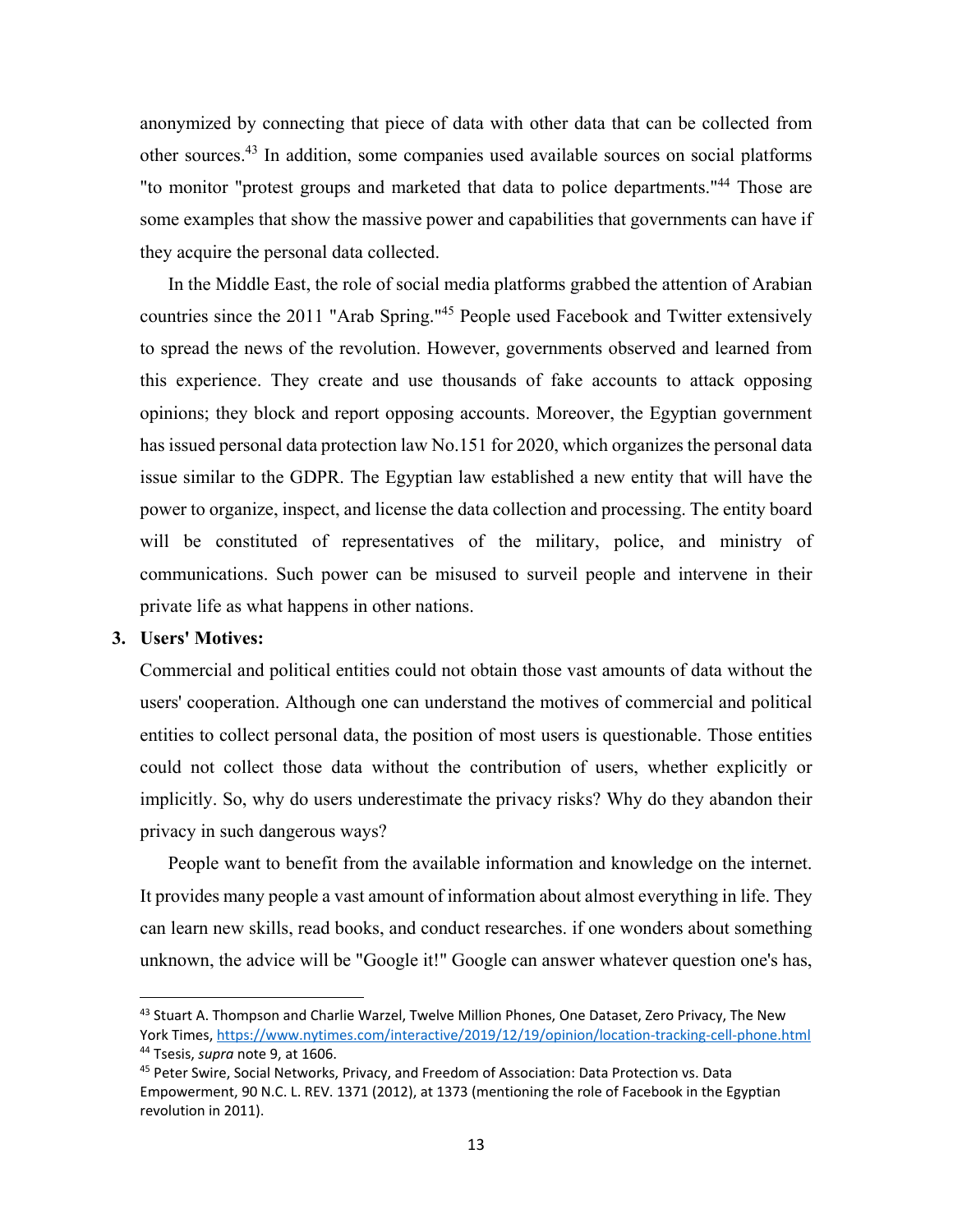despite the accuracy of the provided information. Moreover, people, especially new generations, get used to using the internet, whether websites or applications, to do the shopping and get services. In order to benefit from the internet, they have to accept the terms and conditions of the service provider and give away personal information. Meanwhile, users lack knowledge about the possible ways to protect their personal information on their devices. People are not aware of the risks of privacy erosion; they follow other users that did so before. In other words, "When our friends all jump off the Facebook privacy bridge, we do too. Those behind us figure we wouldn't have jumped unless it was safe, and the cycle repeats."46

On social media platforms, users disclose their personal data for social reasons. People reveal important data, such as pictures, emails, status, opinions, while using social media in order to attract more friends and followers. Prof. Grimmelmann demonstrates Facebook users' motives to disclose their personal information: "Facebook provides users with a forum in which they can craft social identities, forge reciprocal relationships, and accumulate social capital."<sup>47</sup> Social media platforms fulfill the social needs of their users.<sup>48</sup> First, social networks permit users to say who they are. They construct their identity through the posts and information they say about themselves. They try to impress and convince other friends or the public to accept their claims about who they are, how they look and live, and what are their standards and hobbies.<sup>49</sup> Secondly, social media platforms give a chance for a user to make new friends and deepen the relationship with current ones.50 A user interacts with others and shares posts and stories about him/herself, family, friends to deepen the friendship. Finally, people aim to establish a social position within the online community through their profiles on social media. They want "to be recognized as a valued member of one's various communities."51 People join Facebook because their peers and friends joined early. They want to join that social community, or they would feel lonely and eliminated. They also have to add more friends to their profiles in order to be

48 Id.

<sup>46</sup> Grimmelmann, *supra* note 30, at 1161.

<sup>47</sup> Id., at 1151.

<sup>49</sup> Id., at 1152.

<sup>50</sup> Id., at 1154.

<sup>51</sup> Id., at 1157.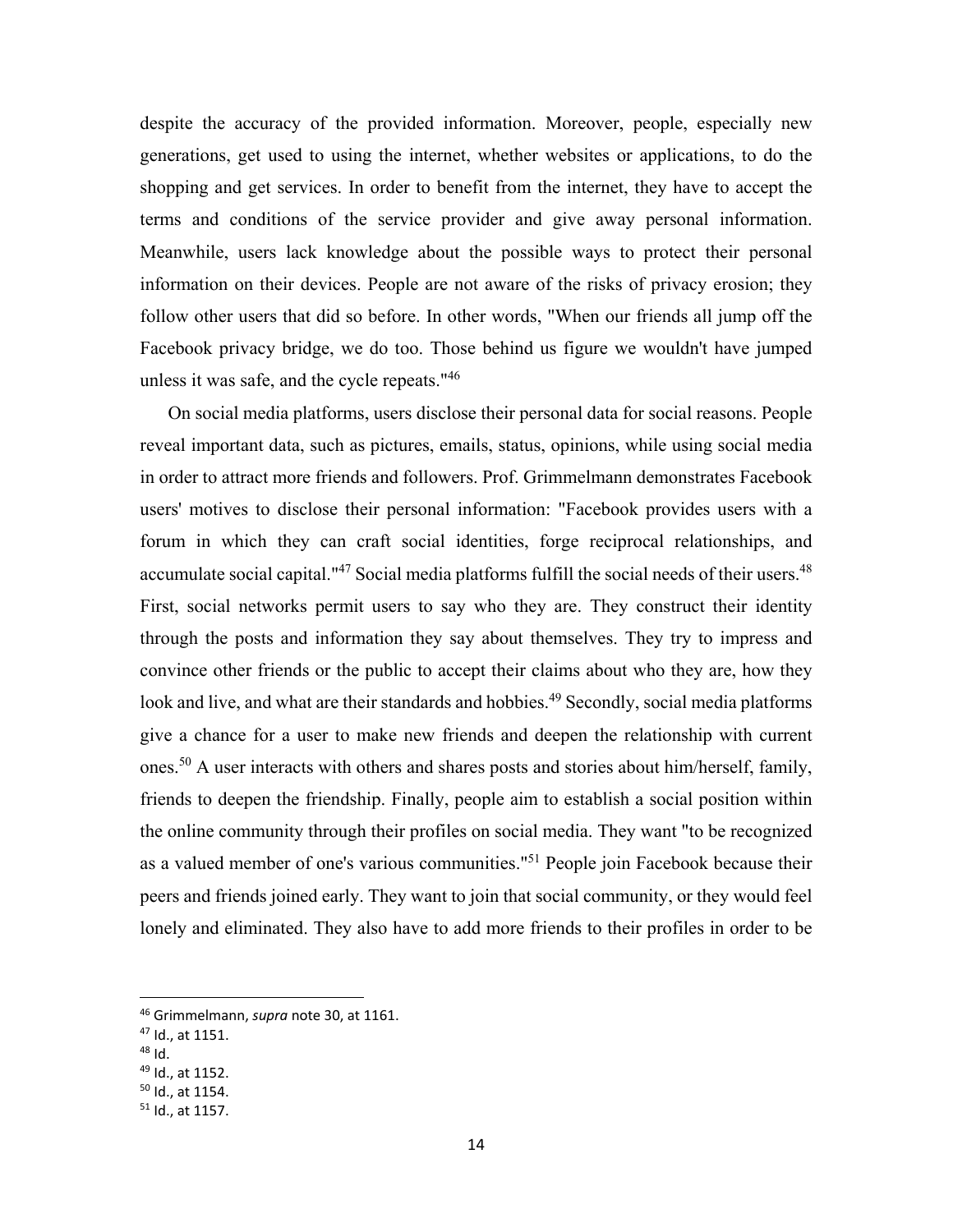more visible within the online society. These social motives explain why people systematically underestimate the privacy risks over social networks.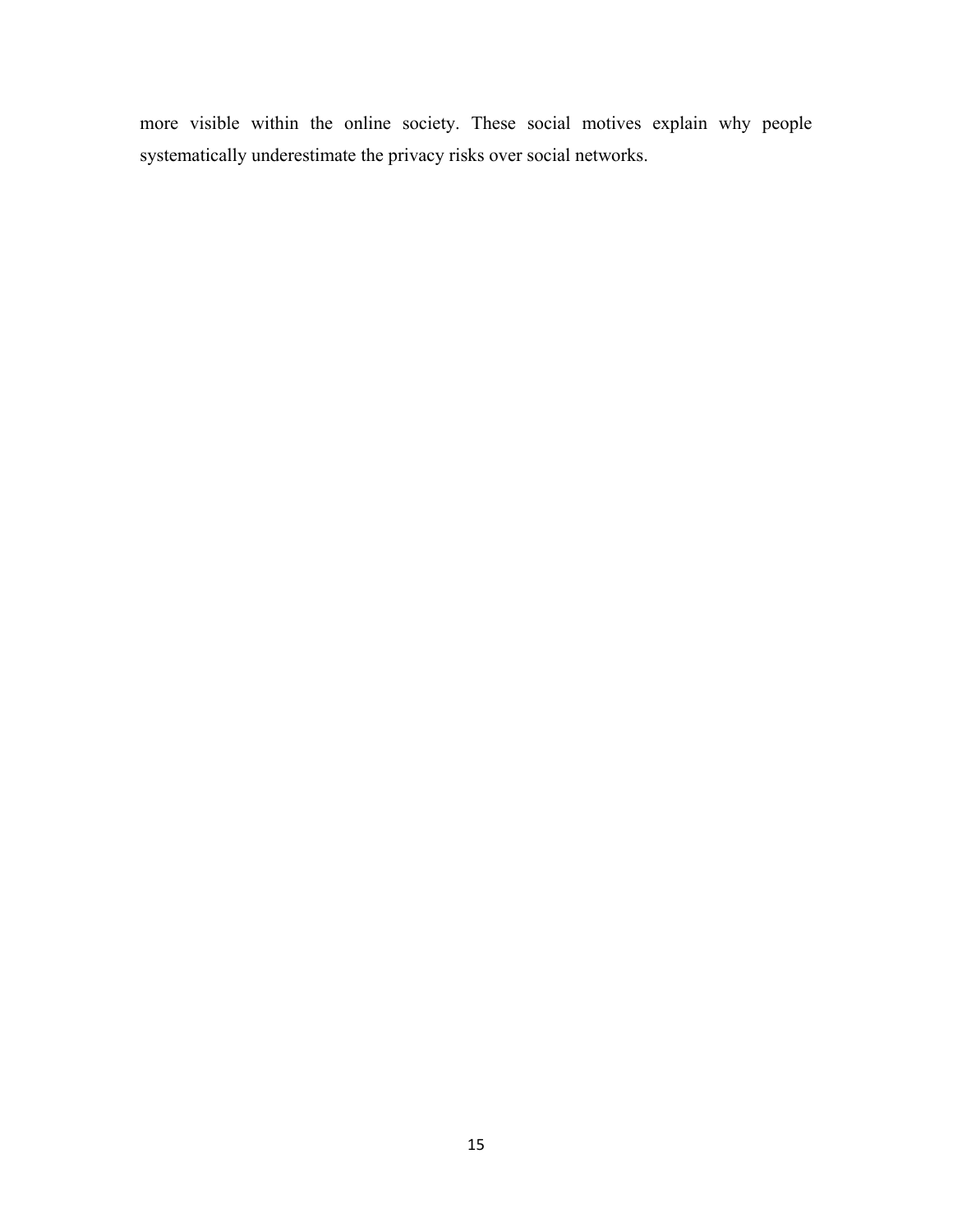#### **III. Informational Privacy**

#### **A. Privacy is Everything and Nothing:**

Privacy right is a fundamental right for each citizen in society. As Anita L. Allen described it: "[p]rivacy is not an optional good, like a second home or an investment account."<sup>52</sup> A citizen needs a private sphere to act freely without any intervention or surveillance. The state protects this space by several legal rules, such as the prohibition of unlawful surveillance, unwarranted search and seizure, intrusion, defamation, and disclosure of sensitive information that was shared with a trusted one, like health records. One should have the right to control the time and the manner of revealing or share his/her body, ideas and information with others, to prevent the dissemination of these types of information, whether they are true or false, and to correct the false ones. Being exposed without prior consent would threaten this sphere.

Moreover, worrying about being watched by public or private parties would undermine his/her ability to innovate and participate in public debates. Individuals generally need a comfortable area to talk and discuss public policies. As Julie E. Cohen stated, privacy is "foundational to the practice of informed and reflective citizenship."<sup>53</sup> In order to have a healthy society based on values like respecting the other and encouraging pluralism, innovation, and healthy debates, the state has to secure an environment to flourish. Citizens have to be well informed and have access to different opinions in order to achieve a reasonable decision. Protecting such rights is managed by different legal rules because privacy is a value that could not be compressed in one law.

Although the fundamental role of privacy right in the life of individuals and societies, privacy does not have a clear definition in the mind of ordinary people or even some scholars. Unlike rights like the right to life, freedom of expression, and health, privacy is too vague to define, but it exists in many aspects of life. As Prof. Solove summarized it: "[p]rivacy seems to be about everything, and therefore it appears to be nothing."<sup>54</sup> Privacy" right suffers from the lack of comprehensive definition because it intersects with multiple

<sup>52</sup> Allen, *supra* note 11, at 740.

<sup>&</sup>lt;sup>53</sup> Julie E. Cohen, What Privacy is For, 126 HARV. L. REV. 1904 (2013), at 1905.

 $54$  Id.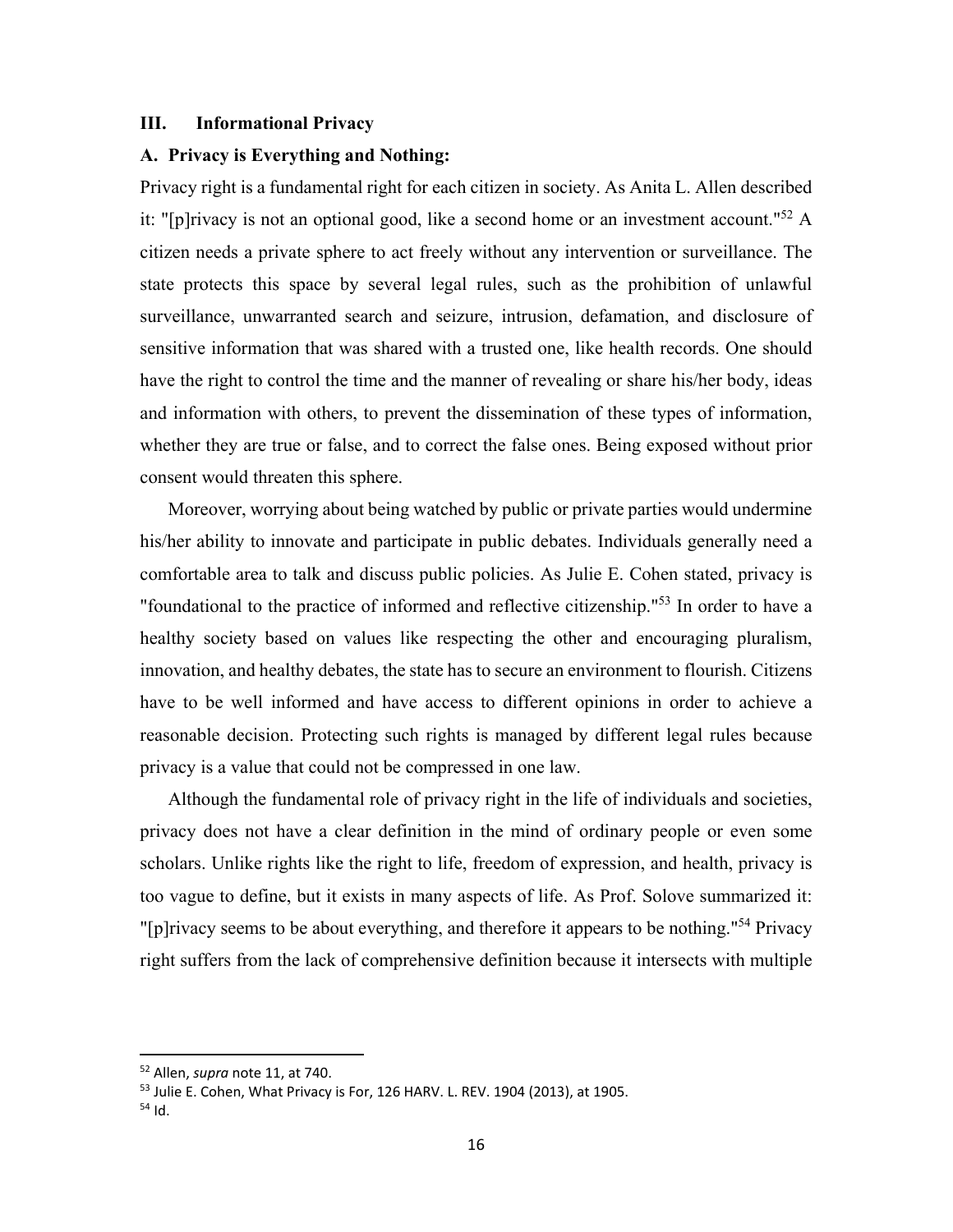rights.<sup>55</sup> It is an "umbrella term" that encompasses wide and different categories of rights.<sup>56</sup> It is related, for example, to the right of freedom of expression and thought, human dignity, health and welfare, autonomy and self-determination, and freedom from surveillance, illegal search, and interrogation. Therefore, privacy law is always seen as ineffective because of the challenges "in articulating what privacy is and why it is important."57

Privacy is a right of an individual who lives within society. The concept assumes that there is a public sphere that exists besides the private one, and there is a distinction between them. Privacy cannot exist without a society because there would be no need for it if individual lives alone on a remote island. It is essential for each individual in every community to have a private sphere, but this sphere's dimension is not the same in each society. Society's values and culture affect the scope of the right. Nonetheless, the individual self-understanding of the meaning of privacy might vary within the same society according to "one's generation, educational background, and wealth."<sup>58</sup> However, privacy could not basically depend on an individual's expectations and thoughts because it could lead to the demolition of privacy. Individuals' expectation of privacy is already shrinking in the current era due to the expanding use of the internet and new technologies. Governments could gradually enforce the acceptance of surveillance which would diminish their expectations of privacy. Nevertheless, privacy could not be a block of activities that are protected all the time because it will fail to catch the rushing evolvement in the modern world. Therefore, privacy is an elastic concept that simultaneously reflects individuals' and society's beliefs and standards and affects them.

The foundation of the privacy law has been raised, for the first time in American history, by Samuel Warren and Louis Brandeis in their famous article "The Right to Privacy" in 1890.<sup>59</sup> They called for nonintervention of the press in one's private affairs and the right of an individual to be "let alone."60 The article emerged a debate over the scope and the limitations of the application. Some scholars noted that the previous definition was

<sup>&</sup>lt;sup>55</sup> Daniel J. Solove, A Taxonomy of Privacy, 154 U. PA. L. REV. 477 (2006), at 477.

<sup>56</sup> Id.

<sup>57</sup> Solove, *supra* note 2, at 1090.

<sup>58</sup> Allen, *supra* note 11, at 736.

<sup>&</sup>lt;sup>59</sup> James H. Barron, Warren and Brandies, the Right to Privacy, 4 Harv. L. Rev. 193 (1890): Demystifying a Landmark Citation, 13 Suffolk U. L. REV. 875 (1979). 60 Id.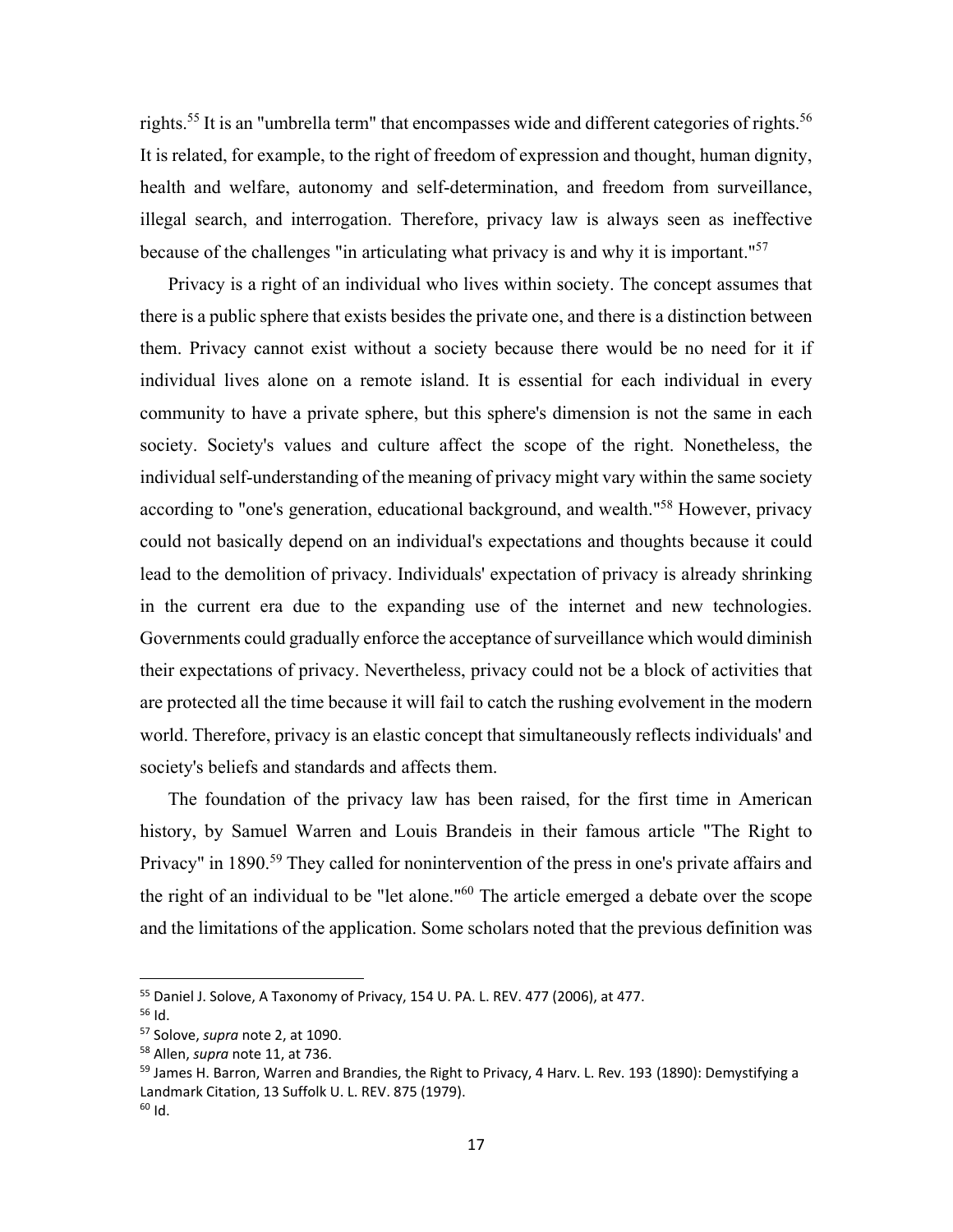too broad because privacy violations could include any unwelcome act.<sup>61</sup> As Prof. Allen described it: "[a] punch in the nose would be a privacy invasion as much as a peep in the bedroom."62 In 1960, the famous tort scholar William Prosser identified four types of privacy invasion in his article "Privacy."<sup>63</sup> Even though Prosser's contribution significantly develops the legal framework of privacy, his effort focuses only on tort law. Privacy is more complex, and it extends to many other legal fields like trespass, wiretapping, illegal search and seizure, and informational privacy. Moreover, the internet and social media challenged privacy in a manner that did not exist before. Scholars like Warren, Brandeis, and Prosser reflected on a world that massively changed.

In Egypt, privacy right did not have enough legal attention till the last few years. The old versions of the Egyptian constitution protect an individual's body, correspondences, and home from unwarranted search or seizure. Courts generally apply this rule in criminal cases like the possession of drugs and guns. In 1995, the constitutional court declared that every individual has the right to hide some aspects of his/her life.<sup>64</sup> It is always necessary to ensure and preserve their confidentiality and to prevent any attempt to spy or violate them, the court added. After referring to the American legal system, the court emphasized the impact of the astonishing characteristics of new scientific methods which allow the hacking of private life and getting access to private matters and personal data. In addition, the penal code criminalizes the violation of private life by prohibiting the recording, transferring, and dissemination of private calls or pictures.<sup>65</sup> In 2014, the Egyptian constitution provided the protection for private life while stipulated the prohibition of the wiretapping of *electronic* correspondences for the first time under article 57.<sup>66</sup> In 2018, Egypt issued the Anti-Information Technology Crimes Law No. 175 for 2018, which criminalizes many kinds of cybercrimes. Article 25 of this law prohibits the usage of online

<sup>61</sup> Solove, *supra* note 2, at 1102.

 $62$  Id. (cited Anita L. Allen, Uneasy Access: Privacy for women in a free society 7 (1988)).

 $63$  William L. Prosser, Privacy, 48 Cal. L. Rev., Aug. 383 (1960), (The four types of invasions are: (1) intrusion upon the plaintiff's seclusion or solitude or into his private affairs; (2) public disclosure of embarrassing private facts about the plaintiff; (3) publicity which places the plaintiff in a false light in the public eye; and (4) appropriation for the defendant's advantage).

 $64$  23 for 16 in 18/3/1195. Constitutional Court.

<sup>65</sup> Penal Code article 309 duplicated, and 309 duplicated A.

<sup>&</sup>lt;sup>66</sup> Constitution Of The Arab Republic of Egypt, 2014.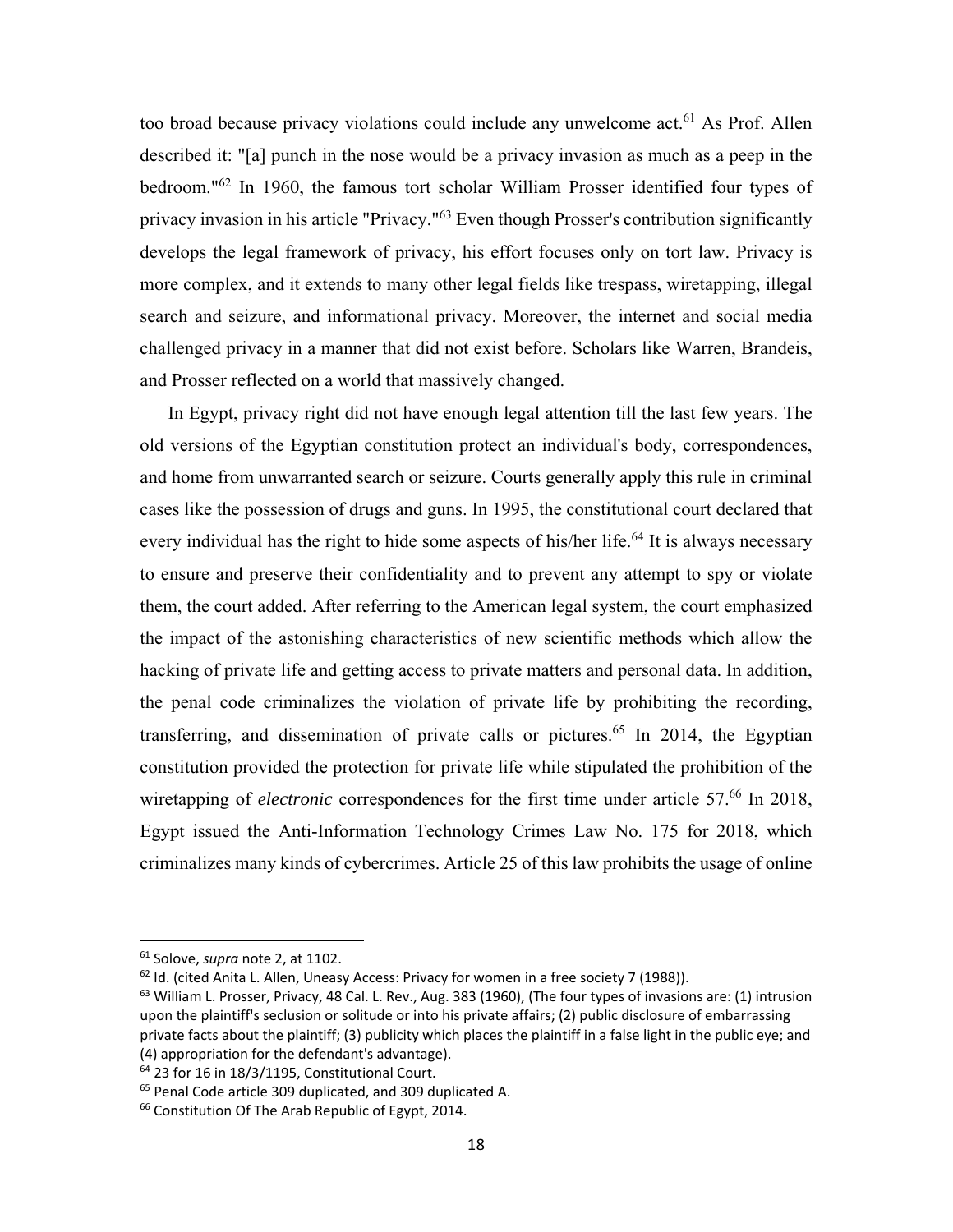tools to violate one's privacy.<sup>67</sup> Even though article 25 wording is too general to encompass all activities that would violate the user's privacy, the Egyptian courts need more time to elaborate their interpretation for the scope of its application.

#### **B. What is Informational Privacy?**

Putting an inclusive short definition of privacy seems an unreachable objective. Privacy invasion can damage various kinds of standards, customs, and norms, which could not be encompassed in one sentence. Prof. Solove, in his article "Conceptualizing Privacy," tried to identify all privacy invasion practices and classified them into the following classes: (1) the right to be let alone; (2) limited access to the self; (3) secrecy; (4) control of personal information; (5) personhood; and (6) intimacy. $68$  These headings include the privacy invasion against one's body, home, and information. However, my research focuses on privacy invasion over the internet, which deals with informational privacy only, including the collection, processing, distribution, and dissemination of data.

In this paper, I aim to define informational privacy by identifying the various types of harms that affect a user and/or a society through data invasion activities. I would try to identify the online activities that cause troubles to users and societies. Indeed, privacy harms would not necessarily mean illegal acts, in my analysis. In other words, harm can be resulted out of either legal or illegal acts. Thus, for the purpose of this paper, harms mean any activity that causes troubles to an individual or a society or increases the risk of.

I clarify the online activities that cause privacy problems, which might be found in different fields. Privacy violations might cause, for example, reputational injury, lack of respect, and emotional and material harm. Privacy violation would make people feel vulnerable; such a feeling might force many people to alter their behavior. Further, privacy right provides the protection against breach of confidentiality, illegal searches of person or property, damage caused from stealing personal information like identity theft and fraud, invasion of solitude, and surveillance. Meanwhile, Solove, in his article "A Taxonomy of Privacy," builds a taxonomy based on the harms that affect the user only while there are other aspects of harms that affect the society overall. I develop Solove's taxonomy of

<sup>&</sup>lt;sup>67</sup> Law No. 175 of 2018 (Law of Anti-Information Technology Crimes).

<sup>68</sup> *See* Solove, *supra* note 2. (Those classifications include: The right to exclude others from (a) watching, (b) utilizing, (c) invading private affairs; The right to keep some information secret. The right to control how, when, and to what extent personal information is collected or disseminated.)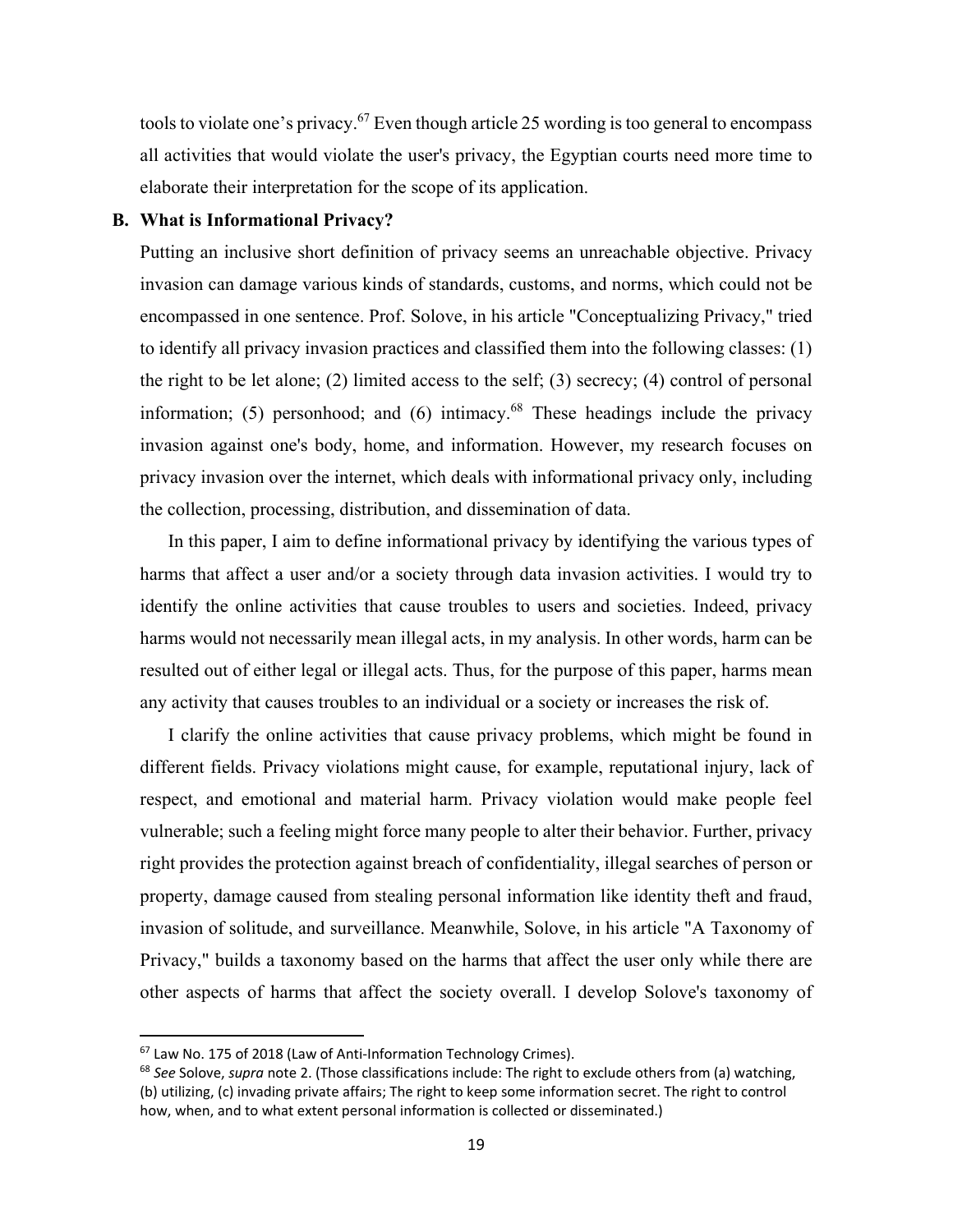privacy by elaborate his classification and add a new classification regarding the harms that affect society. Thus, a successful definition of privacy needs to identify all kinds of activities that involve privacy invasion and cause problems to data subjects and societies.

By adopting that perspective, I aim to achieve multiple results. First, I emphasize the significance of privacy in an individual's life and society and the harms that affect a user or a society from privacy violations. Second, such a demonstration would help to differentiate between the negative and positive aspects of treating the data by different stakeholders. Finally, such differentiation is vital to identify the role of law in dealing with that problem because a policymaker needs to prevent harmful actions while promoting nonharmful ones.

#### **1. Harms to Data Subjects:**

In the cyber world, personal data go through three phases: collection, processing, and dissemination. First, the information collection phase is concerned with the method of gathering the information, such as surveillance and interrogation. Then, the data holders would process those data, which involves the ways of handling the collected information. It deals with the storage, usage, and manipulation of the data. The final stage is dissemination, which is concerned with the transfer of data. Each phase implies certain types of harm, as I demonstrate in the following points.

#### **i. Data Collection:**

The first step is collecting data which can be done in various ways, as I demonstrated earlier. However, the methods of collection imply harm because they represent surveillance and interrogation. Surveillance means that someone is listening, watching, or recording a person's actions. In order to collect data, tech companies observe and record each click, search and mouse move on the screen that are done by every single user. Such behavior is prohibited for government agencies unless they have a judicial warrant. Law protects citizens from these practices because they would feel anxious and uncomfortable in a way that can force them to alter their behavior. It is used to guide and control the behavior of people because people give more attention to their behavior if they are being watched by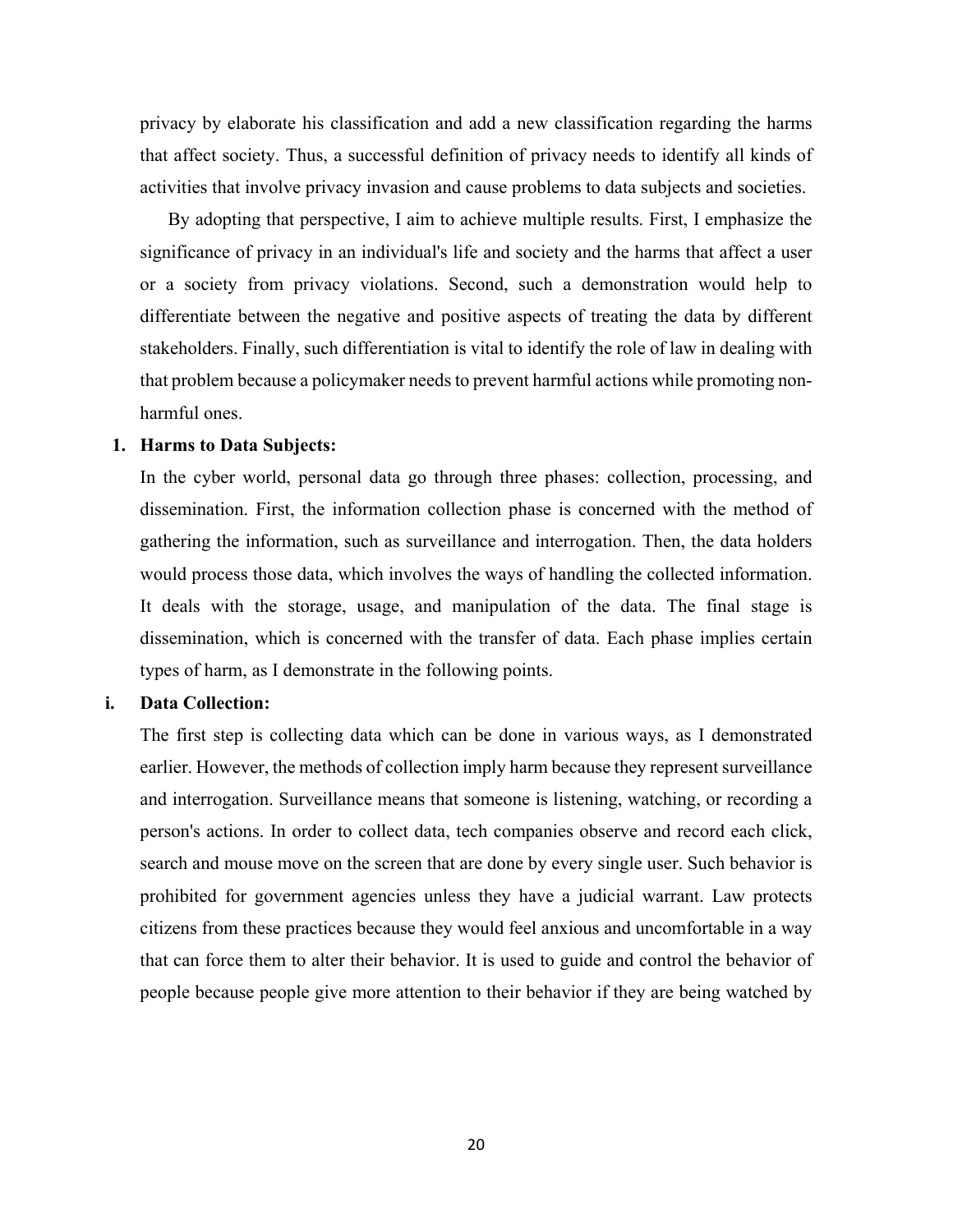others.69 Such power would harm an individual's freedom and creativity and destroy his/her peace of mind, as professors Cohen, Solove, and Schwartz observed.<sup>70</sup>

One could argue that most users are not aware or notice that their online activities are being recorded. Even though the awareness of being watched is what affects one's behavior, the awareness of the *possibility* of surveillance could lead to less willingness to contribute in public debates or alter the way individuals engaged with as it does with the panopticon's prisoners.<sup>71</sup> Moreover, collecting a vast amount of data through surveillance might cause abuse of power because it can reveal sensitive information which could be used in illegal activities like blackmailing, for example.

On the other hand, data collection implies an interrogation process which means that people are feeling coerced to disclose their data. A user has to give out her personal data and accept the terms of conditions in order to benefit from the online services. In most cases, if a user refuses to grant the application access to his contacts, pictures, and location, he would not be able to finish the installation of the app. People could not bear the feeling of deprivation from the benefit of the internet. Moreover, social media create worries about users' image in the eyes of other members of the community. A user has to reveal some personal information to create a certain impact in other users' minds. Therefore, the collection process would coerce people to reveal more data and would make them worry about handling those data.

#### **ii. Data Processing:**

After collecting the data, the data holders process it, which includes its storage, usage, aggregation, and security. First, one of the duties of the data holders is guarding the collected data. They have to secure the data from leaks, hacking and improper access in order to protect their commercial interests in the data. Otherwise, they would lose the trust

<sup>&</sup>lt;sup>69</sup> Solove, *supra* note 55, at 493. Mentioning John Gilliom observation: "Surveillance of human behavior is in place to control human behavior, whether by limiting access to programs or institutions, monitoring and affecting behavior within those arenas, or otherwise enforcing rules and norms by observing and recording acts of compliance and deviance." Citing JOHN GILLIOM, OVERSEERS OF THE POOR: SURVEILLANCE, RESISTANCE, AND THE LIMITS OF PRIVACY 3 (2001).

<sup>70</sup> *See* Julie E. Cohen, Examined Lives: Informational Privacy and the Subject as Object, 52 STAN. L. Rev. 1373, 1397‐98 (2000), at 1426; Paul M. Schwartz, Privacy and Democracy in Cyberspace, 52 VAND. L. REV. 1609, 1611 (1999), at 1656; Solove, *supra* note 2, at 1130.

<sup>71</sup> Solove, *supra* note 55, at 495. (This phenomenon called the Panoptic effect which based on observation that prisoners would adhere to the prison's rules because it is possible that they are watched even though they do not see the guards.)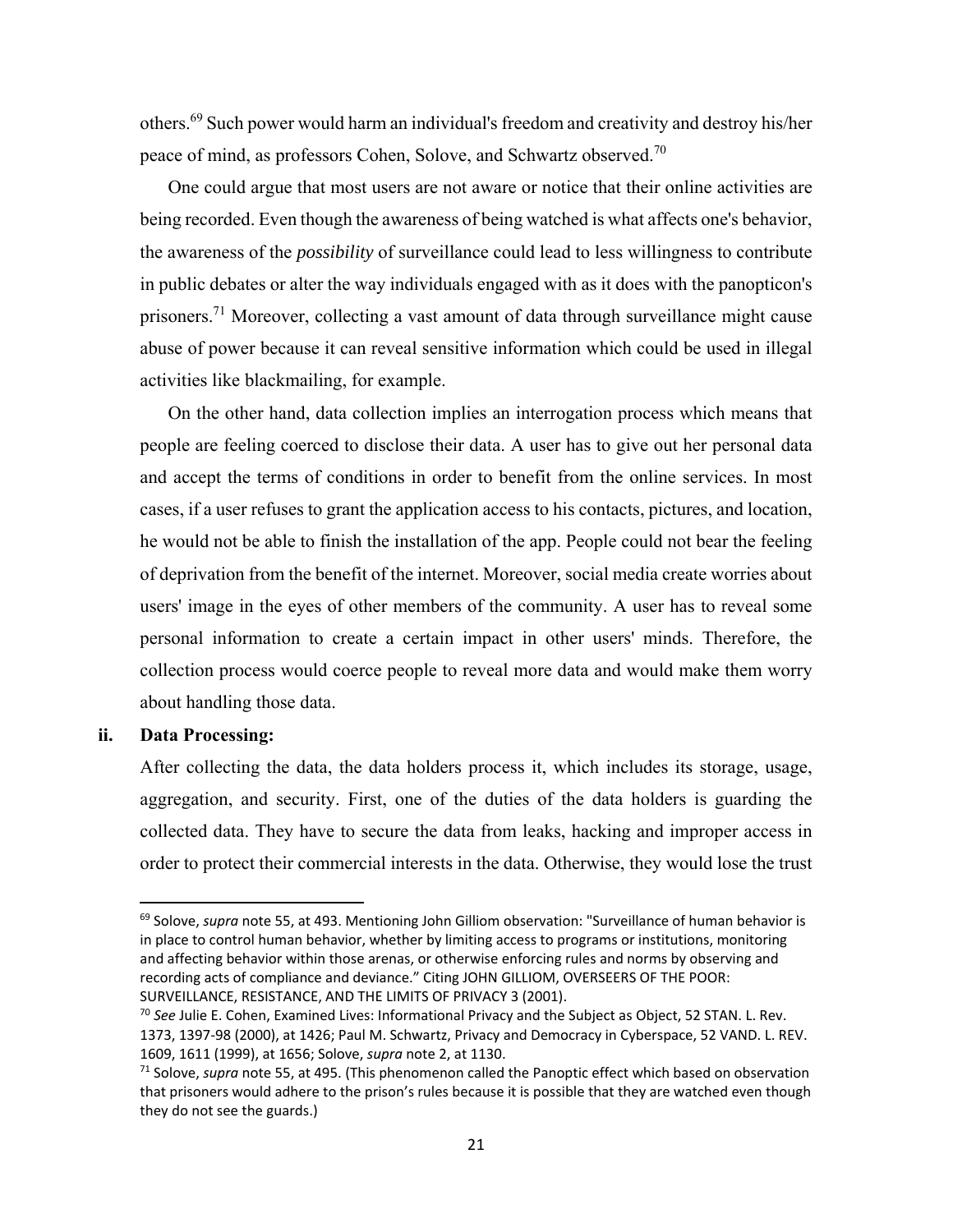of their users. However, a big data breach happened in the last few years. In 2018, over 9 billion data points were leaked from Apollo. In 2013 and 2014, over 3.5 billion users have been affected by two hacking attempts on the Yahoo platform.<sup>72</sup> Those data have been used in committing crimes like identity theft and fraud. It could be manipulated and used in extortion and blackmailing also. Meanwhile, revealing sensitive information could harm one's reputation because revealing the negative information in her financial or health records, for example, would cause embarrassment. The revealing of collected data would affect not only the data subject but also her family, friends and colleagues because the data usually involves information about others.

One of the astonishing characteristics of new algorithms is the ability to combine various pieces of data, which raises many privacy concerns. New technologies can gather small pieces of data that have been revealed on various websites at different times, which is known as "aggregation." Tech companies use this feature to analyze their users' behavior and generate the most relevant results for them. However, this characteristic could lead to substantive harm by revealing private information. Aggregation could lead to the revealing of sensitive or private information that a user did not intend to disclose it or share it with the data holder. Moreover, in many cases, people reveal some data because they assume that they would be anonymous. Nevertheless, aggregation could identify the user. User identification could jeopardize the ability to express her ideas and criticize the employers she works for because people tend to talk freely when they hide behind a pseudonym. It would also threaten users' access to non-biased news and ads that target them based on their identities.73

Data usage could also injure informational privacy. While data subjects disclose personal information aiming to benefit from certain advantages, data holders use those data, supposedly, for certain purposes related to their businesses. However, the data market shows that data are being used without the user's consent "for purposes unrelated to the purposes for which the data was originally collected."74 This process is commonly known as "secondary use." These kinds of usage could create several types of harm. In the pre-

 $72$  Number of compromised data records in selected data breaches as of January 2021, https://www.statista.com/statistics/290525/cyber‐crime‐biggest‐online‐data‐breaches‐worldwide/

<sup>73</sup> Solove, *supra* note 55, at 515.

<sup>74</sup> Grimmleman, *supra* note 30, at 1169.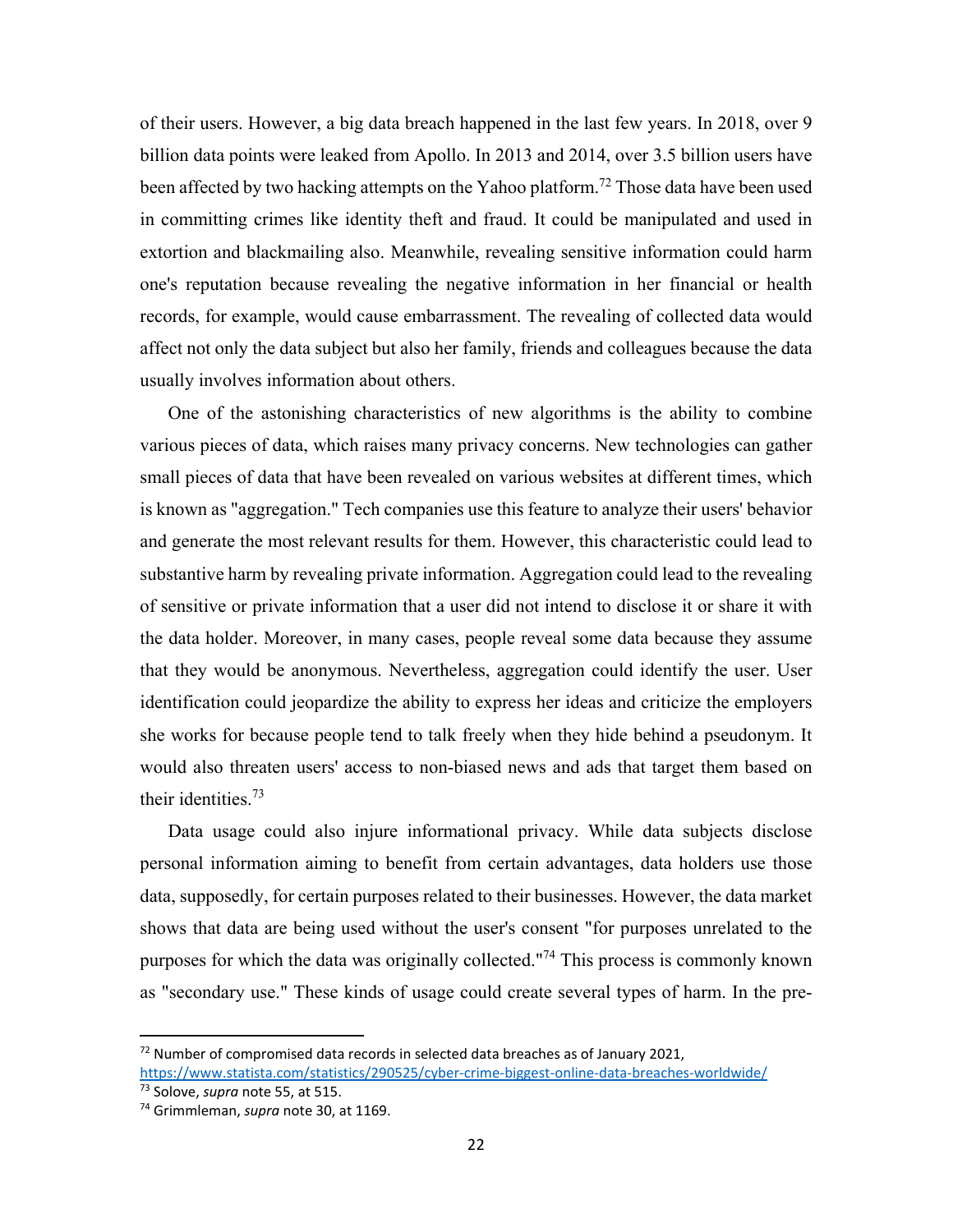mentioned example, over 100 Muslims' personal information were sold to the American army without their consent. Data traders are commodifying our personal data. They ignore users' right to control their personal data, which leads to an asymmetry of knowledge problem.<sup>75</sup> People worry about how their information are used, which creates a feeling of powerlessness and vulnerability.<sup>76</sup> Moreover, removing the data from its context could lead to distortion and manipulation. The third-party can buy and use the data in a manipulative way that would harm the data subjects, as happened in the 2016 US presidential election. Finally, such practices diminish the transparency and accountability of data holders because they fail and ignore to inform the users about how the data is used.

# **iii. Data dissemination:**

Data dissemination involves the transfer or spreading of collected data to others which includes the breach of confidentiality, disclosure, exposure, increased accessibility, blackmail, appropriation, and distortion. People want to keep secret information that makes them vulnerable or can be used against their interests. However, the data can spread in cyberspace without the user's consent in a way that can harm him/her. The dissemination of *confidential and/or sensitive* information constitutes a privacy violation because the data subject has a legitimate interest in hiding some kinds of information away of the public. Likewise*, exposing one's nudity, grief, or bodily functions* would injure his/her dignity and create embarrassment and humiliation.77 Similarly, the disclosure *of truthful information*, as long as the user did not want to disclose it, may cause reputational damage, especially if that information "is not of legitimate concern to the public."78 Meanwhile, spreading *false information* would constitute defamation which injures one's reputation. Moreover, the dissemination of information amplifies the accessibility of information and deepens the harms. Spreading harmful facts or false information on the internet has a huge impact on the concerned person due to the ability of the internet to spread the information fast and the hardness in removing or correcting the disseminated data. Finally, data dissemination

<sup>75</sup> Schwartz, *supra* note 70, at 1683. "[I]ndividuals are likely to know little or nothing about the circumstances under which their personal data are captured, sold, or processed. This widespread individual ignorance hinders development through the privacy marketplace of appropriate norms about personal data use. The result of this asymmetrical knowledge will be one-sided bargains that benefit data processors." 76 Solove, *supra* note 55, at 522.

<sup>77</sup> Id., at 536.

<sup>78</sup> Id., at 530.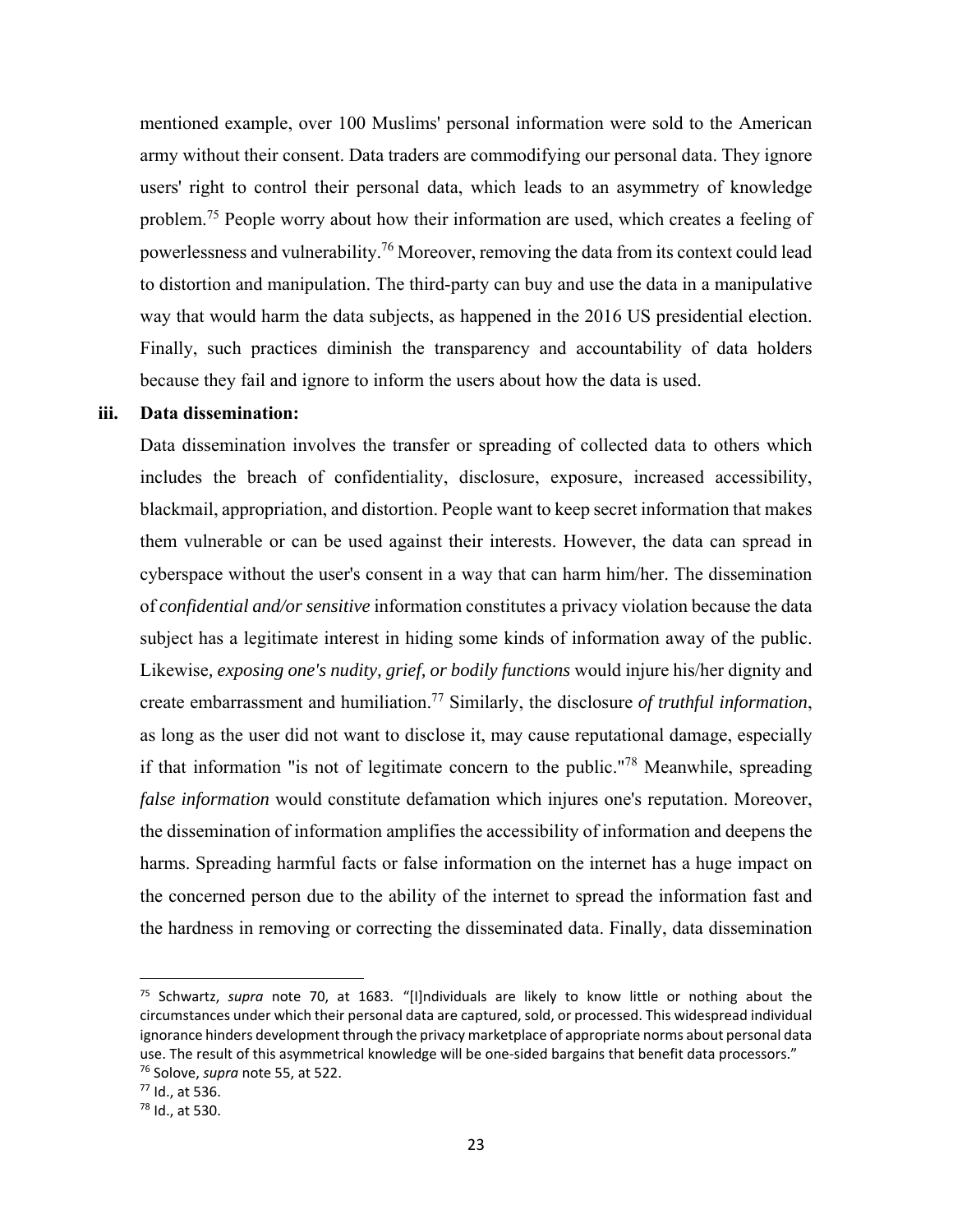expands the threats of committing crimes like blackmailing and identity theft by hacking tech companies' servers or users' devices. It opens the door for manipulation and distortion of the data in harmful ways to the users.

#### **2. Harms to Society:**

Privacy is not important for individuals only but also for societies. Many scholars describe privacy as a constitutive element of society.<sup>79</sup> A civil democratic society needs to provide protection against privacy invasion for its citizens in order to works properly. Privacy violations would increase the polarization, affect the individuals' cognition, and allow third parties to manipulate them to shape their beliefs and nudge them towards a specific direction.

Privacy harms to society have been created through the personalization process. Social media platforms and tech giants watch, record, and analyze every like, share, and move in order to identify user's preferences; they use the collected data to build a profile for each user. Then, the system will begin to show up the most *relevant* posts, news, and videos that confirm user's beliefs and biases which creates "*echo chambers*."80 As professor Lessig observes: "The observing will affect the observed. The system watches what you do; it fits you into a pattern; the pattern is fed back to you in the form of options set by the pattern; the options reinforce the pattern; the cycle begins again.<sup> $81$ </sup> The echo chambers phenomena have severe effects on society.

Even though such applications aim to provide users with the best experience that encourages them to find what they want easily and quickly, the users fall into feedback loops that isolate them from different ideas and opinions and impede their access to unbiased information, which threatens the freedom of speech and democracy. A citizen needs unbiased and unrestricted access to information in order to shape a balanced opinion.82 She has to read different and opposing arguments to evaluate which point of

<sup>79</sup> See Solove, *supra* note 55, at 488 – 489 ("privacy harms affect the nature of society and impede individual activities that contribute to the greater social good."); See Cohen, *supra* note 70, at 1427‐1428 ("Informational privacy, in short, is a constitutive element of a civil society in the broadest sense of the term."); Schwartz, *supra* note 70, at 1613 ("[I]nformation privacy is best conceived of as a constitutive element of civil society.").

<sup>80</sup> *See* Cavender, *supra* note 8.

<sup>81</sup> Lawrence Lessig, Code: Version 2.0 220 (2006).

<sup>82</sup> Cavender, *supra* note 8, at 114.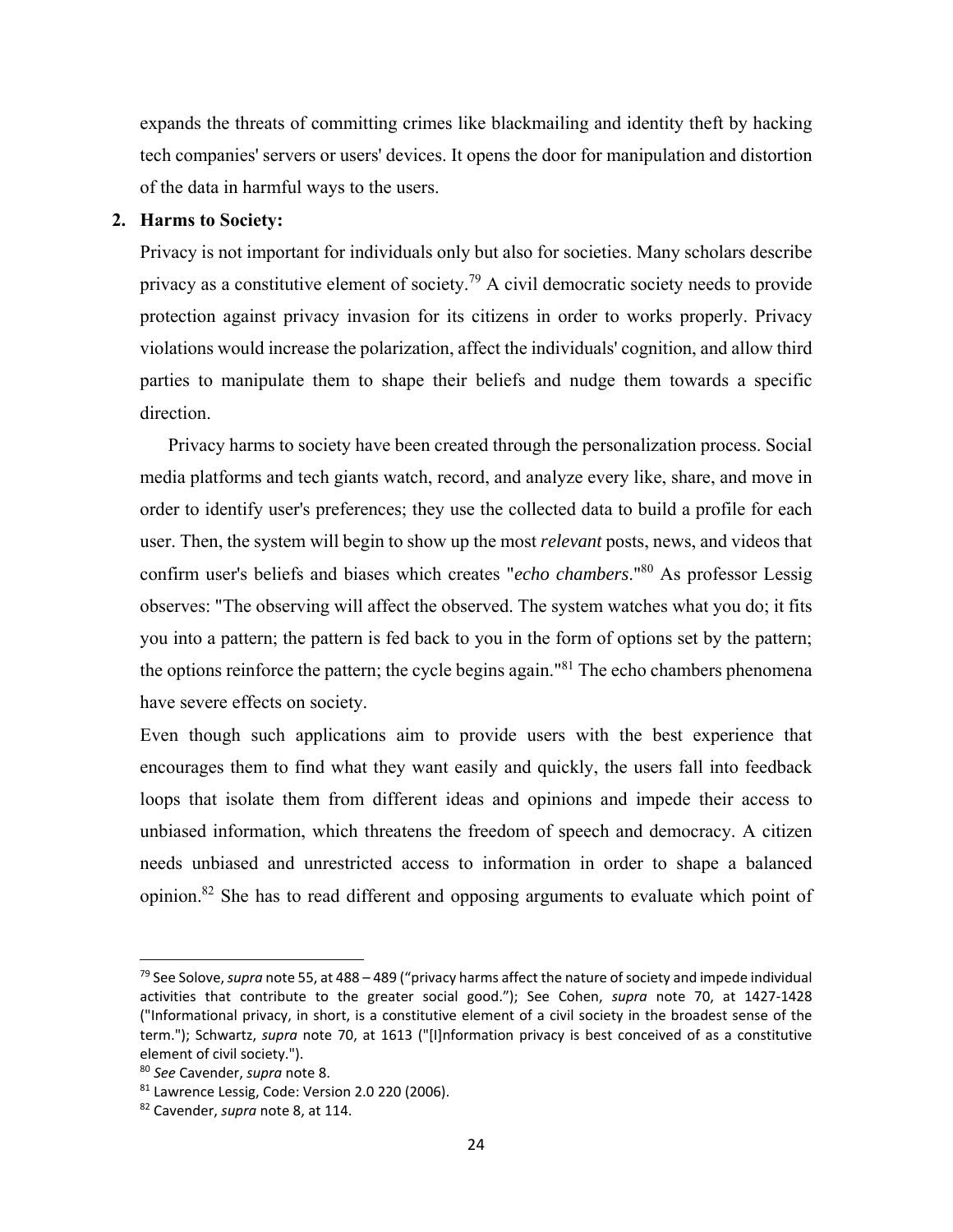view is more valid. However, algorithms will show only results that match with the user's biases and isolate her from the contrary opinions and information, which feeds the polarization in the society.<sup>83</sup> Unlike traditional media, an individual would not be able to freely choose what to read; algorithms would decide what to hide and what to show up. In other words, a user could not read a post or watch a video that would not show up on her screen. Meanwhile, reading repeatedly similar opinions creates an impression that this idea is a fact and blocks individuals' minds from the contradictory opinions of their fellow citizens. Therefore, the echo chambers would jeopardize the achievement of healthy public debates.

Moreover, those algorithms can be abused by tech companies and governments to shape users' beliefs and nudge them in a specific direction. The content that users see contributes in shaping their identities and thoughts, as I discussed earlier. In the meantime, truth seems a hard objective on the internet because algorithms do not detect the accuracy of the information. Tech companies, governments, and individuals can use this feature to manipulate people's cognition and nudge them towards their political or commercial objectives. They would amplify fake news and mistrusted information which can "make individuals vulnerable to believe falsehoods.<sup>"84</sup> It is easy for corporates and governments to create thousands of fake accounts and buy target ads to shape people's beliefs. The 2016 US presidential election shows how a foreign government can use personal data to manipulate with people's minds in order to serve its interest.<sup>85</sup> Therefore, the erosion of privacy is a real risk for the development of individuals and democracy within society.

# **3. PII and non-PII:**

The previous illustration of privacy implies an assumption that an individual's right to privacy is protected as long as the data does not identify the data subject. Privacy harms that affect a user's reputation, dignity, and emotions could not be imagined unless the data reveals his/her identity. Tech companies argue that the collected data is anonymized, which would not threaten privacy. They restore and transfer data without identifying the user's name. They build a profile for each user that contains his/her data, but they exclude the

<sup>83</sup> *See generally* Cass Sunstein, REPUBLIC.COM 2.0 (2007).

<sup>&</sup>lt;sup>84</sup> Sofia Grafanaki, Drowning in Big Data: Abundance of Choice, Scarcity of Attention and the Personalization Trap, a Case for Regulation, 24 RICH. J.L. & TECH. 1 (2017), at 19. <sup>85</sup> *See generally* Aceves, *supra* note 35.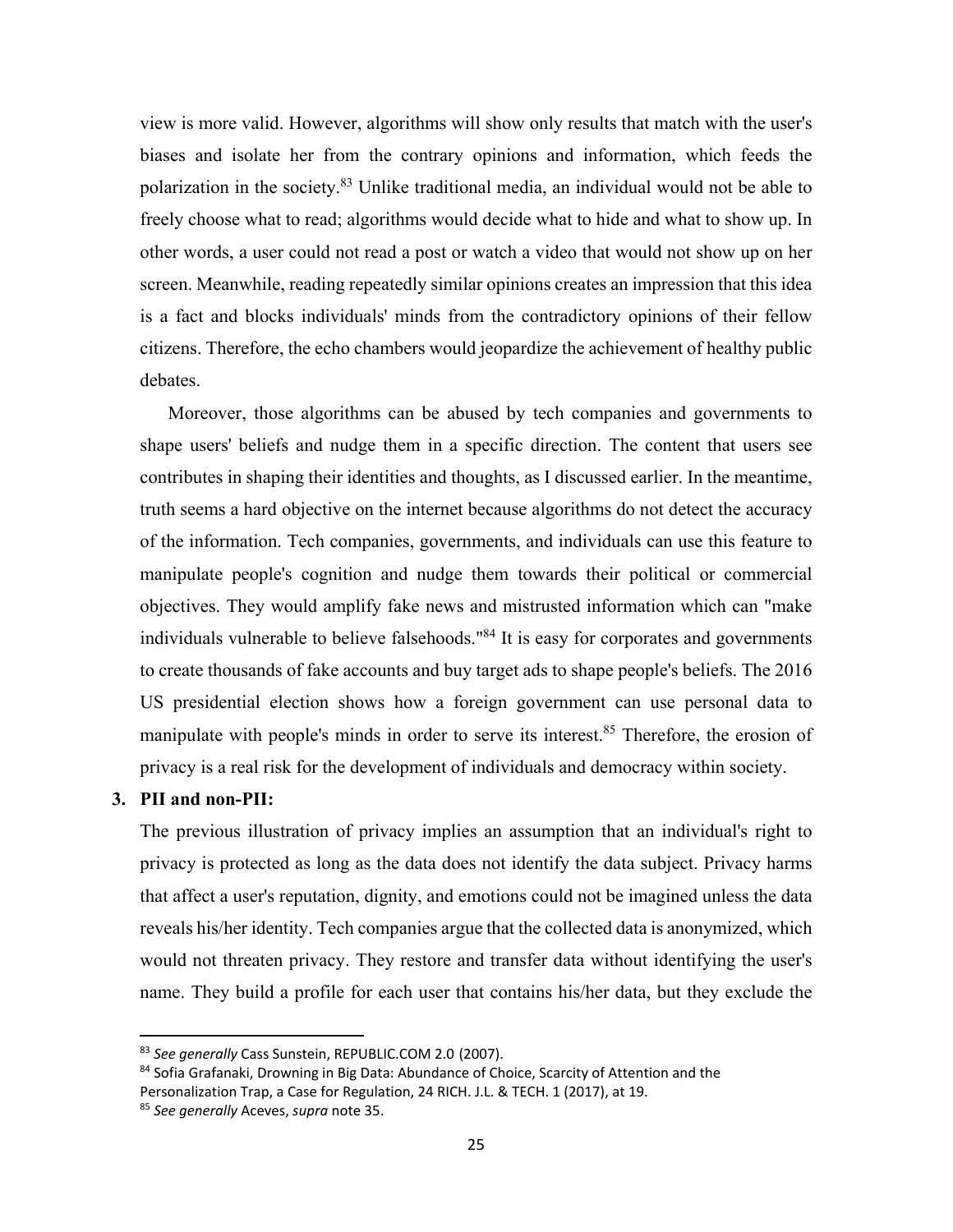personally identifiable information (PII); they give a code for each profile, instead.<sup>86</sup> They aim to track the user's activities, not to reveal his/her identity. As a result of their argument, most of the collected data is non-personally identifiable information (non-PII) which falls outside the scope of privacy regulations.

The differentiation between PII and non-PII is problematic. Many people believe that most of their online practices are anonymous. They believe that no one can identify their persons unless they intentionally reveal their identity. However, online anonymity is a myth.<sup>87</sup> Many scholars pointed out data can be deanonymized by triangulating indirect information.88 Algorithms can combine various pieces of data, which would consequently reveal the user's identity. For example, a study shows that 87% of Americans can be identified by combining a ZIP code, sex, and birth date.<sup>89</sup> Paul Ohm suspects even the existence of that differentiation because most non-PII can be re-identified, and data would lose its utility if they lack information that can identify the user, whether directly or indirectly.<sup>90</sup> Moreover, the evolvement of new technologies creates uncertainty in that field because programmers find new ways to combine different pieces of data and transform them into PII.

The GDPR and the Egyptian Anti Information Technology Crimes Law No. 175 for the year 2018 solved this problem by defining personal information as any information that can identify a person, *whether directly or indirectly*. This definition encompasses any piece of data that can identify a user identity by combination with other data collected by different parties on multiple occasions and times. I advocate this direction because revealing the user's identity by combining different pieces of data will threaten privacy more than direct disclosure. People depend on anonymity, even it is a myth, to act freely online. They do not expect and accept that their actions would identify them in person. Such expectations should be protected by law. Conversely, a user that fills in an application

<sup>86</sup> Schwartz & Solove, *supra* note 21, at 1854.

<sup>87</sup> See Id.; Paul Ohm, Broken Promises of Privacy: Responding to the Surprising Failure of Anonymization, 57 UCLA L. REV. 1701, 1719 (2010).

<sup>88</sup> Tsesis, *supra* note 9, at 1606‐1607.

<sup>89</sup> Schwartz & Solove, *supra* note 21, at 1842. (citing Latanya Sweeney, Simple Demographics Often Identify People Uniquely 1 (Carnegie Mellon Univ., Sch. of Computer Sci., Data Privacy Lab., Working Paper No. 3, 2000)).

<sup>90</sup> *See* Ohm, *supra* note 87.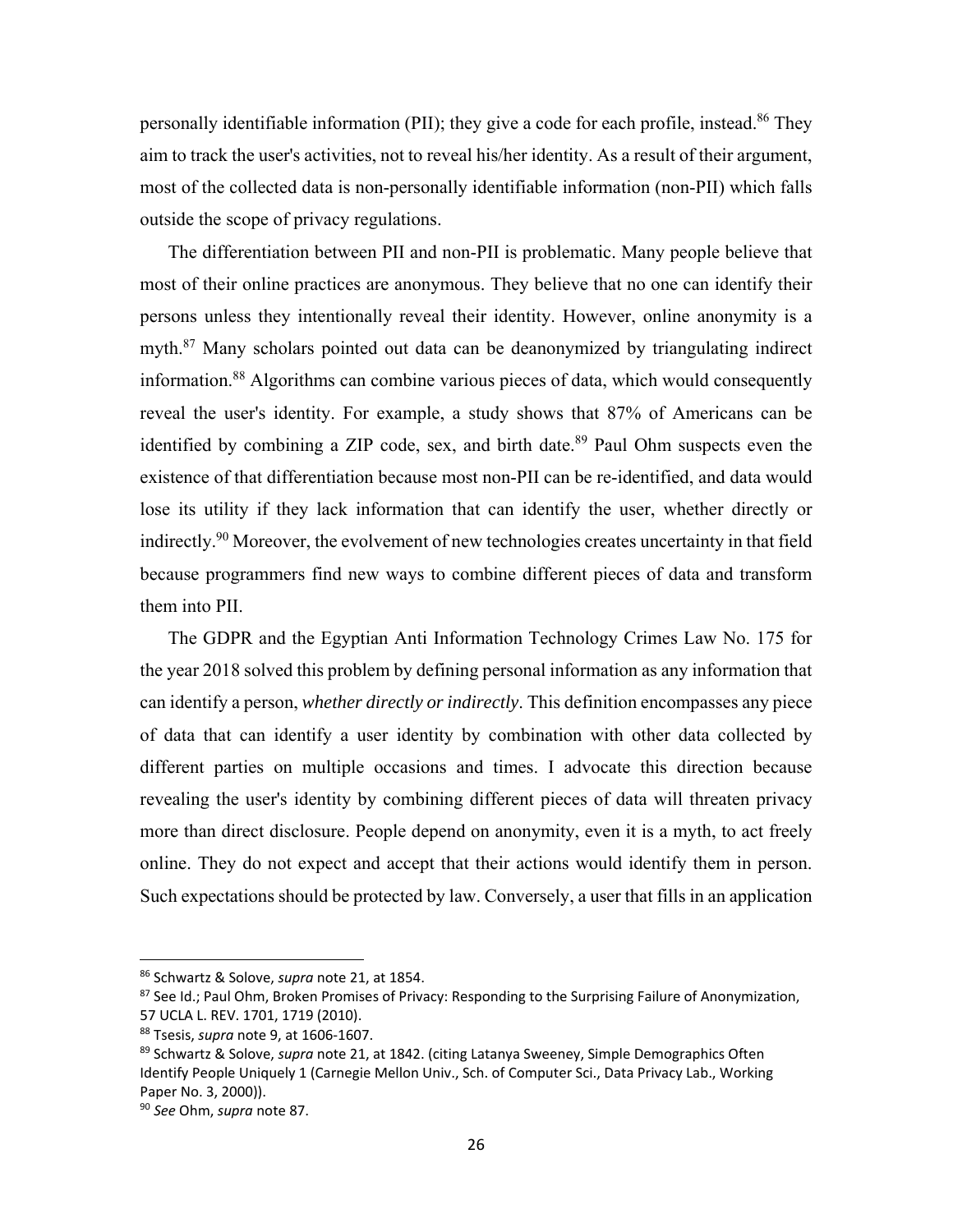to create a profile on Facebook knows and accepts that he/she discloses personal information that would be shared with others.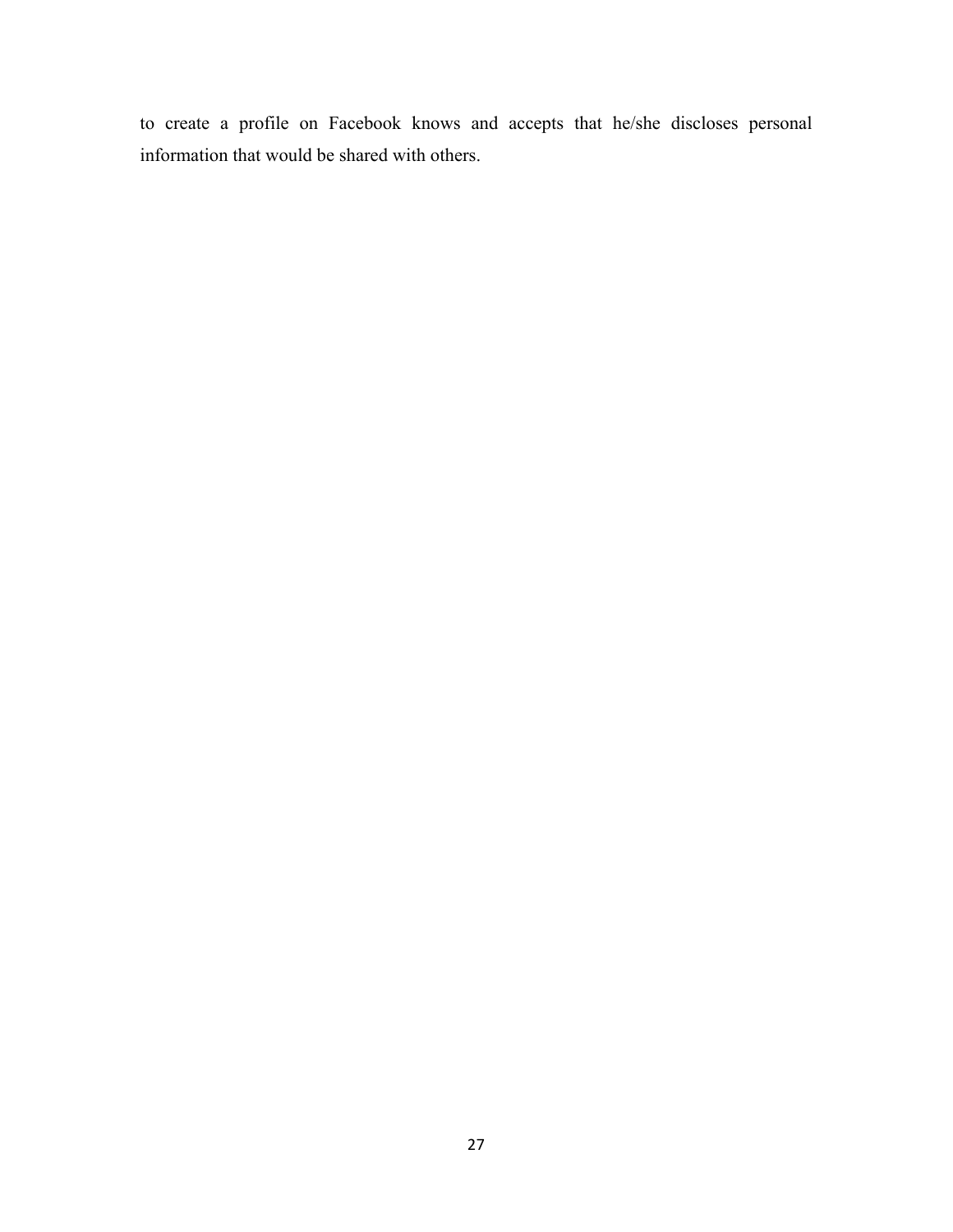#### **IV. Online Privacy Self-Management**

Engaging with online privacy problem calls for a position regarding the dilemma of "selfmanagement." Citizens are autonomous competent individuals. An individual has the right to act and choose freely in a *self-interested* manner as long as his/her actions do not harm other individuals.<sup>91</sup> The government should protect the freedom of each one from its own and/or other individuals' intervention. In other words, the government should not contest the autonomy of individuals by forcing them to act or refrain from a specific act unless this act causes significant harm to others. That contradiction between individual rights and state powers can be found in almost all aspects of life. Therefore, the law should regulate this contradiction by promoting the freedom of choice and simultaneously providing security from harm.

Due to the threats of privacy erosion, many scholars are trying to find a solution to this complicated problem. While some scholars advocate the coercion of privacy, others argue for the non-intervention of government. However, many countries adopt the user empowerment strategy by giving users a bundle of rights to control his/her personal data. In this chapter, I analyze the proposed legal solutions and show the gaps that they left in dealing with online privacy. Then, I demonstrate how Thaler and Sunstein dealt with the self-management dilemma by demonstrating the libertarian paternalism theory.

### **A. Evaluation of Different Legal Approaches:**

# **1. Coercing Privacy vs. Do Nothing:**

On the one hand, Anita L. Allen argues for coercing online privacy because the harms outweigh the benefits, which calls for government intervention to protect the people. She emphasizes the significance of privacy for the individual and society while showing how privacy threats jeopardize liberal values. Coercing privacy norms would protect individuals and societies. She claims that adopting regulations that aim to curb the exposure culture would enforce people to like privacy.<sup>92</sup> Meanwhile, one might argue that state should enforce the right to privacy by illegalizing the online activities that harm user's privacy. Accordingly, such policy would help to protect users' privacy.

<sup>91</sup> Singer, *supra* note 3.

<sup>92</sup> Allen, *supra* note 11, at 753.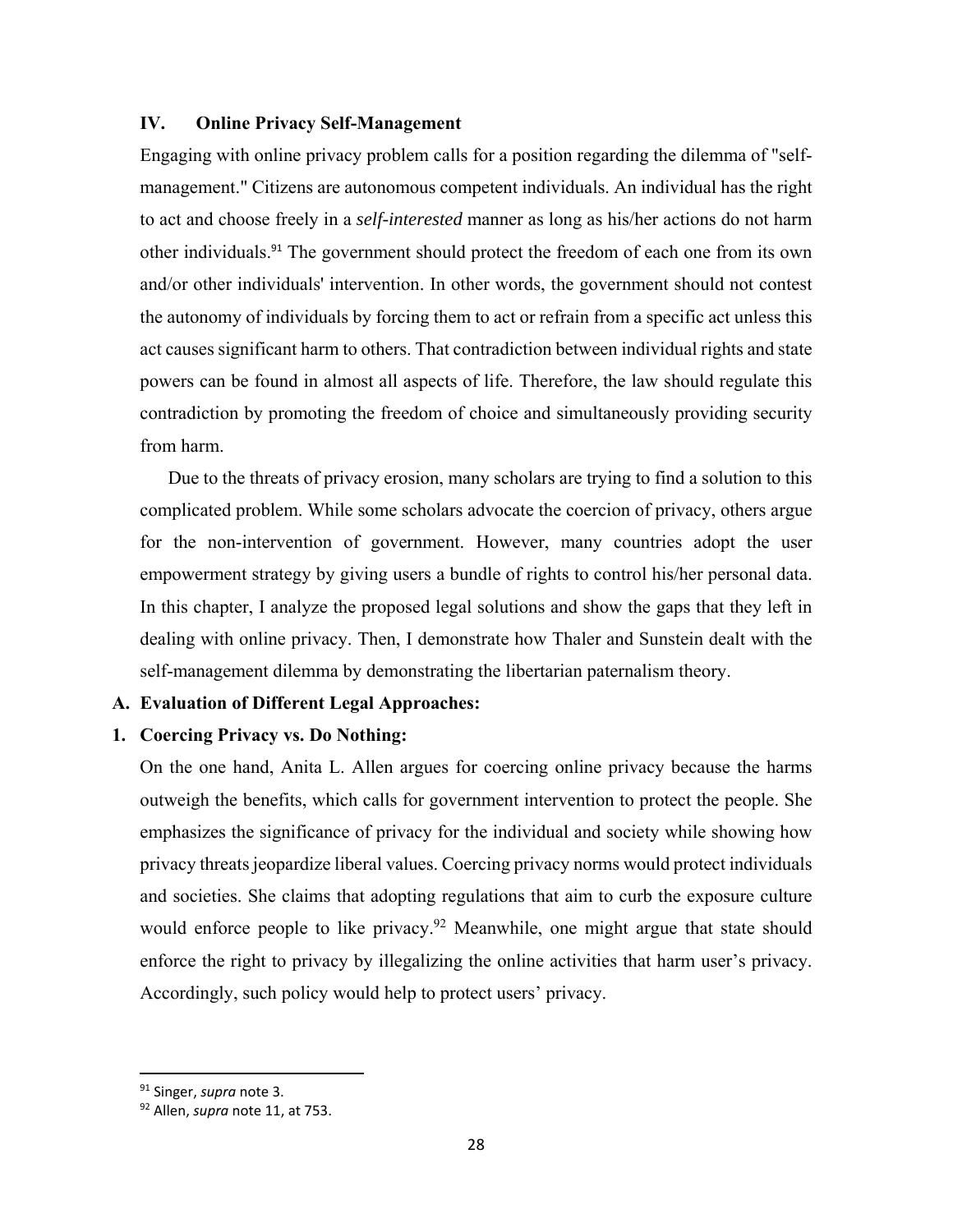However, coercing privacy is extremely difficult due to several reasons. Privacy coercion means that the flow of data will be impeded, which would affect almost every service on the internet because algorithms depend on data to operate. Internet services become essential in the life of millions of people as much as governments. They would be harmed if those services are stopped. In addition, data market is worth billions of dollars. Ecommerce, nowadays, is one the most important factors to the economy. Affecting the data market would affect the ecommerce which would hurt the economy overall. Meanwhile, tech companies have immense economic and political power, and they would use their powers to abort such laws that would severely affect their growth and reduce their revenues. For example, the congress failed to regulate the usage of data despite what happened in US presidential elections in 2016. Further, such coercion cannot be adopted by one state; it must be a collective work because tech companies would leave the state that put restrictions on collecting data and migrate to other countries that facilitate it, which will hurt its economy. Thus, governments and legislators will be so reluctant to adopt such coercive measures.

Moreover, online privacy is a very complex issue. Identifying which kind of data is allowed to be collected, processed, and disseminated is problematic. The context differs, which affects the final decision. Privacy while using social media is not the same as when visiting websites, for example. Algorithms complicate the issue by aggregating small pieces of data. A small piece of data, that is legally obtained, can be combined with other pieces, that are legally and independently collected on other websites. Such aggregation might reveal sensitive data that the user did not intend to reveal while using the internet. Furthermore, using a list of prohibited activities would not be effective because technology constantly develops in a way that laws could not catch up. on the other hand, prohibition some activities could breach other fundamental rights like freedom of expression and freedom of association.<sup>93</sup> People should have the right to speak freely and express their ideas without any limitations. Such obstacles will also limit people's ability to reach out others to create associations. Finally, coercion contradicts with individual's autonomy.<sup>94</sup>

<sup>93</sup> *See* Swire, *supra* note 45.

<sup>94</sup> Sandfuchs and Kapsner, *supra* note 17.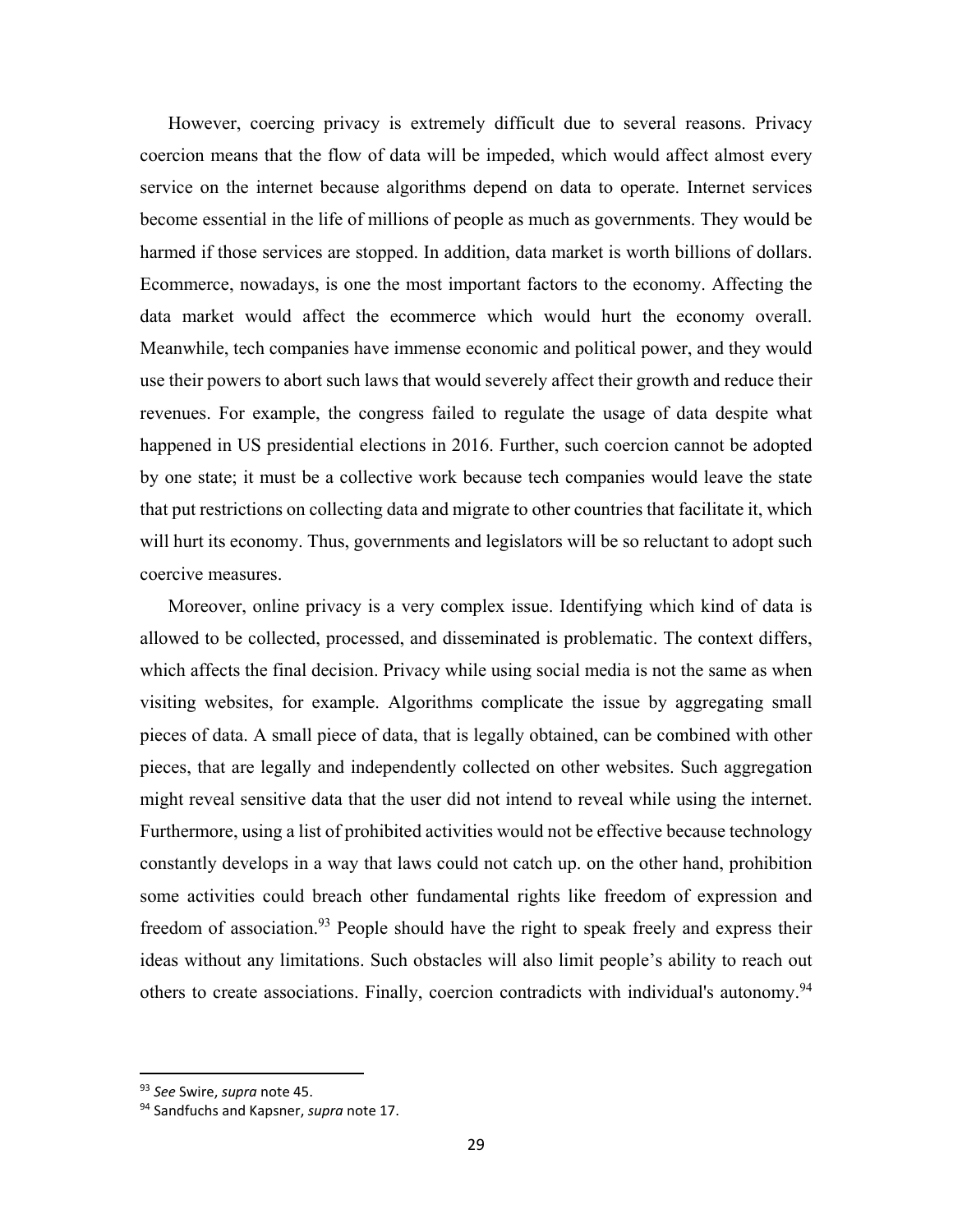People should have the freedom to decide which data they want to disclose and which one they want to hide.

On the other hand, Barbra Sanfuchs and Andreas Kapsner argue for the nonintervention of governments. They claim that "governments are neither obliged nor allowed to prevent competent adult users from voluntary online self-disclosure by paternalistic interventions that only aim to protect the users."<sup>95</sup> While they refuse to impose any paternalistic measures to protect users, they advocate the promotion of self-management that aims to empower individuals to make their own decision without forcing users to act in a specific way. While I disagree with the idea of coercing privacy, doing nothing is ultimately the wrong answer because it would lead to more privacy erosion. Prof. Grimmlemann argues against resorting to market forces and "do nothing" because there is a market failure in the data market.<sup>96</sup> Users do not have power in the face of tech companies in order to bring some balance in the market, and therefore social media platforms will not be compelled to change their attitude.<sup>97</sup> Moreover, because behavior influences are inevitable, doing nothing means that governments surrender their citizens to commercial and political parties that manipulate them. Thus, a state role is needed to bring some middle ground in this issue.

#### **2. User's Empowerment:**

For a long time, tech companies try to self-regulate privacy in order to reassure their users. While some notice their users about their privacy policies, others ask for users' explicit approval before granting them the right to use their services. They promise their users that they will guard their data and protect their privacy. However, privacy policies did not give the user any power to bargain. A user has to accept the terms or would deprive of access. Meanwhile, governments noticed the risks from collecting, processing, transferring, and leak of personal data. They realized that they have to act to protect their citizens.

The European countries were the first to take a big step in regulating the data market. In 2016, the European Union issued the general data protection regulation (GDPR).<sup>98</sup>

 $95$  Id., at 185.

<sup>96</sup> Grimmlemann, *supra* note 30, at 1178‐1179.

<sup>97</sup> Id.

 $98$  General Data Protection Regulation, Regulation (EU) 2016/679 of the European Parliament and of the Council on the protection of natural persons with regard to the processing of personal data and on the free movement of such data, and repealing Directive 95/46/EC (27 April 2016).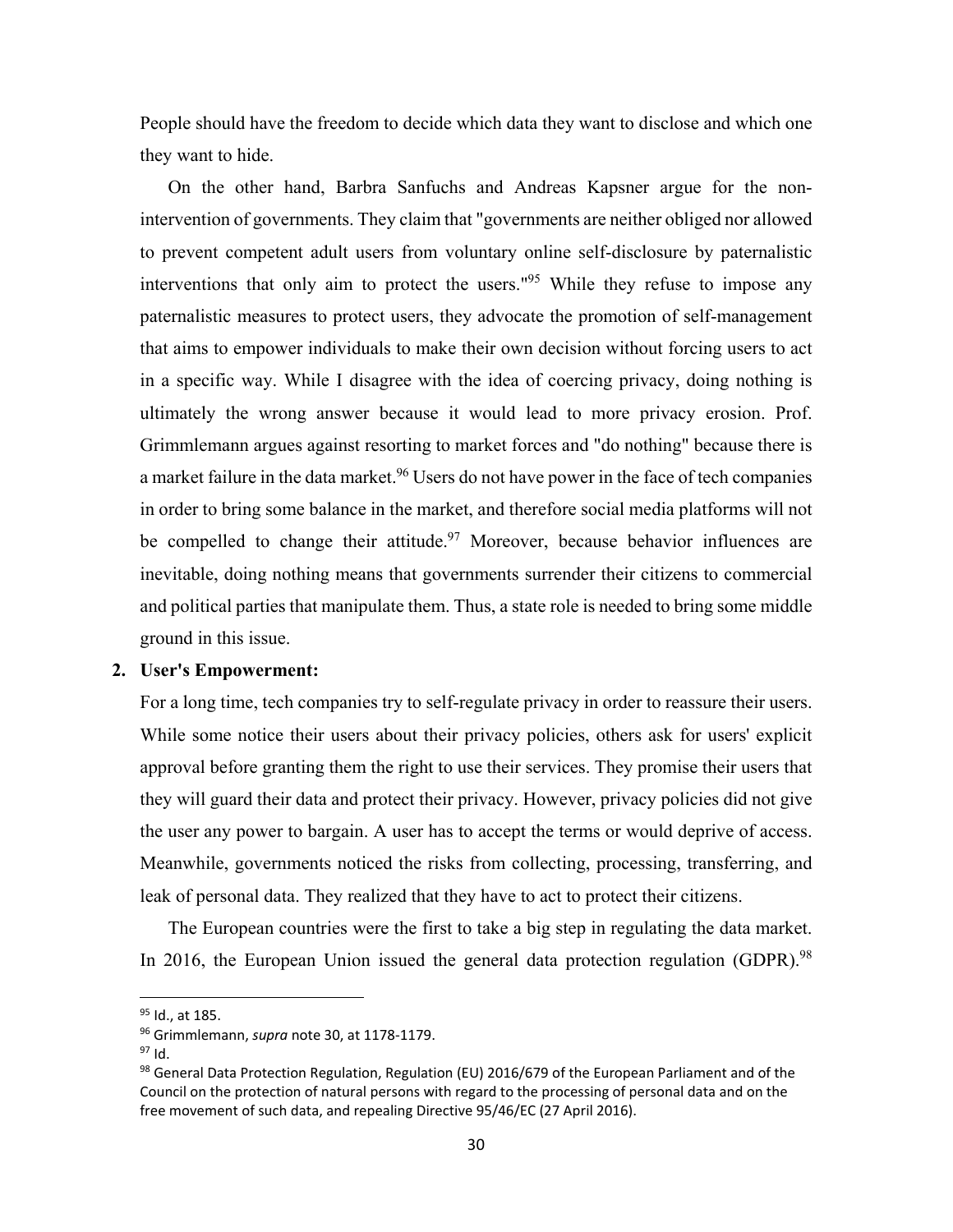Article 8 of the Charter of Fundamental Rights of the European Union gives all people "the right to the protection of personal data concerning him or her."<sup>99</sup> GDPR aims to protect natural persons with regard to the processing of personal data and regulate the movement of personal data. In order to achieve this goal, GDPR adapts several techniques that empower users. Article 15 gives the data subject the right to obtain from the controller the needed information about his/her personal data that have been collected. Article 16 allows the data subject to get rectification of inaccurate personal data concerning him/her. Article 17 creates the user's right to ask to be forgotten. In other words, he/she has the right to erase his/her personal data. Furthermore, the EU put some restrictions on transferring and storing data of EU citizens. For example, a data controller is obliged to maintain data protectionlevel and the records of data processing. Due to the EU economic and political power, most companies started to apply those rules.

Following the EU steps, Egypt issued its law for personal data protection No. 151 of 2020, which adapts similar rules that aim to promote privacy through empowering the Egyptian user.<sup>100</sup> Article 2 requires the explicit consent of the user before collecting or processing personal data. The new law grants the user almost the same rights granted in the GDPR, such as the right to be forgotten, to object, and to modify his/her personal data. The government aims to regulate the data market by imposing some duties on institutions that want to collect, hold, and process the data. They have to secure the data from any leakage or breach and appoint a responsible for it. They have to acquire a governmental license before doing any of the previous activities. Conversely to the GDPR, the Egyptian law does not require storing the data on its territory because Egypt does not have the technological infrastructure like large servers that can store such a big amount of data.

The GDPR and Egyptian law for personal data protection No. 151 of 2020 represent a significant development in the online privacy field. They aim to achieve a balance between the flow of data and the individual's right to privacy and a balance in power between tech companies and users. They decide to provide users with a bundle of rights that allow them to control their personal data. Under the current laws, users have the right to control what,

 $99$  Charter of Fundamental Rights of the European Union, EU: Council of the European Union C 303/1 (14 December 2007).

<sup>100</sup> Law No. 151 of 2020 (Law of Personal Data Protection).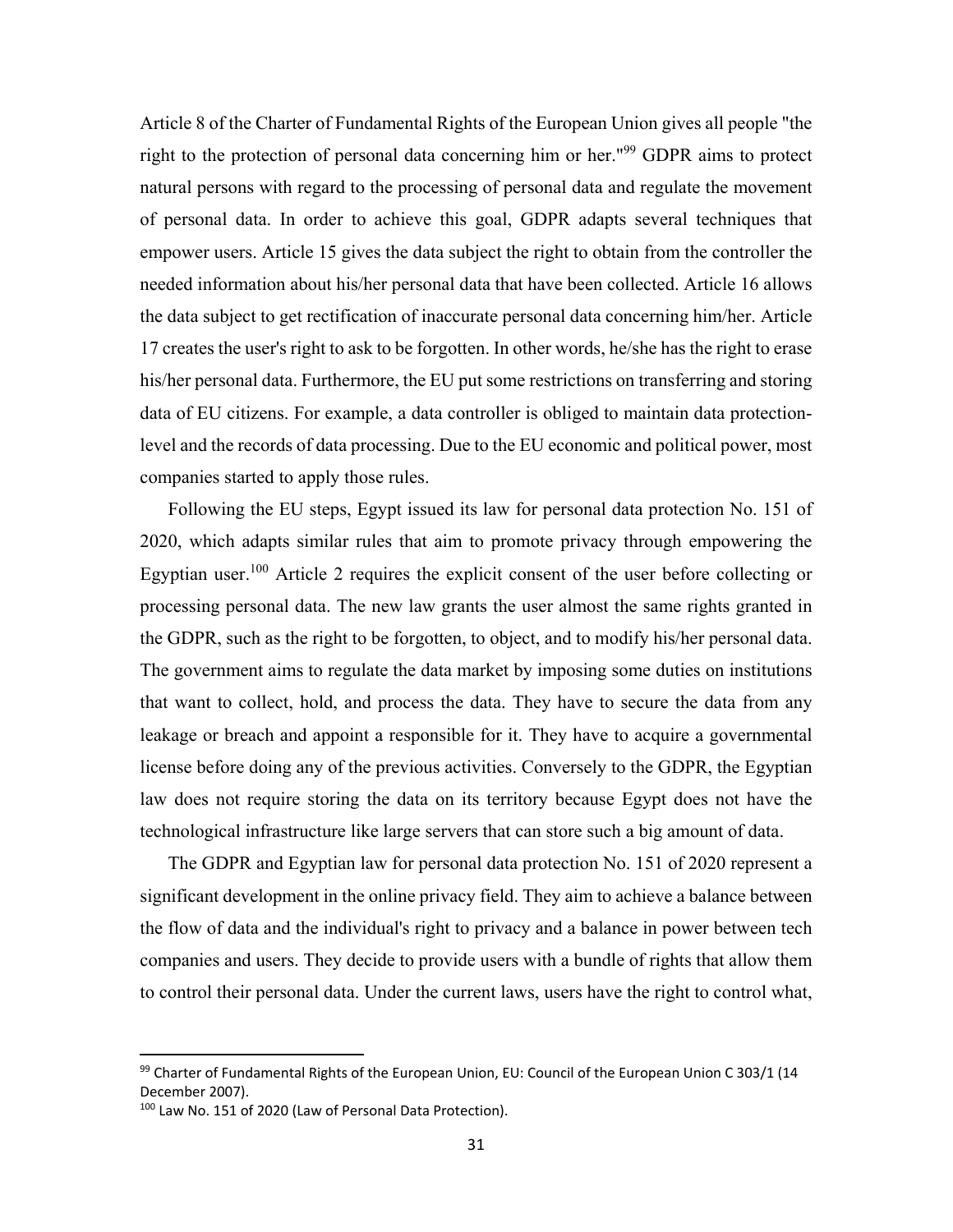how, when data can be collected or transferred and for how long data can be restored. They have the right to delete collected data and acquire information from data holders about their personal data. They refuse to coerce privacy while they chose to respect users' autonomy by empowering them.

However, the user's empowerment doctrine is ineffective in bringing the desired balance in the data market. There are several obstacles that hamper any attempt to empower fellow-citizens. First, many people are not aware of privacy risks or undermine those risks. Most data subjects could not foresee privacy risks due to the complexity of the data market. For example, surveys show that many Facebook's users do not pay attention to its privacy settings and others do not understand them.<sup>101</sup> They would not care about those rights as long as they do not believe in the threats. Second, as Prof. Allen underscores, commercial entities do "not only feeds the taste for consuming the privacy of others; it simultaneously constructs such tastes."102 Accordingly, as long as tech companies are free to shape users' preferences, there will be little hope that a large number of users will pay attention to those rights. Thirdly, there are concerns regarding the capabilities of users to handle and exercise those rights properly. Users struggle to read all privacy policies, which brings shadows of doubt on their capabilities to evaluate the risks and decide which rights they want to activate. Even if they want to use those powers, they will not have the time or effort to do those calculations in each website and application they encounter in their daily usage. Furthermore, the "right of access" that is created by the GDPR has its own risks on privacy. It grants the user the right to know in detail what kind of data has been collected. What if someone impersonates the user? In a study, a researcher succeeded in collecting many personal information about his fiance by impersonating her.<sup>103</sup>

Moreover, these laws disregard the privacy risks caused by other individuals. It is very hard to control the transfer of most data over the internet. Once the information is shared over the internet, it is almost impossible to erase it. If a user shares pictures and stories or sends messages via Messenger or WhatsApp, other recipients could take a screenshot or share that information with other persons. Such threats are not considered by the GDPR.

<sup>101</sup> Grimmelmann, *supra* note 30, at 1185.

<sup>102</sup> Allen, *supra* note 11, at 735.

<sup>103</sup> Shyy, *supra* note 38, at 159. (Citing JAMES PAVUR & CASEY KNERR, GDPARRRR: USING PRIVACY LAWS TO STEAL IDENTITIES (2019).)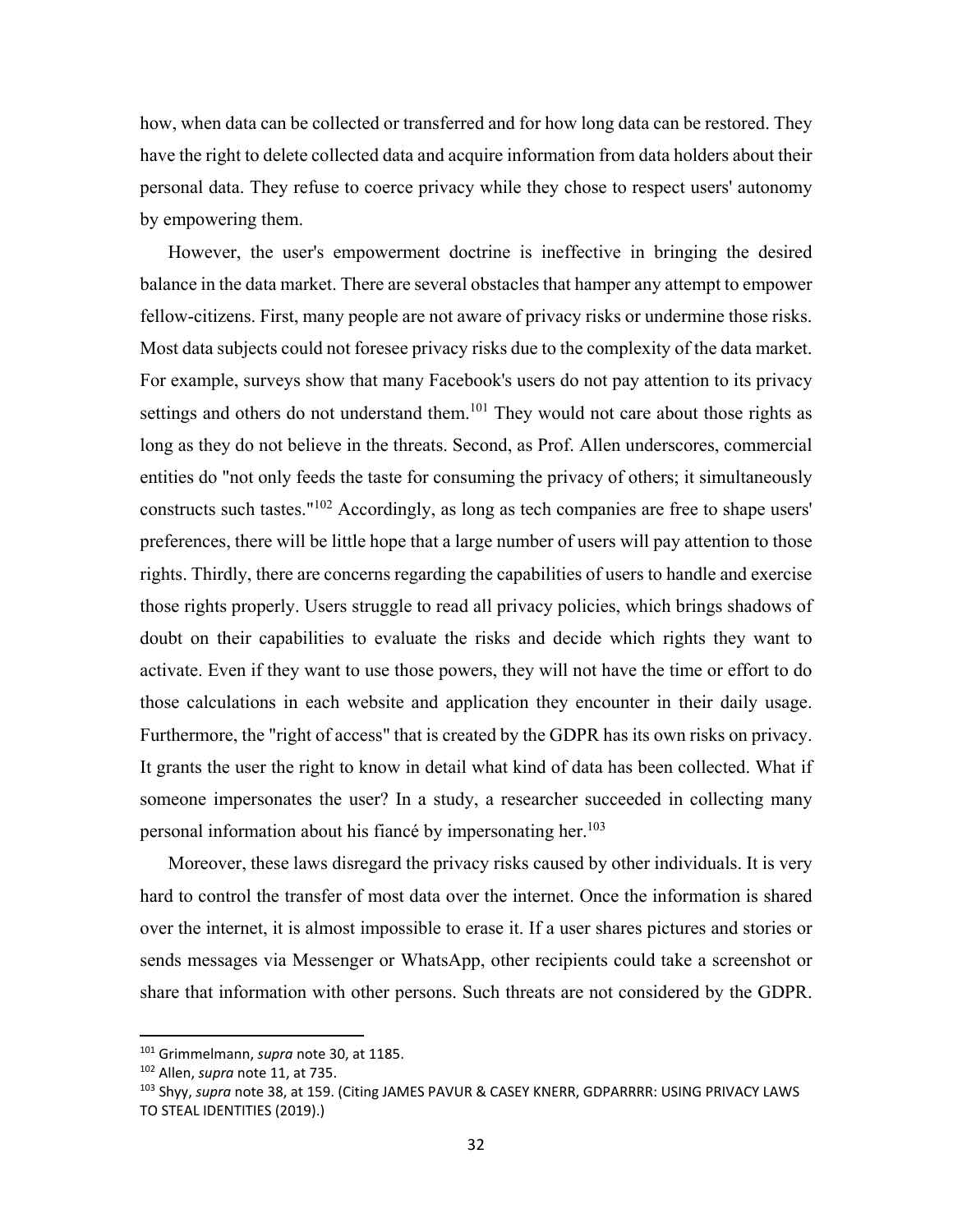One would argue that such practices are regulated by penal code or other laws. However, the collection and dissemination of data could be done in good faith by friends and family members, and its harmful effects cannot be foreseen in the short term. Finally, requiring the explicit consent of users on privacy policies would not cause a big difference "because consumers are still heavily pressured to agree to companies' data collection practices."<sup>104</sup> Rejecting the privacy terms means that the user would deny access to the website or the service he/she needs. This is a big burden that many users could not bear. Therefore, users' empowerment seems to be unsuccessful in encountering privacy risks.

On the other hand, the GDPR is burdensome for small businesses. It is applicable on all firms regardless of their size.<sup>105</sup> While GDPR exempts few entities in some circumstances from some duties, the Egyptian counterpart did not exempt any firms. Small businesses would suffer to adhere to new obligations because they do not have the same financial, technical, and human resources as large companies. In the EU, a company that has 500 employees has to spend three million dollars in order to comply with GDPR rules.<sup>106</sup> The costs include, for instance, hiring competent programmers to secure the data, executing compliance strategy, and legal fees. Such practices would impede the growth of small companies and new startups. New entrepreneurs will resort to other countries that have less strict laws.

In conclusion, the GDPR and the Egyptian law for personal data protection failed to achieve the needed balance in online privacy. They failed to promote privacy and to secure the data flow and business development. Data privacy is still far from a satisfactory solution.

#### **B. A Libertarian Paternalism Entrance for Self-Management Dilemma**

In the previous part, I demonstrated how the current legal approaches failed to deal with the online privacy problem. In my opinion, the libertarian paternalism theory provides a proper analysis of the self-management dilemma. In 2003, professors Sunstein and Thaler proposed the "libertarian paternalism" theory, which argues that the self-management principle implies a fallacy assumption that people behave rationally. There are many

<sup>104</sup> Id., at 139.

 $105$  GDPR, article 82 – 83.

<sup>106</sup> Shyy, *supra* note 38, at 160.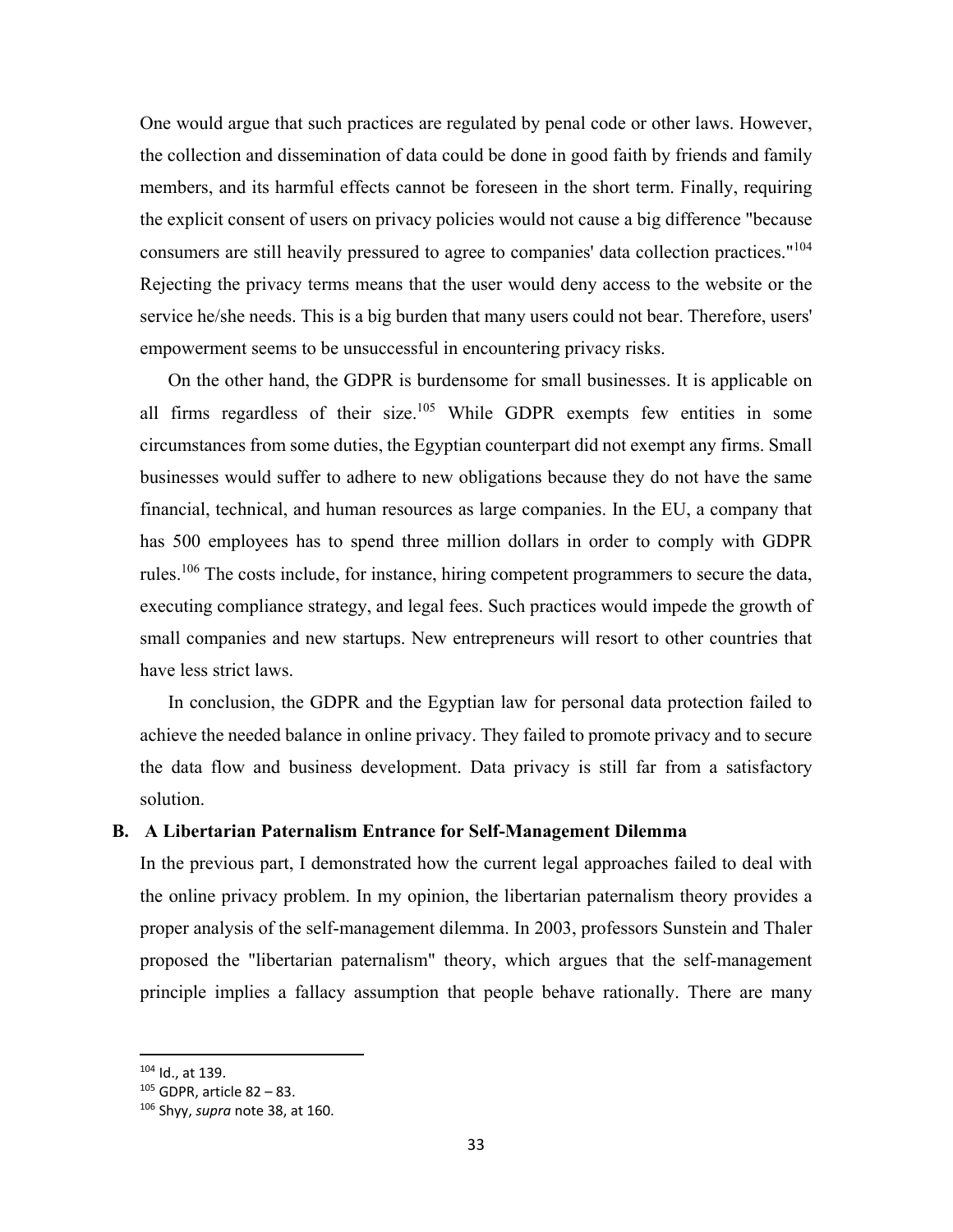factors that influence people's choices in a manner that can be unavoidable. Thus, the theory proposes the usage of techniques that nudge people towards their welfare without omitting any options.<sup>107</sup> Their argument is liberalism in the sense that it grants the individual access to all available options, and it is paternalistic in the sense of assigning a planner the job of "self-consciously attempting to move people in welfare-promoting directions."<sup>108</sup> In this part, I demonstrate the irrationality of people's actions, the inevitability of intervention, and the role of nudges in promoting the freedom of choice.

#### **1. Irrationality:**

The self-management principle claims that individuals act and choose what is in their best interests. However, based on phycological experiments, Thaler and Sunstein argue that people's decisions and choices are irrational.<sup>109</sup> They refer to dozens of experiments and researches that prove that people's choices are influenced by external factors that shape their preferences. Ironically, people reflect on some nudges like: 1. Unrealistic optimism or overconfidence 2. The fear from losses than gains. 3. Status quo bias.<sup>110</sup> Moreover, framing also has a considerable effect on the individual, which can alter their decisions.<sup>111</sup> The wording of options or information can shift an individual's actions surprisingly. Meanwhile, on many occasions, they lack sufficient time and/or information to think and analyze the available choices. In other situations, they decide automatically without paying full attention to the details.<sup>112</sup> Phycologists notice that individuals' decisions are dynamically inconsistent.<sup>113</sup> Therefore, the outcome might not be the best for their own welfare.

Individuals depend on tools and other people to help them to make some decisions. They write lists to remember what to buy. They rely on alarms to wake them up. When they face complicated choices or they do not have the time to think about them, they depend on what companies chose for them, which is known as the *default* option. Research shows

 107 Sunstein & Thaler, *supra* note 4.

<sup>108</sup> Cass R. Sunstein & Richard H. Thaler, Libertarian Paternalism Is Not an Oxymoron, 70 U. CHI. L. REV. 1159 (2003), at 1162.

<sup>109</sup> *See* Richard H. Thaler, Cass R. Sunstein, Nudge\_ Improving Decisions About Health, Wealth, and Happiness (2008).

<sup>110</sup> Id., at 33‐35.

 $111$  Id., at 37.

<sup>112</sup> Id., at 43.

 $113$  Id.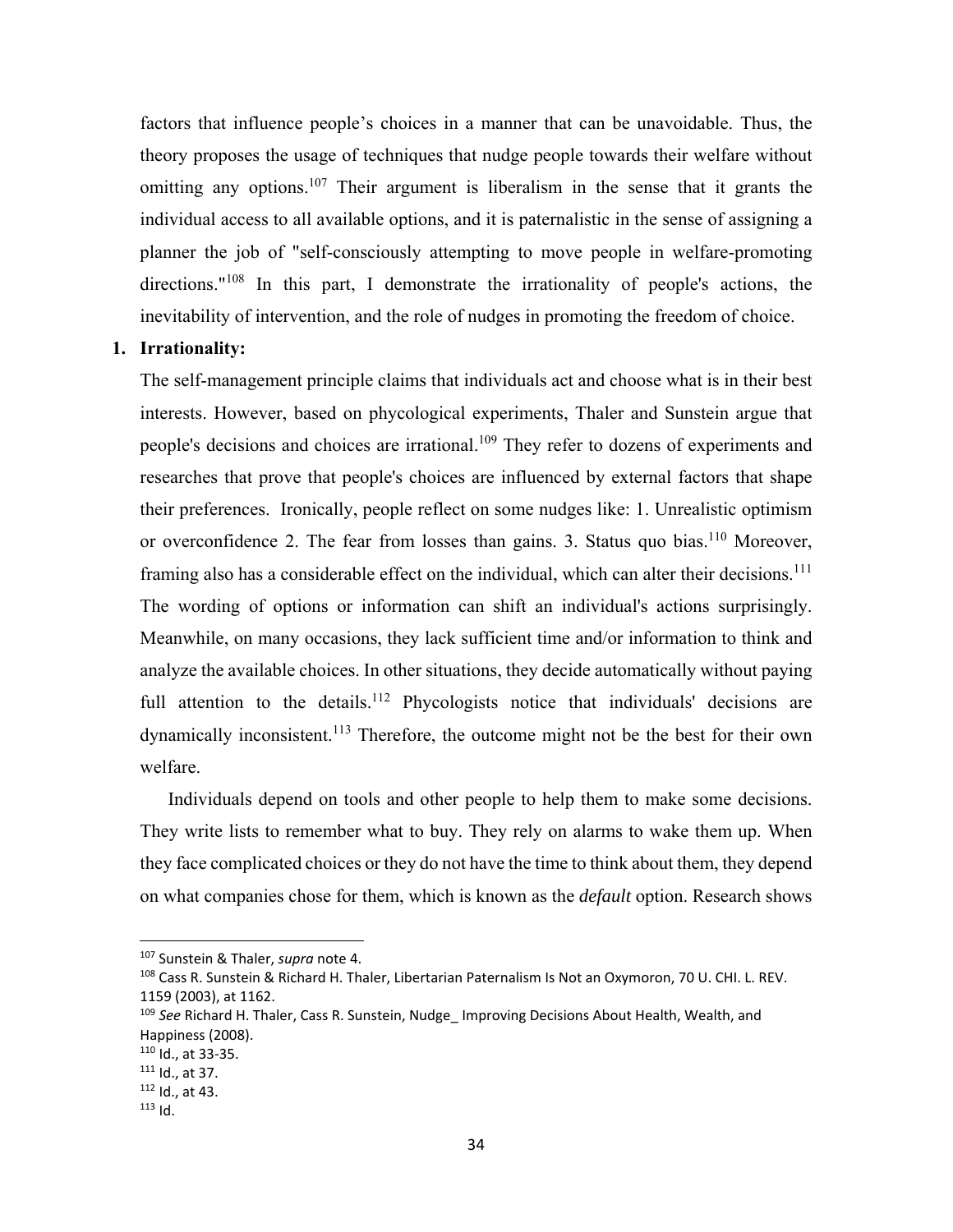that individuals would highly likely stick with the *default* option that has been chosen by other parties, like what we do when we install a new software program.<sup>114</sup> Individuals do trust others who could take advantage of such behavior. Furthermore, experiments proved that people follow the steps of others even if they know that their judgments are wrong.<sup>115</sup> For example, one will choose A if she chose privately, but when she knows that the group chose B, she will probably choose B also, even if B is the wrong answer. Moreover, individuals care about the group's opinion, which can make them behave differently because they fallacy think that they are paying attention to him/her and fear from others' disapproval, which is known as the *spotlight effect*. 116 The power of those influences makes people's decisions unpredictable.<sup>117</sup>

# 2. **The Inevitability of Influencing People's Choices:**

Many scholars argue that a true libertarian will not advocate any paternalistic intervention in individual's choices. They refuse any kind of influence because it undermines the individual autonomy who should have the liberty to act freely "regardless of whether individuals use their liberty wisely."<sup>118</sup> Gregory Mitchell argues that a true libertarian does believe that "no social goal can justify forcing an innocent individual to be a resource for others."119 Thaler and Sunstein should work on improving people's freedom of choice instead of participating in the manipulation.<sup>120</sup> Therefore, governments should refrain from

 $114$  Id., at 8.

<sup>115</sup> Id., at 58-59. (People were asked, "Which one of the following do you feel is the most important problem facing our country today?" Five alternatives were offered: economic recession, educational facilities, subversive activities, mental health, and crime and corruption. Asked privately, a mere 12 percent chose subversive activities. But when exposed to an apparent group consensus unanimously selecting that option, 48 percent of people made the same choice!).

<sup>116</sup> Id., at 57.

 $117$  Id., at 62. (In an experiment, they created eight worlds who will listen to list of songs. Each world divided to two groups. Each group would have the ability to hear all songs but only one group would have the ability to know how many times each song was downloaded. In all eight worlds, individuals were far more likely to download songs that had been previously downloaded in significant numbers, and far less likely to download songs that had not been as popular. Most strikingly, the success of songs was quite unpredictable, and the songs that did well or poorly in the control group, where people did not see other people's judgments, could perform very differently in the "social influence worlds. The identical song could be a hit or a failure simply because other people, at the start, were seen to choose to have downloaded it or not.).

<sup>118</sup> Gregory Mitchell, Libertarian Paternalism Is an Oxymoron, 99 NW. U. L. REV. 1245 (2005), at 1260. 119 Id. at 1272.

<sup>120</sup> Id. at 1255.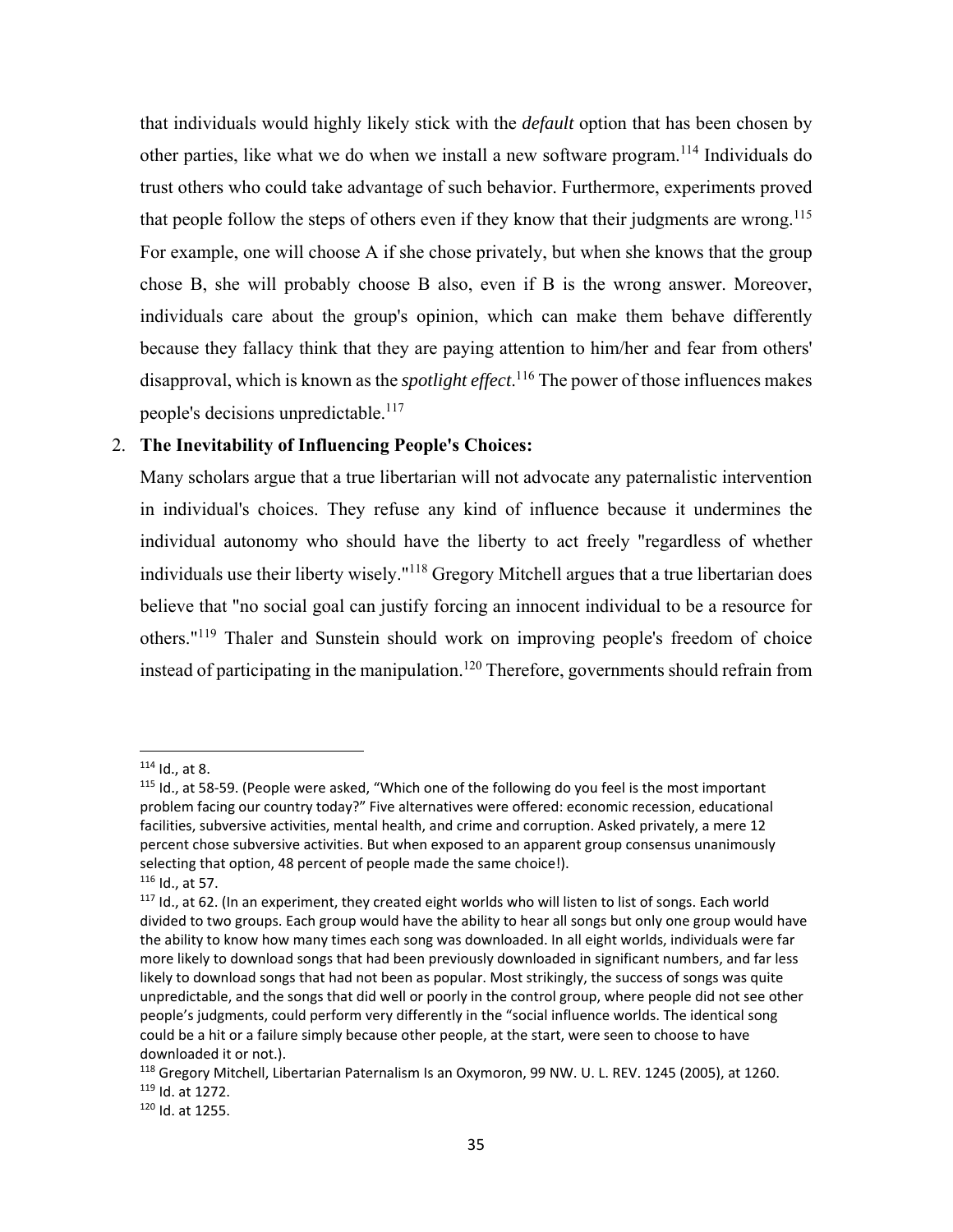any try to practice paternalistic influences on individuals because such tries conflict with the individual right to self-management.

However, this critique is based on the assumption of the possibility of avoiding the influences factors. It is almost impossible for individuals to avoid the influences that shape their preferences and choices.121 As illustrated previously, individuals' choices are affected by psychological and social influences that drive them towards a specific direction. On many occasions, corporates and advertisers have to take action that will alter consumers' behavior. They have to choose the default option for consumers; otherwise, people would feel lost or even abandon their services. They take advantage of the understanding of human behavior and try to influence them to boost their sales. For example, some advertisements emphasize that "most people use" a specific product because they know that people respond to such messages. Moreover, framing is inevitable. There is almost no neutral way to display choices. Corporates and governments frame the context in a way that can change people's answers. For example, shaping the options as a loss or a gain could significantly change the results.<sup>122</sup> Therefore, influencing people's decisions is inevitable.

#### 3. **Nudges:**

Since people do not act in their own best interest and choices influences are inevitable, nudging them to act wisely seems to be the right path in order to make their lives better. While corporates and governments are taking advantage of people's weaknesses to achieve commercial and political objectives, libertarian paternalism aims to enhance people's lives. Thaler and Sunstein argue that the freedom of choice can be promoted by using techniques that architect choices to change "people's behavior in a predictable way without forbidding any options or significantly changing their economic incentives."<sup>123</sup> The objective of the planner, the one who will architect the options, is to promote individual welfare. One of the significant examples of using libertarian paternalistic nudges is the usage of health warnings on cigarette packages. According to the WHO, those pictures and warnings are associated with increased motivation to quit smoking.<sup>124</sup> Nudges differ from mandates; the

<sup>121</sup> See Sunstein & Thaler, *supra* note 108.

<sup>122</sup> Cass R. Sunstein, How Law Constructs Preferences, 86 GEO. L.J. 2637 (1998), at 2647.

<sup>123</sup> Thaler & Sunstein, *supra* note 109, at 6.

<sup>124</sup> https://www.who.int/bulletin/volumes/87/8/09‐069575/en/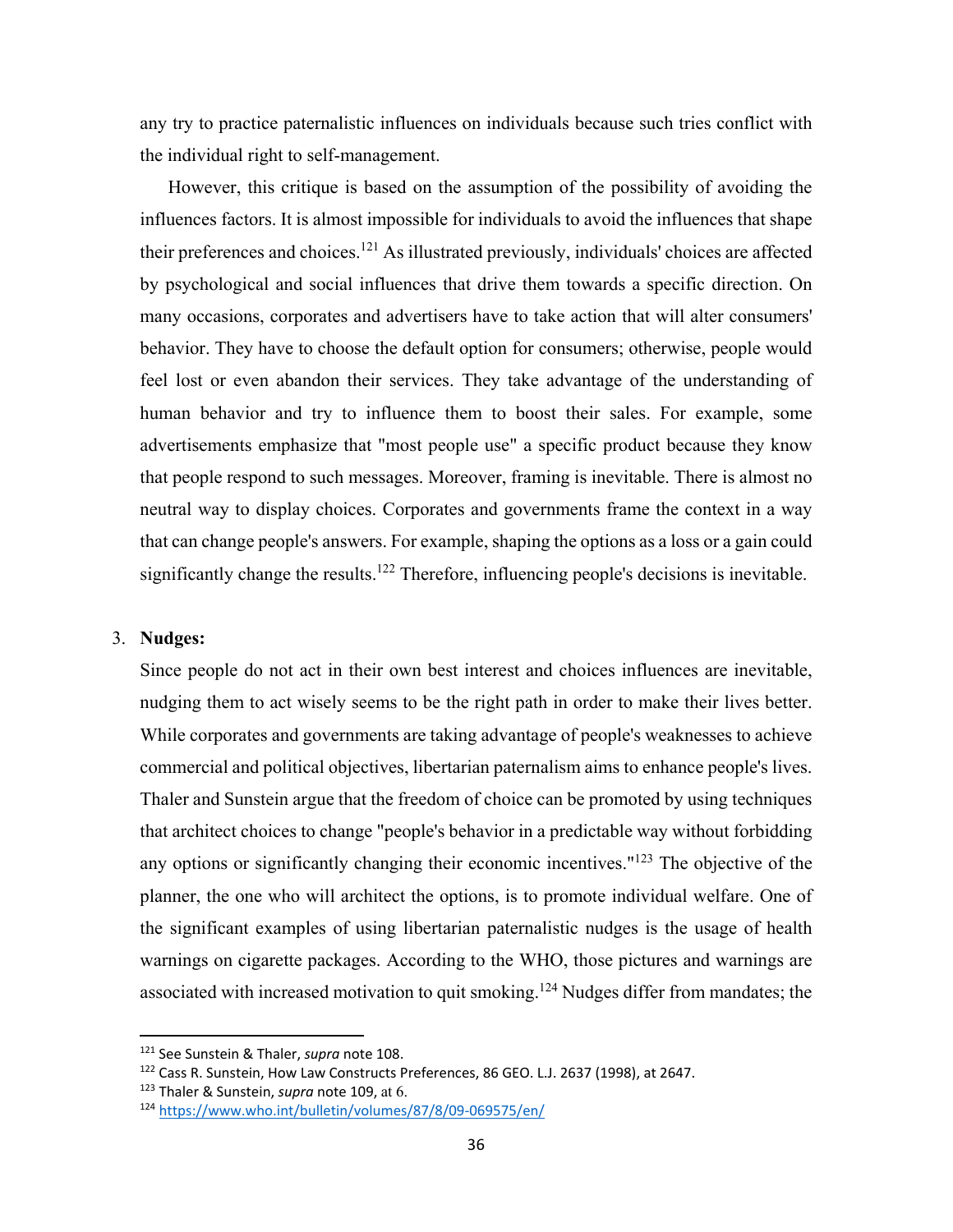latter motivates individuals by imposing some burden on them like taxes and fines or giving them some advantages like subsidies. Unlike mandates, nudges impose no burden on people with almost no cost, which makes it a good policy for policymakers and more welcomed by individuals.<sup>125</sup>

Recently, many governments started to use nudges to implement certain policies. In the UK, the government created the Behavioral Insights Team, also known as the Nudge Unit, which uses behavioral insights to improve public policies.<sup>126</sup> While the US, Australia, Canada, Sweden, Netherlands, and Germany also created their own teams, other countries like India, Indonesia, Peru, and Singapore are working on establishing their behavioral insights teams.<sup>127</sup> Some international organizations like the World Bank, UN agencies, OECD, and EU formed similar units to support their programs. The World Bank also issued a full report on behavioral informed tools which focuses on nudging.<sup>128</sup> Those teams are working on improving many policies such as poverty, obesity, gender equality, crime reduction, and energy consumption. For instance, they write the number of calories and reorganize the food order in menus which helps people to choose healthier food. They architect the choices in a manner that can promote individuals' lives.

Nudges have proved its effectiveness in many fields when it is used correctly. People do not respond positively to all nudges. Choices have to be architected in certain ways that consider what people like and what they do not. Informing people has its positive effects on people. An experiment revealed that people respond to positive wording than negative ones.129 In Minnesota, for example, using legal threats did not improve the number of taxpayers, but when officials inform them about the high compliance level, people tend to be more compliant.<sup>130</sup> In fighting littering on Texas highways, releasing a well-funded campaign did not have a big impact on citizens' behavior, but when public officials used a

 $127$  Zeina Afif, "Nudge units" – where they came from and what they can do, https://blogs.worldbank.org/developmenttalk/nudge-units-where-they-came-and-what-they-can-do <sup>128</sup> World Band, Mind, Society, and Behavior (2015),

<sup>&</sup>lt;sup>125</sup> Cass R. Sunstein, Do People Like Nudges, 68 ADMIN. L. REV. 177 (2016), at 200.

 $126$  David Halper, Inside the Nudge Unit: How small changes can make a big difference (2015) (showing how the Behavioral Insights Team created solutions in tax, healthcare, crime reduction, and spurred economic growth.).

https://www.worldbank.org/content/dam/Worldbank/Publications/WDR/WDR%202015/WDR‐2015‐Full‐ Report.pdf.

<sup>129</sup> Thaler & Sunstein, *supra* note 109, at 66.  $130$  Id., at 66.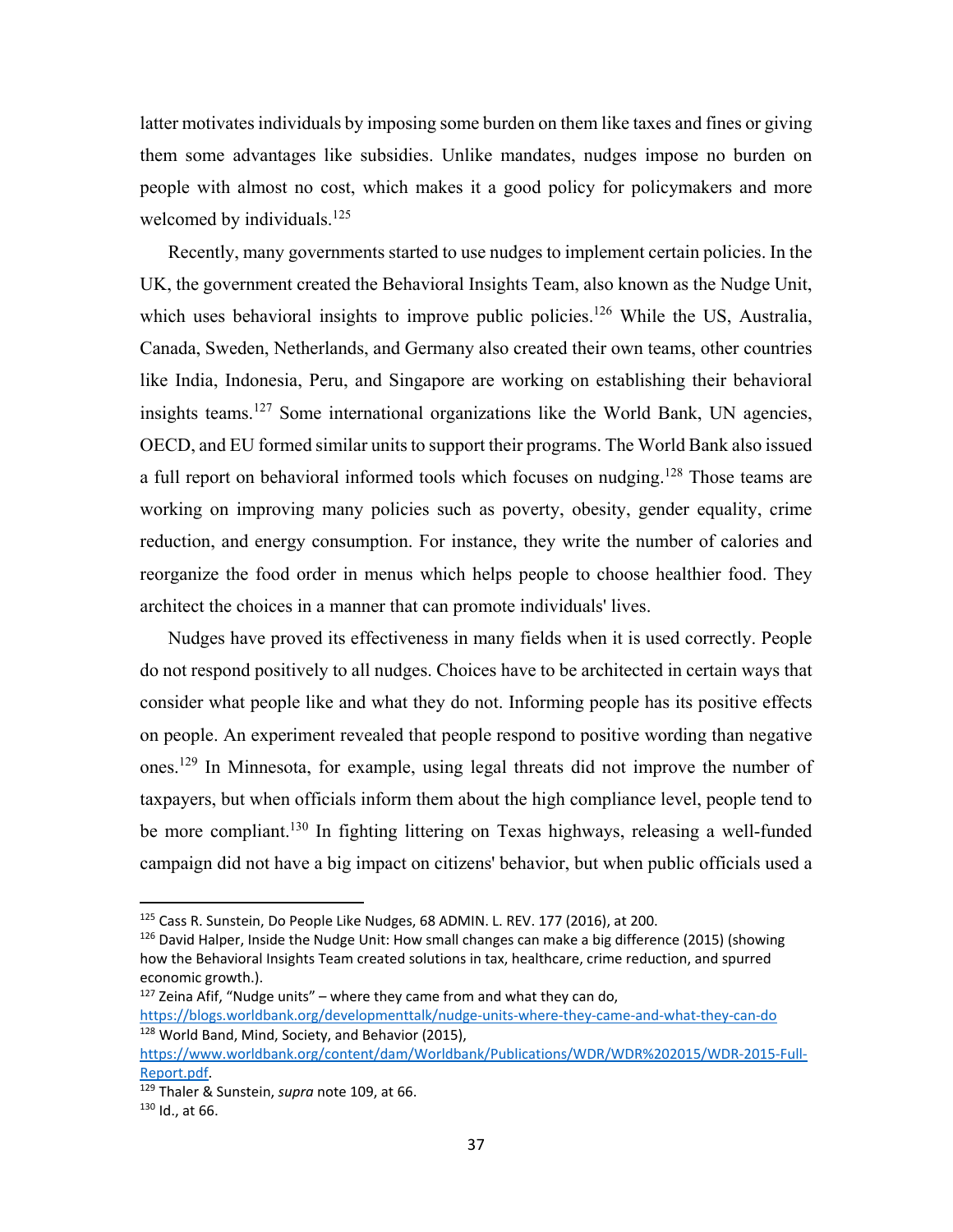creative slogan "Don't Mess with Texas" in another campaign, there was a decrease in litter by 29%.131 Moreover, people do not support nudges that do not align with their values or beliefs. They also reject nudges that have illegitimate or illicit goals.<sup>132</sup> Similar results can be seen in different countries that have different cultures and values.<sup>133</sup>

On the other hand, nudges do not offer an ultimate solution for every problem. Nudges help to improve people's decisions, but, in some instances, they have to be associated with other social and legal tools to have better results. Alberto R. Salazar V. argues that nudges have a short-term impact on fighting obesity.<sup>134</sup> People need more than nudges to change their attitudes and values. Moreover, many parties, motivated by commercial and political incentives, would undermine the libertarian paternalism' nudges by fighting back with all the power they have. They would spend more money on ads and nudges that push consumers to buy their products because their interests contradict with people's welfare in many situations. It is problematic to ensure their obedience to healthy nudges. For example, unhealthy foods' ads can undermine the effects of reorganizing food menus. Therefore, libertarian paternalism's nudges should be supplemented by legal rules that forbid or reduce opposite nudges.

#### **4. The Planner's Critiques:**

Many scholars propose the following questions: what are the limitations of using nudges? How can we assure that the planner would not use those powers to manipulate and extend the usage of nudges in other fields for other purposes? Who is the planner? And could a planner do better than the individual? Gregory Mitchell argues that "it is impossible by definition for a third party to make judgments about another individual's utility."<sup>135</sup> Even if the individual fails to make a good choice, there is no evidence that another party would succeed to do better. Moreover, some concerns are derived from the mistrust of the planner's identity and his/her ability.<sup>136</sup> People do not trust public officials; they are suspicious about their intentions and plans because government image is usually associated

 $131$  Id., at 60. (In its first six years, there was a 72 percent reduction in visible roadside litter.)

<sup>132</sup> Sunstein, supra note 125, at 185.

<sup>133</sup> Id., at 201-205 (mentioning surveys from Sweden and USA.)

<sup>134</sup> See Alberto R. Salazar V., Libertarian Paternalism and the Dangers of Nudging Consumers, 23 K.L.J. 51 (2012).

<sup>135</sup> Mitchell, *supra* note 118, at 1267.

<sup>136</sup> Sunstein & Thaler, *supra* note 108, at 1200.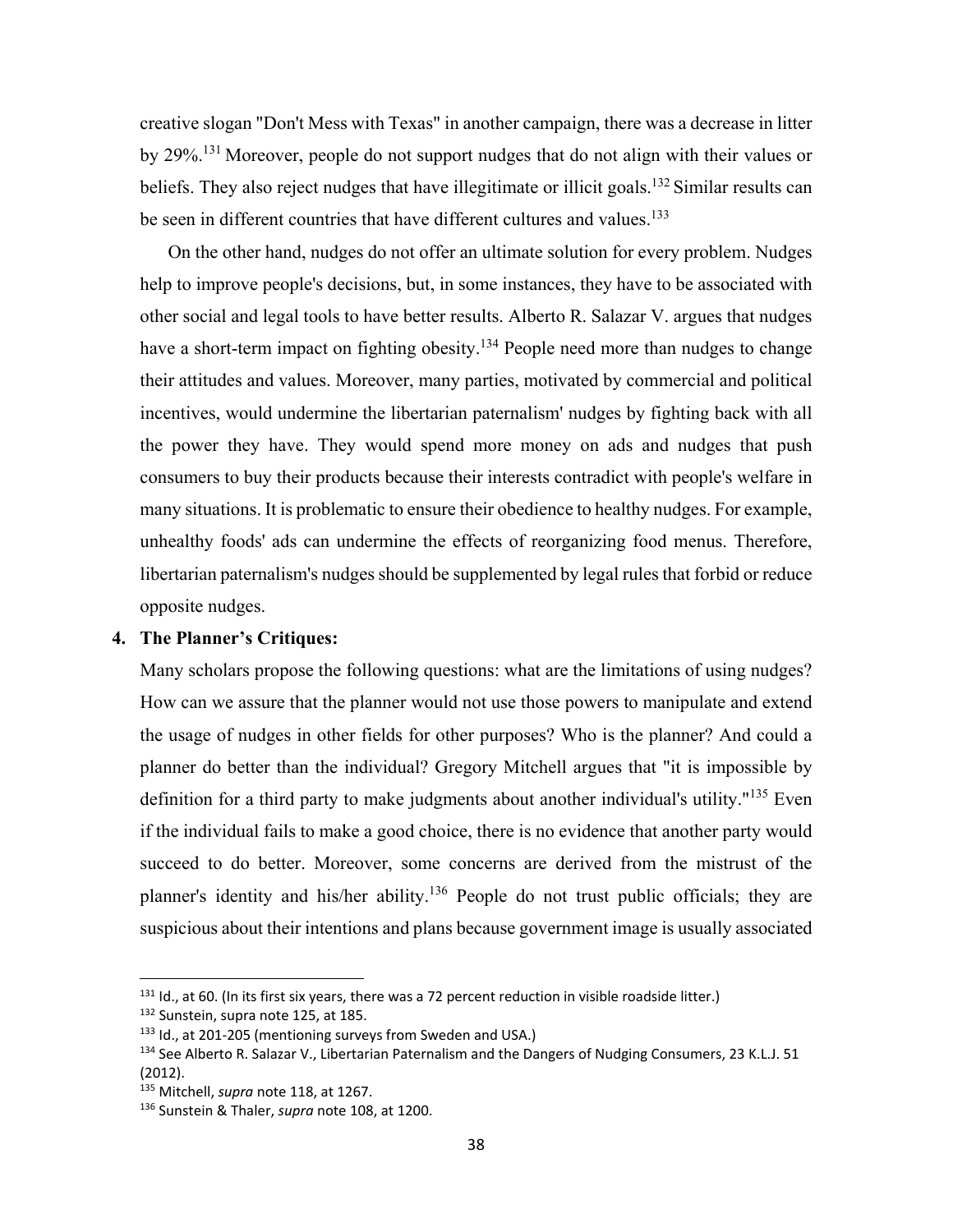with power, control, coercion, and political agenda. Conversely, they mostly welcome a planner from private institutions.137 Furthermore, many scholars accuse libertarian paternalism of being manipulative.<sup>138</sup> Authorizing the government to affect people's decisions is an invitation to manipulate the people. Choices have to be presented to the people equally and supplemented by sufficient information to construct better decisions. In contrast, architect the choices in a manner that makes individuals choose a specific choice is a manipulation, even if it is a better choice, because the planner "intentionally bypass or circumvent someone's rational capacities."139

All previous critiques revolve around the planner. There is mistrust in the planner's identity and role. In fact, these worries are logical. Nudges are used to redistribute the power between private companies and governments. This power can be abused by governments as much as corporates do. In non-democratic states, the government can misuse nudges to achieve its political goals. However, such critiques do not mean that nudges should not be used. Conversely, those critiques enlighten the path that nudges should be used carefully and under levels of scrutiny. A "nudge unit" should work under the parliament and judiciary supervision and according to a code of ethics. People's representatives are more trustworthy to regulate the planner's role. Legislators should specify the scope of the planner's work by identifying the problems that they can deal with and the tools that they can use, and the ethics they should stick to. Meanwhile, judicial supervision over the planner work is also a guarantee for the protection of people's rights. Courts can terminate the manipulative nudges. Finally, nudges should be supplemented by media campaigns that aim to raise users' awareness because being aware of the problem would improve individuals' ability to choose. For example, an aware user can effectively protect his/her personal data. He/she is more likely to respond positively to privacy nudges.

 On the other hand, the planner could not force people to choose a specific choice; conversely, individuals will always have the upper hand to accept or reject the nudges. Even though libertarian paternalism reorganizes the choices hoping to move people

<sup>137</sup> Thaler & Sunstein, *supra* note 109, at 10.

<sup>138</sup> *See* Jason Hanna, Libertarian Paternalism, Manipulation, and the Shaping of Preferences, 41(4), Social Theory and Practice: An International and Interdisciplinary Journal of Social Philosophy, 618 (OCT 2015); Mitchell, *supra* note 118.

 $139$  Id., at 625.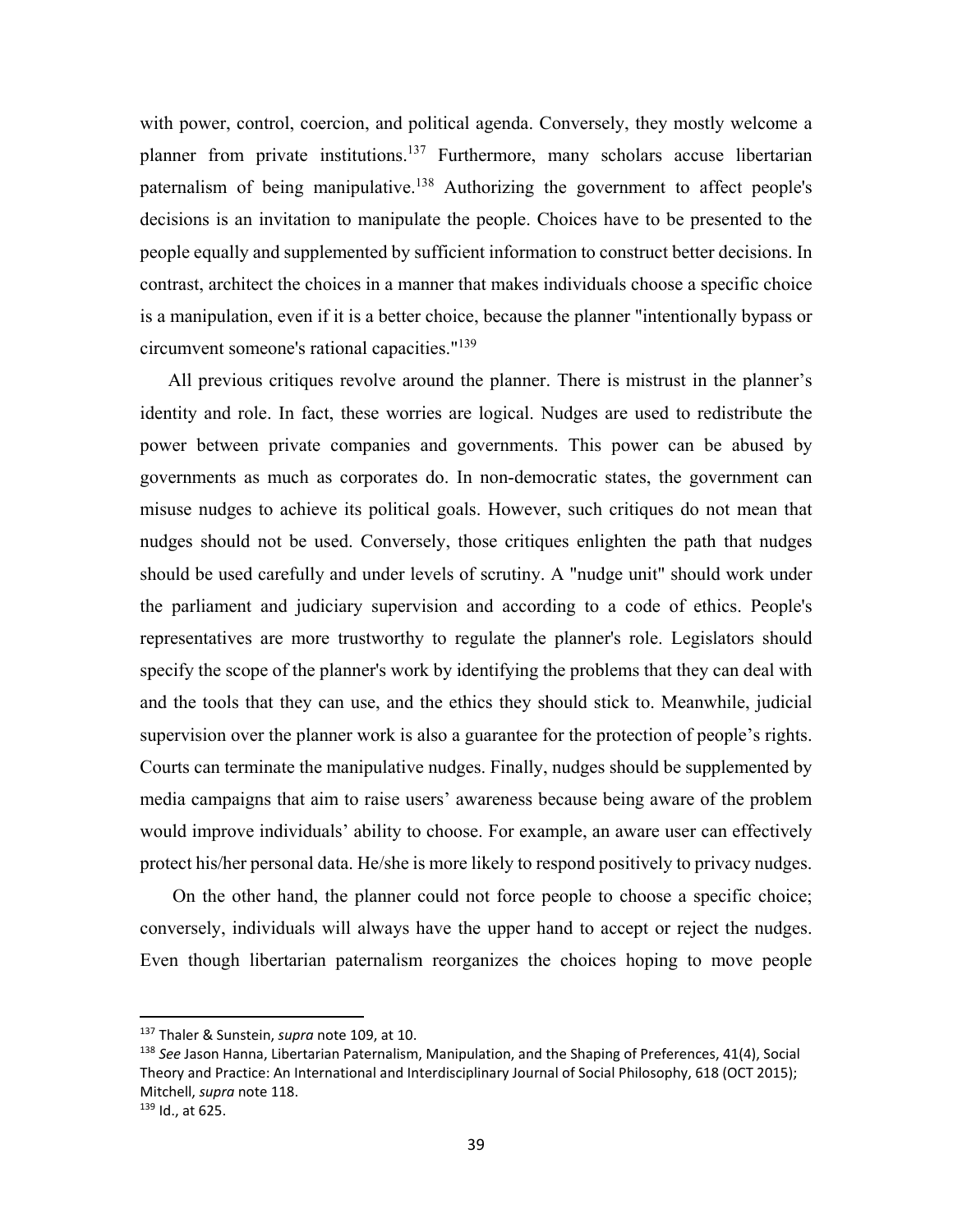towards a specific direction, it does not exclude any choices. This characteristic leaves room for individuals to reject nudges and choose whatever they want. Moreover, experiments show that people reject nudges that have illegitimate ends or contradict their personal values and standards.140 They support the nudges that they agree with their purposes. In the meantime, many people could take a very strong position against certain nudges if they felt that they aim to control or heavily intervene in their lives. "[P]eople do not like being controlled or coerced, and if they think that their options have been truncated, they might do whatever they can to take their own path."<sup>141</sup> Thus, if the government uses nudges for other purposes rather than people's welfare, people would reject them.

Finally, because choices' influencing is inevitable, a planner that aims to provide better choices architecture is a must. It is unlogic to leave the people as prey for corporates who manipulate them to gain commercial benefits. The nudges should be used to stop or mitigate the harms that occur from excessive ads that urge them to eat unhealthy food and smoke cigarettes. Furthermore, the opponents assume that there is "neutral" choice architecture.<sup>142</sup> However, this assumption is incorrect. As I argued, people are always influenced by the context in which they have to make a decision. Even if the wording can be written in neutral language, there are always external or internal factors that affect an individual's decision.

 140 Sunstein, *supra* note 125, at 198.

<sup>141</sup> Id. at 222.

<sup>142</sup> Hanna, *supra* note 138, at 640.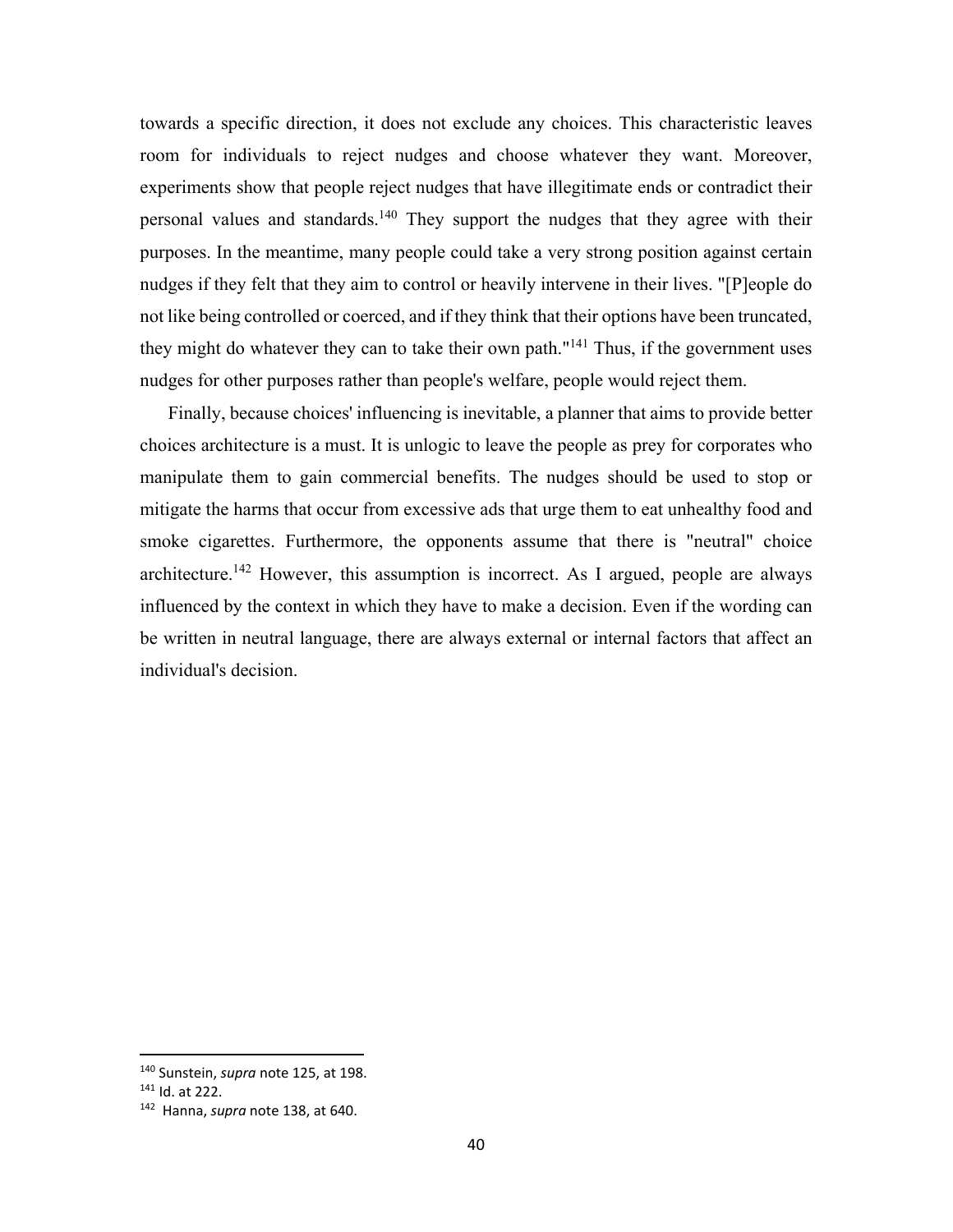### **V. Nudging Users Towards Online Privacy**

Libertarian paternalism can be a solution for what current policies and regulations could not resolve. Privacy policies are hard and long to read, which impedes users' abilities and willingness to read them. In addition, the GDPR and the Egyptian law for personal data protection No. 151 of 2020 chose to empower users with a bundle of rights. However, empowering users is not effective because users are not aware of or capable of using those rights. These legal tools overlooked the complexity of human beings and how they interact with the internet. Therefore, the libertarian paternalism theory can fill in the gap. Nudges can be a complementary solution that is based on understanding human behavior in order to alter users' decisions towards more privacy.

In this chapter, I analyze the online privacy problem in light of the libertarian paternalism theory. In the first part, I demonstrate the irrational behavior of internet users regarding their privacy which is known as the "privacy paradox,"143 and the causes behind this phenomenon. Users claim that they have concerns about their online privacy and are aware of their rights, but they act conversely. Due to external influences, they recklessly disclose much personal information and give permission for a huge number of tech companies to collect and transfer their personal data throughout their daily online activities. In the second part, I illustrate the advantages of using nudges and engage with the planner critique. Finally, I present a number of nudges examples that can be used to improve online privacy.

#### **A. Data Subjects' Irrationality:**

Data collectors and holders take refuge in self-management. Tech companies simply argue that people are free to choose whatever they want. Users agree on their terms and conditions, which grants them the right to collect the data and share it with third parties. They also willingly disclose their personal data and share their photos and stories with others. No one coerces them to do any of those acts. On the other hand, the government should refrain from any intervention that would undermine people's freedom of choice. It ought to protect their freedom. However, this argument is based on three related assumptions. It assumes that users: (1) act rationally; (2) are truly free from any kind of

<sup>&</sup>lt;sup>143</sup> Sheng Yin Soh, Privacy Nudges: An Alternative Regulatory Mechanism to Informed Consent for Online Data Protection Behaviour, 5 EUR. DATA PROT. L. REV. 65 (2019).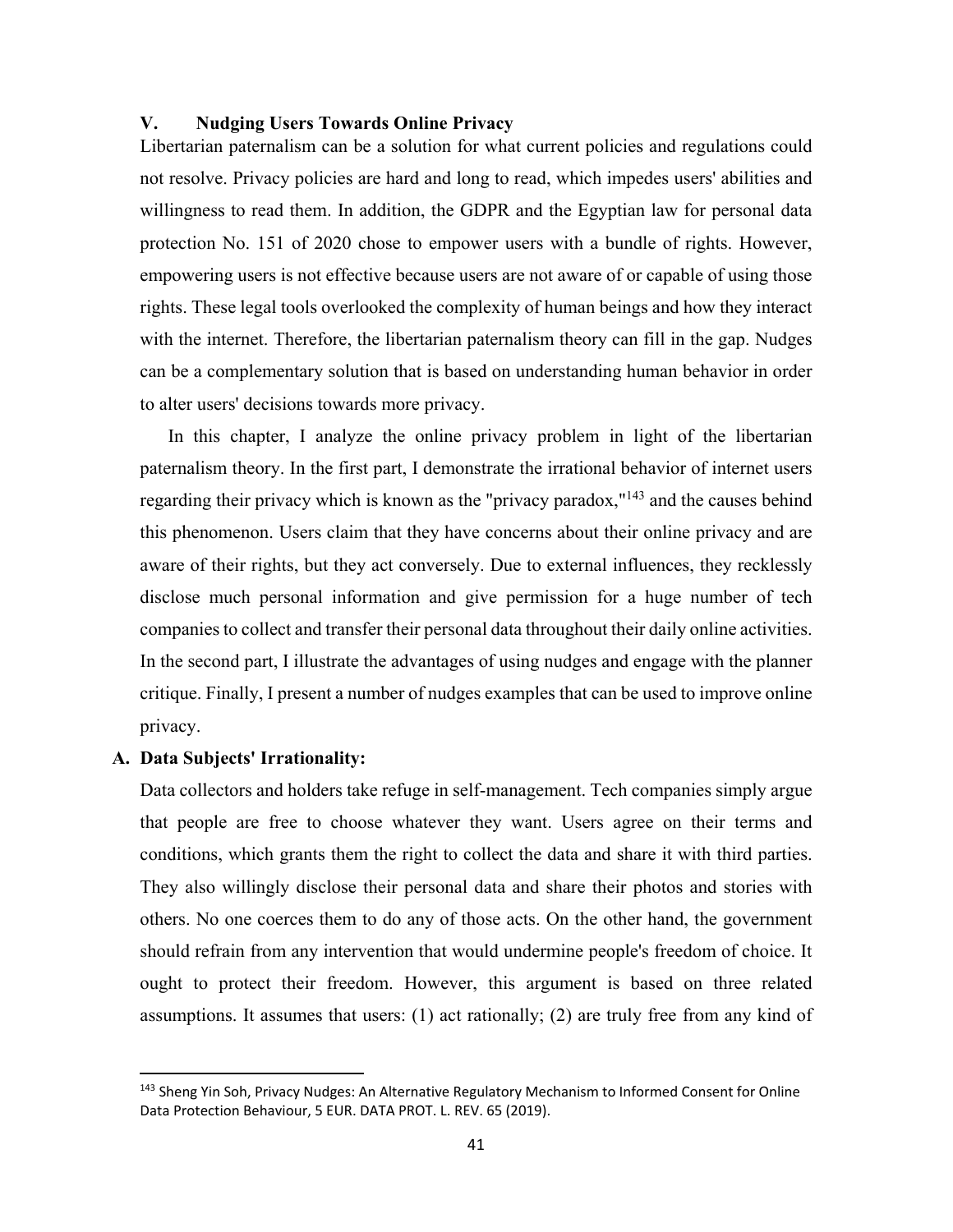influence; (3) choose what is in their best interest. In my opinion, these assumptions are false. In this part, I argue that users act irrationally over the internet regarding their privacy because they are affected by inevitable social and commercial influences.

People seem to act in the opposite direction of their true desires. As Sunstein and Thaler argue, people act irrationally and choose what is not in their best interest. They want to be healthy, but they smoke cigarettes and eat unhealthy food, although their bad consequences on health. They care about their online privacy,<sup>144</sup> but they explicitly or implicitly reveal a massive amount of data about themselves. As previously demonstrated in chapter three, the erosion of online privacy has enormous harm on individuals and society. Many users know the risks of their online activities, but they do nothing to avoid the causes. Users harm themselves by their online actions. Accordingly, the question that arises is: why do people act irrationally and choose the worst in their interest?

Even though it appears that users voluntarily agree to disclose and share their personal information with others, they are influenced by social and technical influences that limit their freedom of choice. Online platforms enable easier methods of data disclosure than their offline counterparts. Users easily share their photos and comment on posts without the necessary attention that they give when they are dealing with strangers in real life. Moreover, people have to accept the terms offered by tech companies in order to benefit from their services. In the internet world, an individual cannot live without the services of Google and Facebook; he/she is compelled to accept their terms and give them permission to access and collect data from personal devices.

In order to make a good decision, an autonomous user has to be well informed and has the ability to understand and analyze the choices at hand. Users should receive sufficient information about the collected data, and they should have a choice about the usage of that information, which is known as "notice and choice."145 However, studies reveal that users do not have the ability to make such informed and rational choices.<sup>146</sup> Scholars like Richard

<sup>&</sup>lt;sup>144</sup> Share of internet users who are more concerned about their online privacy compared to a year ago as of February 2019, by country, https://www.statista.com/statistics/373322/global-opinion-concern-onlineprivacy/ (statistics show that more than 50% of users around the world are worrying about their privacy.) 145 Howard Beales II. & Timothy J. Muris, Choice or Consequences: Protecting Privacy in Commercial Information, 75 U. CHI. L. REV. 109 (2008), at 112.

<sup>146</sup> Daniel J. Solove, Introduction: Privacy Self‐Management and the Consent Dilemma, 126 HARV. L. REV. 1880 (2013), at 1883.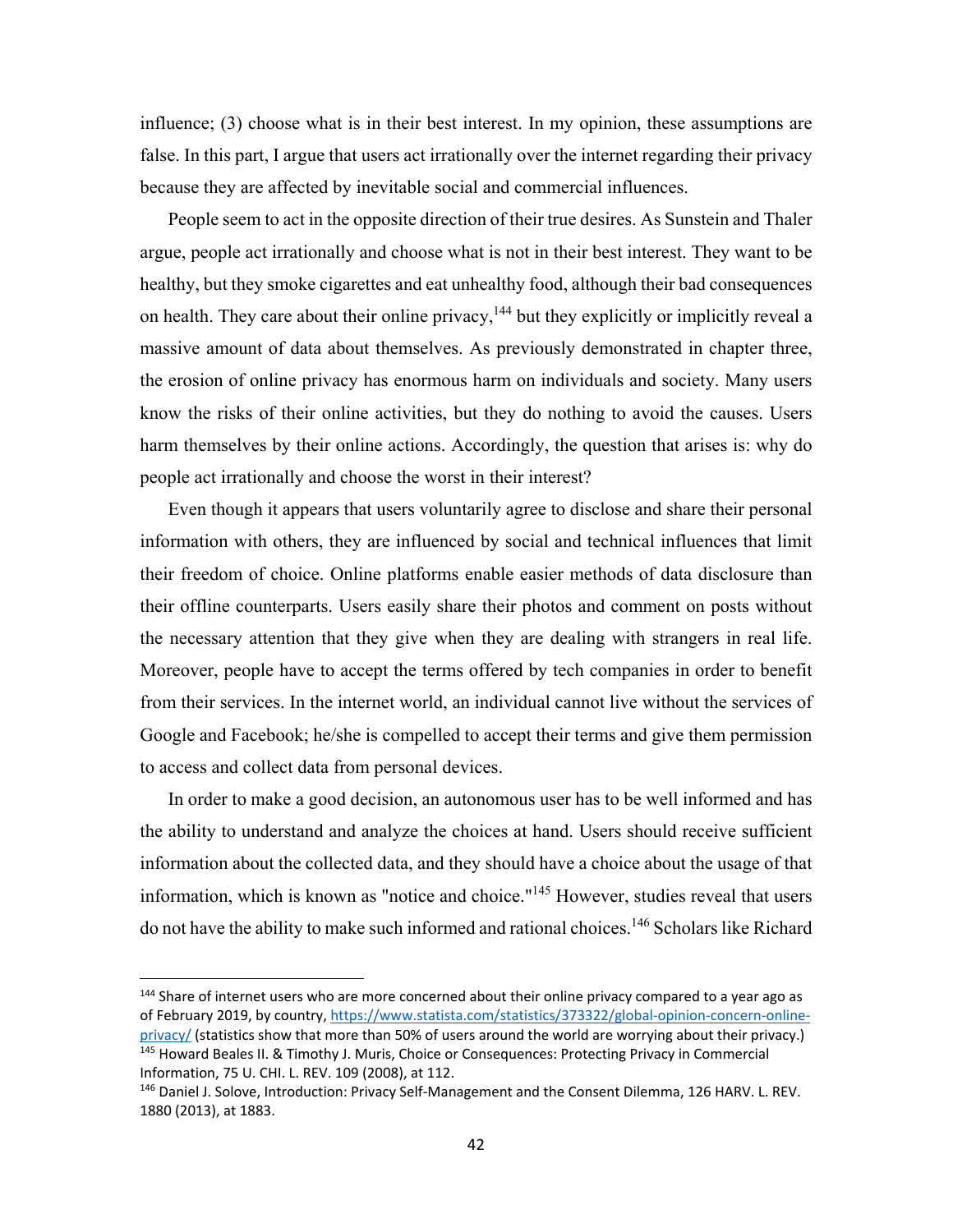Warner and Robert Sloan argue that informed consent is impossible due to the complexity of data collection systems.<sup>147</sup> People's irrationality happens due to multiple reasons. First, in order to have a rational choice, a user has to read the terms and privacy policy to be informed about the data collected. Studies show that only a few users read privacy policies.<sup>148</sup> Privacy policies are complex; it is overwhelming to read and understand them.

Privacy policies are usually long and complex, which makes them time-consuming to read each privacy policy in every website and application a user uses or visits in his/her daily activities. A research found that each user needs 40 minutes per day to read each privacy policy which is more than the time he/she spend for shopping, playing games, and dealing with spams combined.<sup>149</sup> Meanwhile, if every American user read all privacy policies at websites they visited in one year, it would cost the economy 781 billion dollars in lost productivity.150 Nonetheless, a privacy policy should not be short and easy because it will not be informative enough to enable users to make an informed decision because privacy is a complicated issue. People need more information to understand: what are the types of collected data? How would it be used, secured, and processed? What are the limitations of transferring those data to third parties? What are their rights regarding their collected data? Therefore, a long policy is needed to demonstrate such issues effectively.

Moreover, data privacy usually intersects with technical issues that people could not understand. As Prof. Helen Nissenbaum argues that it is "so complicated that probably only a handful of deep experts would be able to piece together a full account."151 Most people lack the technical background to fully understand the policy. Privacy policies contain much complex and legal jargon. Many people are not aware of the legal or technical definition of many words that are being used in privacy policies. Studies show that people have false beliefs regarding their online privacy, which reveals that people do not fully understand

<sup>147</sup> Shyy, *supra* note 38. (mentioning Richard Warner & Robert Sloan, Beyond Notice and Choice. Privacy, Norms, and Consent, 14 J. HIGH TECH. L. 370 (2013).)

<sup>148</sup> Solove, *supra* note 146, at 1884. (mentioning a study that shows that only 20% of users read privacy policies most of the time); Beales & Muris, *supra* note 145, at 113.

<sup>149</sup> *See* Aleecia M. McDonald & Lorrie Faith Cranor, The Cost of Reading Privacy Policies, 4 ISJLP 543 (2008), at 563.

<sup>150</sup> *Id*., at 564.

<sup>&</sup>lt;sup>151</sup> Helen Nissenbaum, A Contextual Approach to Privacy Online, 140 DEDALUS THE JOURNAL OF THE AMERICAN ACADEMY OF ARTS & SCIENCES 32 (2011), at 35.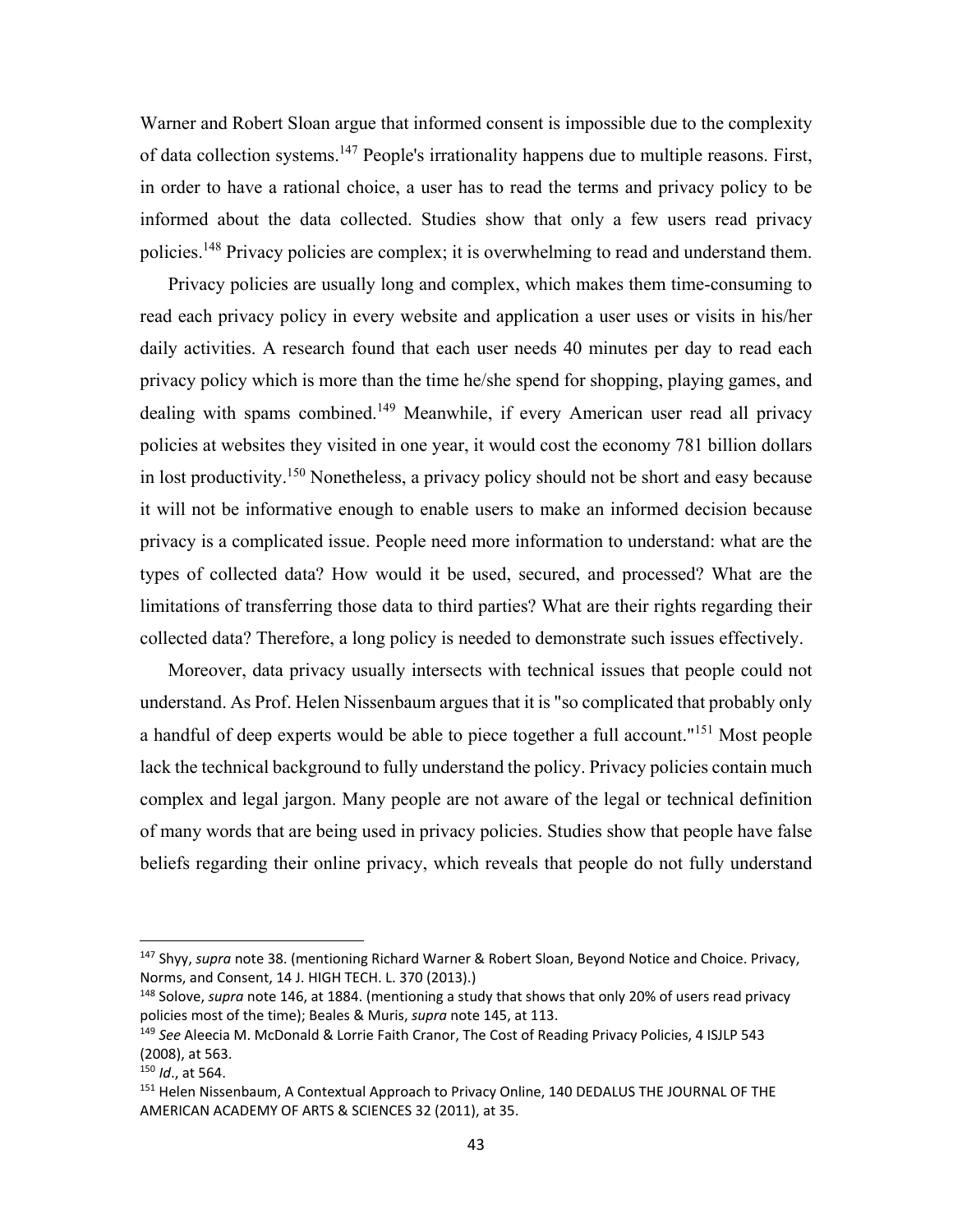privacy policies.<sup>152</sup> Meanwhile, tech companies take advantage of this position by getting users' approval on the collection and distribution of data by writing long, broad, and complex privacy policies that are hard to be read or understood by most users.<sup>153</sup> A German court found that a user's consent on Facebook's privacy policy is invalid because it hides important privacy settings in its policy.<sup>154</sup> Meanwhile, trying to demonstrate each detail in privacy leads to an opposite effect. Detailed information is needed to more transparency, "but too much information leads to a lack of transparency," which Prof. Helen Nissenbaum called the "transparency paradox."155

Furthermore, the way the privacy decision is designed leads to severe troubles to reach rational choices. A user needs to decide which data will be revealed before he/she visits the website. He/she needs to assess the potential harms from disclosing some information when the data is initially collected, which is very hard to predict.<sup>156</sup> For example, the harm from data *aggregation* and *transferring* is unpredictable. A user might not know that a small piece of data can be combined with other small pieces revealed on other websites at different times to reveal sensitive information. Technology develops constantly; a piece of data could not be combined with other data to reveal other types of information now, but a method can be discovered in the future to do so. Therefore, it is extremely difficult to assess privacy's harms while making the decision.

On the other hand, tech companies use multiple strategies that nudge users to abandon their privacy. Social platforms exploit users' trust to share more information.<sup>157</sup> Most companies use the "opt-out" strategy, which means that people are automatically enrolled in accepting the data collection. It would need action from the user to opt-out, which is not the common behavior of humans.<sup>158</sup> They also use the "default" option in their favor. They adjust the default option in a manner that gives them the authority to collect the data they

<sup>152</sup> Solove, *supra* note 146, at 1886. (They correctly answered only 30% of the questions regarding their online privacy.)

<sup>153</sup> See Tsesis, *supra* note 9.

<sup>154</sup> Facebook broke German privacy laws, court rules, BBC, https://www.bbc.com/news/technology‐ 43035968

<sup>155</sup> Nissenbaum, *supra* note 151.

<sup>156</sup> Solove, *supra* note 146, at 1891.

<sup>157</sup> Shyy, *supra* note 38, at 146.

<sup>158</sup> Solove, *supra* note 146, at 1884.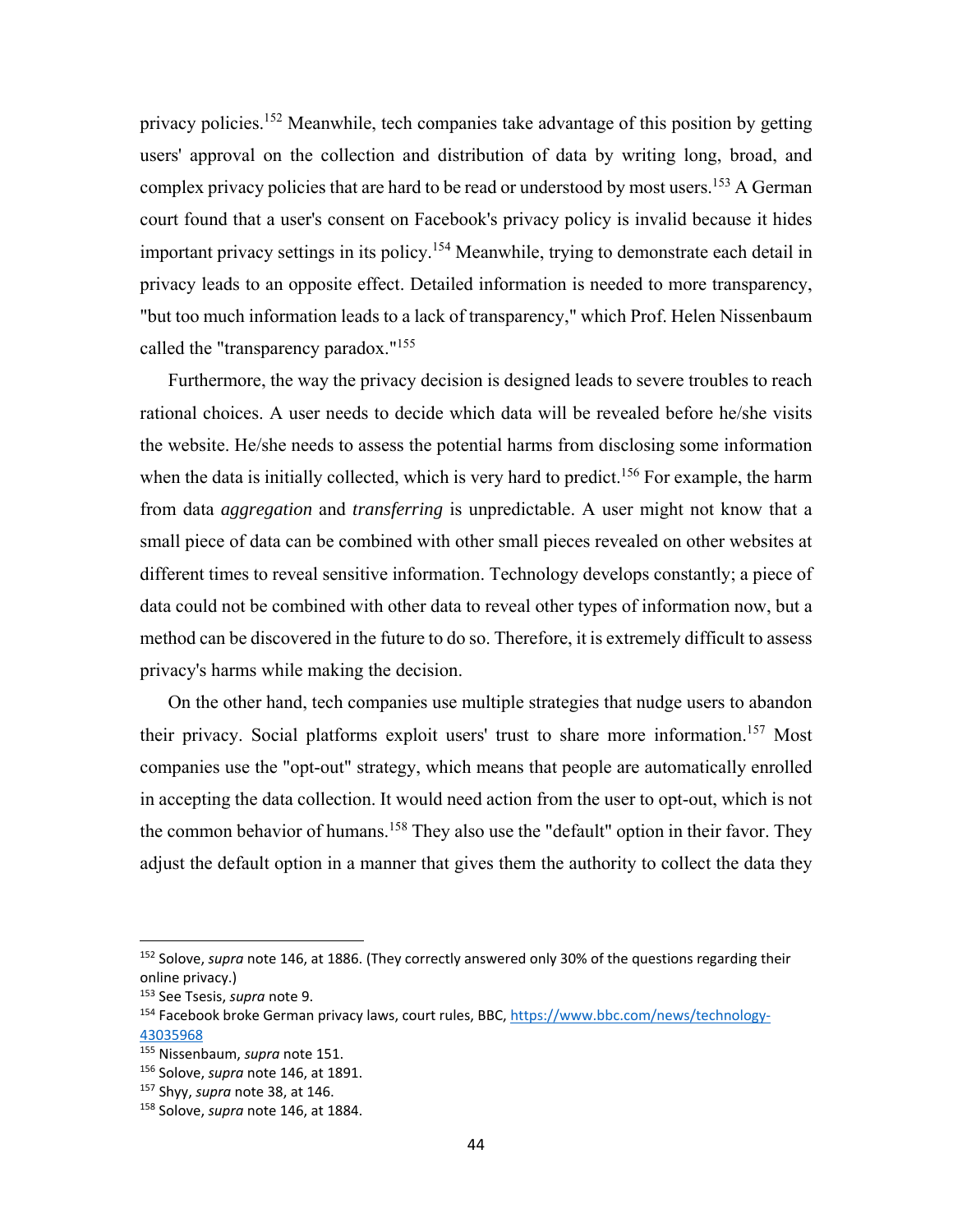need. They know that people rarely change the default privacy settings.<sup>159</sup> In addition, they architect the choices carefully. While they use positive language when they ask for permission for collecting data, such as "enhancing your experience," they use negative words when one needs to opt out, like "this action might affect the service." This method frames people's thinking about the action they would take and implicitly nudge them towards a specific direction.

Moreover, Tech companies intentionally intervene in shaping people's preferences, and beliefs which undermine privacy self-management. An autonomous individual needs to be free from such intervention and monitoring. Many scholars note that online platforms "can nudge users to form beliefs and preferences, follow behaviors, and increase the probability of outcomes with ever-finer precision."160 Personalization allows tech companies to control what users can see and what they cannot. Such power is used o manipulate people and shape their preferences in order to achieve commercial and political goals, as I illustrated earlier in chapter two. Furthermore, they exploit the human weaknesses regarding their social needs to communicate with others. They architect their programs and software to enhance users to engage with other users and share more information, pictures, and stories to make new friends or profound their relation with current ones. In conclusion, users are irrational regarding their online privacy because they are influenced by multiple factors and parties that affect their freedom of choice.

On the other hand, the assumption that people choose what is in their best interest is also false. Libertarians argue that individuals choose wisely, and the state should not intervene unless there is substantial harm to others that justifies the intervention. However, people's online choices regarding their privacy are not only in their worst interest, but also their actions lead to substantial harm for individuals and societies. As illustrated in chapter three, privacy erosion causes damage to individuals' reputations, dignity, and emotions. It increases the possibility of committing many wrongful acts like fraud, impersonations, blackmailing, and defamation. In addition, it leads to the spread of false news and polarization, which jeopardizes democracy and creativity. Even though some scholars claim that the benefit of data flow outweighs the harms of privacy harms. They emphasize

 $159$  Id.

<sup>160</sup> Grafanaki, *supra* note 84, at 6.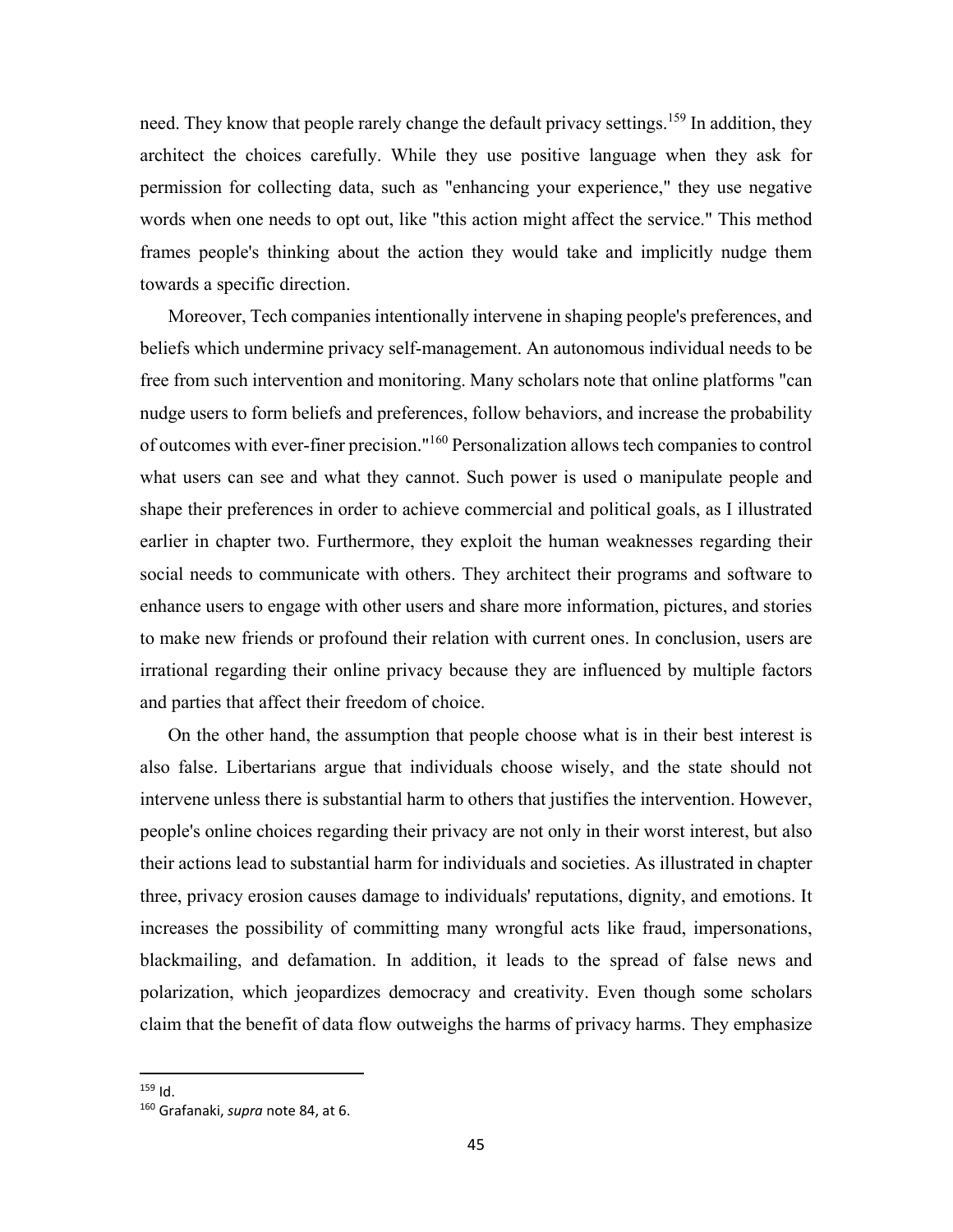the great importance of data collection and dissemination for social and scientific purposes.<sup>161</sup> Even though I disagree with this opinion, I am not arguing for the prevention of data collection or distribution. Instead, I argue that online privacy has to be regulated in order to mitigate the harm by nudging users towards their welfare. Therefore, an intervention is legitimate and required.

### **B. Online Nudges:**

Nudges offer a balanced solution that can help to mitigate the privacy harms. First, they would not coerce people to choose something. No choices will be omitted; instead, choices would be reorganized and architected to promote privacy. Users would be free to disclose whatever they want, but they would be warned first about the risks. Meanwhile, users would not be left alone in the face of greedy data collectors. Moreover, nudges would help individuals make better choices and avoid harm. It aims to architect the choices in a manner that help user to understand the complex choices and aware them with simple tools about the risks of personal data disclosure.

Behavioral economics scientists prove that people tend to use the "fast-thinking system" in their routines activities which are repeated on a daily basis.<sup>162</sup> In online activities, users use their intuitive, instinctive, and rapid way of making decisions because most of them use the internet daily for hours. They do not spend too much time in deciding which privacy settings they will choose. Thus, privacy settings should be simple and easy to understand. People respond to an image more than a long text<sup>163</sup>. Nudges include, for example, using the most privacy-friendly choices as a default, simplifying privacy settings by using images, characters, and emojis, informing users about the real audience for their posts, and delaying for seconds before posting personal stories.<sup>164</sup> Those tools can overcome privacy complexity by introducing the information in easy ways that most users can understand. They increase the effectiveness of notices, especially when they are provided immediately before taking the decision because it is the perfect moment to make

<sup>161</sup> See Swire, *supra* note 45.

<sup>&</sup>lt;sup>162</sup> Shara Monteleone, Addressing the Failure of Informed Consent in Online Data Protection: Learning the Lessons from Behaviour‐Aware Regulation, 43 Syracuse J. INT'l L. & COM. 69 (2015), at 105.  $163$  Id., at 108.

<sup>164</sup> See Yang Wang, Pedro Giovanni Leon, Xiaoxuan Chen & Saranga Komanduri, From Facebook Regrets to Facebook Privacy Nudges, 74 OHIO St. L.J. 1307 (2013); Soh, *supra* note 143.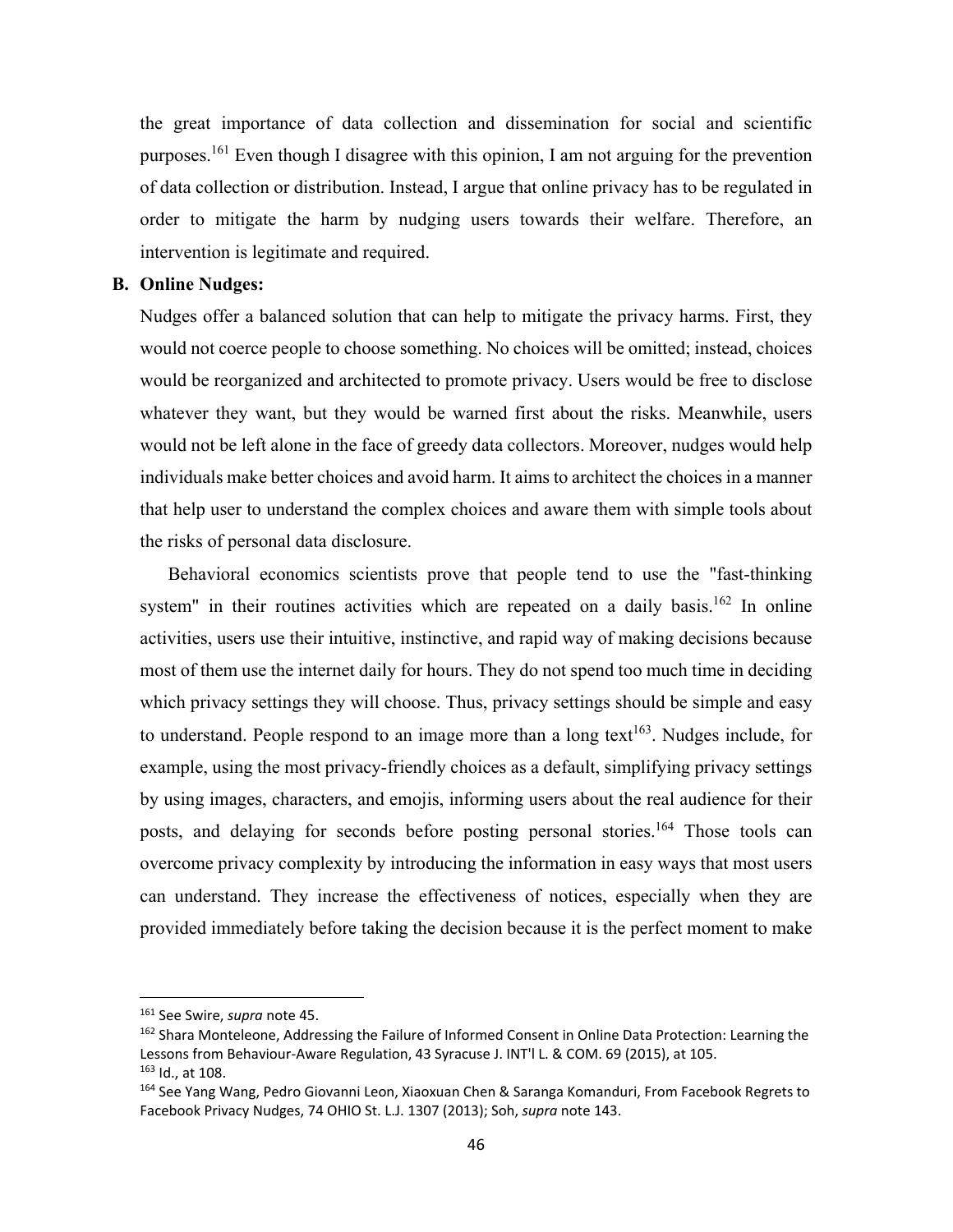them rethink about their upcoming decisions.<sup>165</sup> Therefore, libertarian paternalistic measures would help to promote privacy, users' welfare, and privacy self-management.

Nudges is also useful for the data industry. Conversely to the GDPR, nudges are less burdensome on small companies. New entrepreneurs would not need to spend much money to implement.<sup>166</sup> Even though promotion of privacy would cost tech companies the loss of some data, they would gain the trust of users, which would lead to more disclosure of *necessary data* for the business.<sup>167</sup> An enhancing privacy architecture assures consumers that the service provider is caring about their data and would not use them wrongfully. Therefore, libertarian paternalism offers a robust and balanced solution that would help to promote online privacy and the data industry while building and protecting actual freedom of choice.

Choice architecture, however, has to be designed carefully to ensure its effectiveness. Thaler and Sunstein define nudges as "any aspect of the choice architecture that alters people's behavior in a predictable way without forbidding any options or significantly changing their economic incentives."168 The first step to implement nudges is to understand the human's way of thinking and how individuals react to different nudges in order to architect the choices in a manner that can alter their decisions. Economic behavior literature reveals several reasons for Individuals' biases like status quo and spotlight effect, which I illustrated previously in chapter four.<sup>169</sup> Those reasons should be taken into consideration to design a successful nudge.

Moreover, a good nudge expects users' errors. People err in using equipment or making a decision. For example, a study found that 82% of critical incidents are caused by human errors.<sup>170</sup> The planner should expect such errors and try to be "as forgiving as possible."<sup>171</sup> In addition, a well-designed nudge has to transform complex and long choices into simple ones by helping users to map the choices easily. As Thaler and Sunstein mentioned, it can

<sup>&</sup>lt;sup>165</sup> Cinthia Obladen de Almendra Freitas & Giovanna Michelato Almada, How Can Nudging Solve Some of the Internet Data Privacy Issues, 10 DIREITO e Desenvolvimento 7 (2019), at 14.

<sup>166</sup> Shyy, *supra* note 38, at 164.

<sup>&</sup>lt;sup>167</sup> Shara Monteleone, Addressing the Failure of Informed Consent in Online Data Protection: Learning the Lessons from Behaviour‐Aware Regulation, 43 Syracuse J. INT'l L. & COM. 69 (2015), at 115.

<sup>168</sup> Thaler & Sunstein, *supra* note 109, at 6.

<sup>169</sup> See id.; Monteleone, *supra* note 166, at 97.

<sup>170</sup> Thaler & Sunstein, *supra* note 109, at 89.

<sup>171</sup> Id. at 87.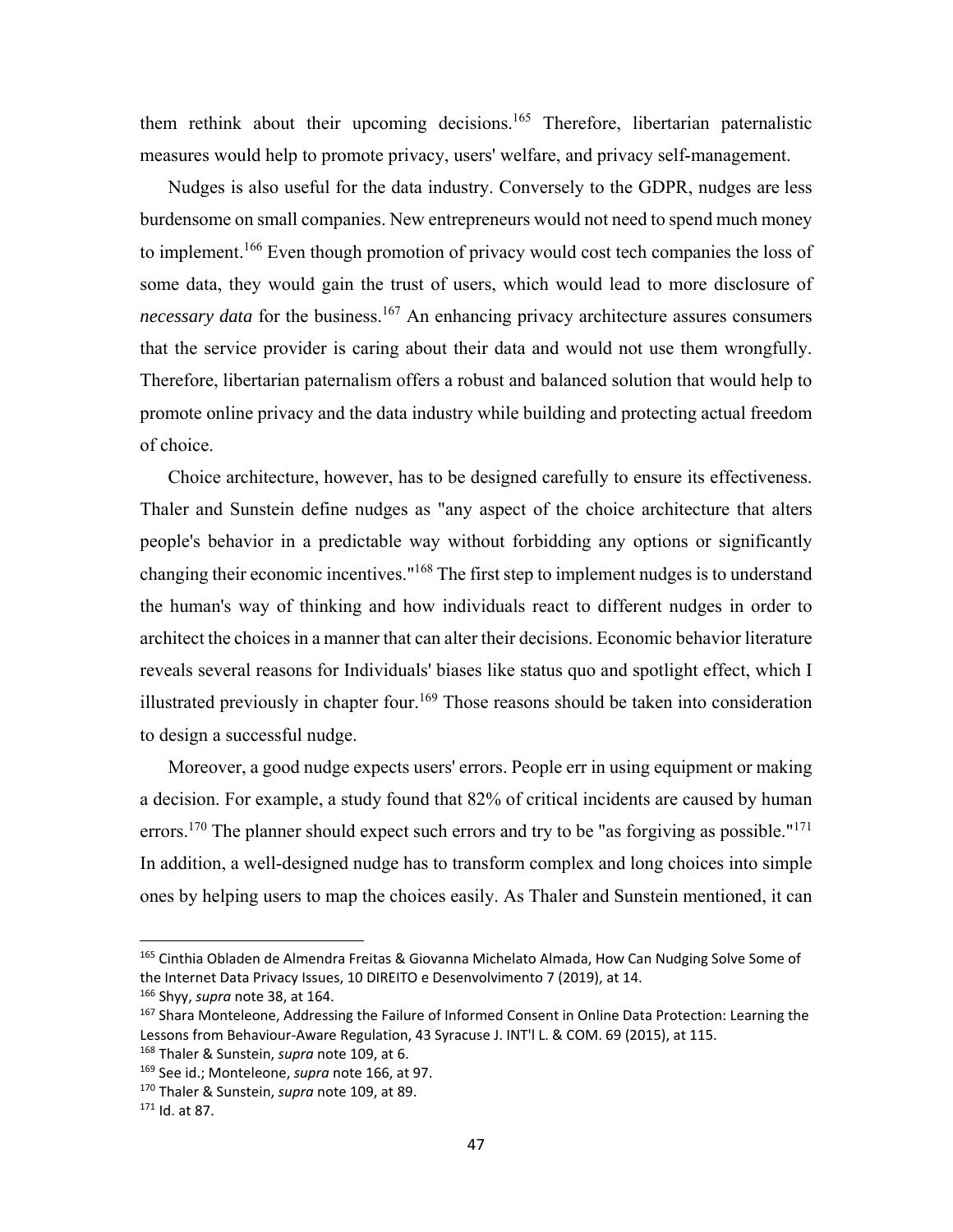be done "by transforming numerical information into units that translate more readily into actual use."172 One example can be showing users actual information like current location or device information that would be collected if they agree on the website's terms.

However, the planner's critiques is one of the main critiques of libertarian paternalism that should be taken seriously in dealing with online privacy. The planner's role should be collaborative work. In other words, it should not be assigned to one person or entity. First, an international agreement is needed to regulate the data market. Data market values billions of dollars, and citizens' data is vital to the national security of states. Countries have to agree on the rules that regulate that market. In such an agreement, there should be rules that aim to decrease the privacy risks and regulating the usage of privacy nudges. Such international standards would prevent the misuse of nudges. Moreover, the planner job should be assigned to a board of stakeholders' representatives like governments and giant tech with a majority of experts in sociology and technology that have the expertise, knowledge, and awareness of the negative effects of privacy violations. In 2019, Facebook started a plan to establish an "Oversight Board," which should be an independent entity that will have the power to review Facebook's decisions regarding the removal of individuals' posts.<sup>173</sup> Even though it would be hard to imagine a global collaboration to deal with online privacy, a similar entity can be established to put an ethical code and alternative techniques that would promote privacy. Such an entity would provide room for more discussions between stakeholders in order to respond to their inquiries and concerns. Moreover, online privacy is a complex problem that constantly evolves with the development of technology which requires a similar development in tools that aim to promote privacy. In addition, a respectful, independent entity would gain people's trust, which would reflect on their response to nudges. Thus, an independent entity is needed to play the planner role. Until such an entity exists, a governmental entity can play this role under the scrutiny of the parliament in order to monitor its performance and prevent manipulation.

<sup>172</sup> Id., at 92.

<sup>&</sup>lt;sup>173</sup> Brent Harris, Establishing Structure and Governance for an Independent Oversight Board, https://about.fb.com/news/2019/09/oversight‐board‐structure/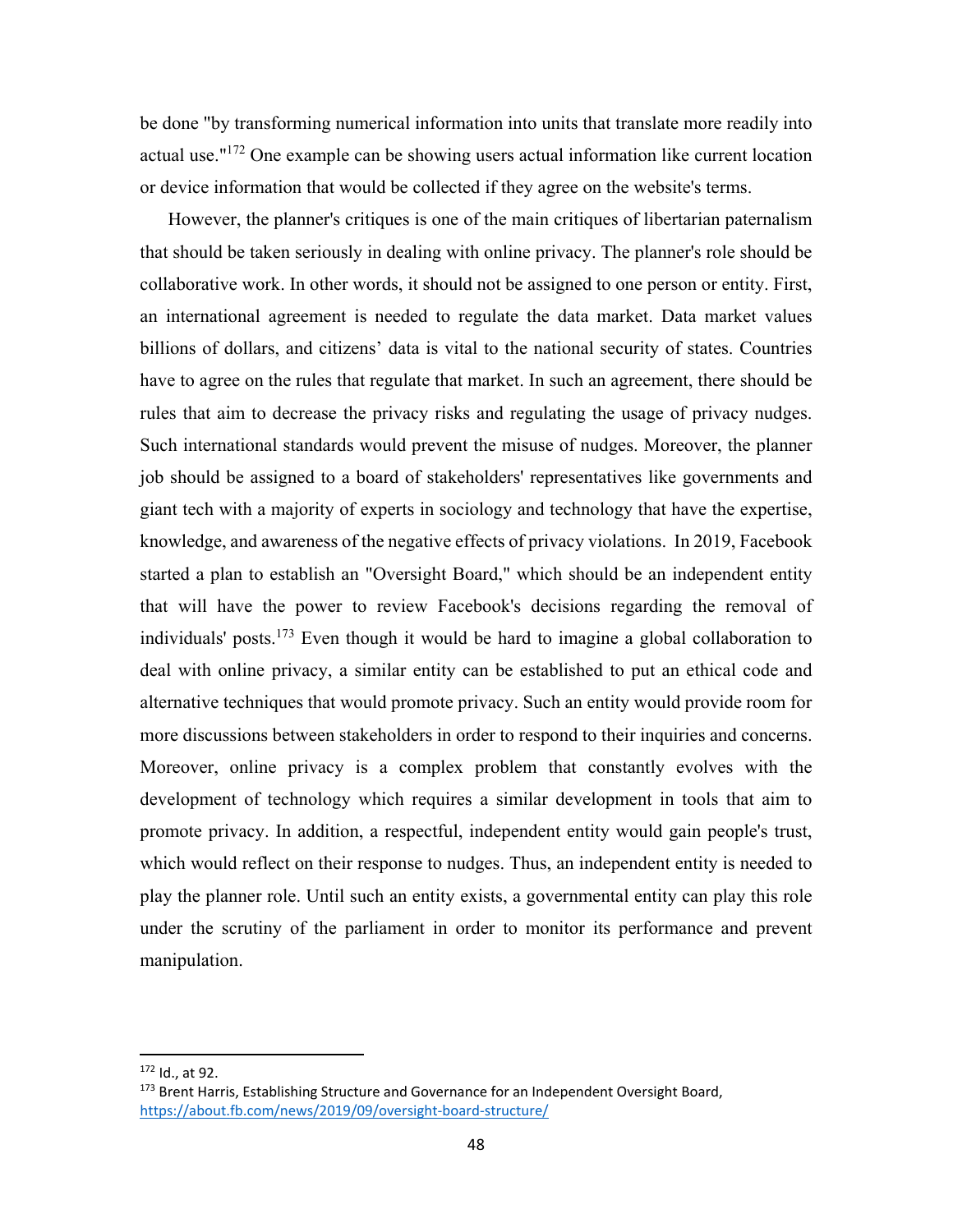On the other hand, nudges have to be complemented with other legal tools that would help to regulate online privacy. A nudge helps improving people's decisions, but it has to be associated with other social and legal tools to ensure its effectiveness. Implementing nudges to online privacy may not be welcomed by any data collectors because such a policy would impede their access to various kinds of data. It is not expected to apply such techniques through a self-regulating system. It has to be implemented by legal regulations. Law is essential to enforce tech companies to adopt the proposed techniques, as done in implementing nudges in the smoking issue. Meanwhile, using nudges to promote privacy requires the prohibition of nudges that aim to the opposite. Privacy nudges could be jeopardized by counter influences motivated by commercial entities.

Moreover, governmental institutions have to work to ensure the compliance of tech companies with their privacy policies because some studies have proven that many corporates do not comply with their own policies.<sup>174</sup> Finally, the law is required to regulate the personal data, which their collection is necessary for the service. Privacy nudges aim to minimize the disclosure of personal data, but online services are based on users' data. There will always be necessary data that is collected, processed, and transferred, which should be regulated by coercive regulatory tools.

#### **C. Nudges Examples:**

#### **1. Privacy by Default (Status Quo):**

Privacy-enhancing features should be incorporated in the design of websites and programs which is known as "privacy by design" or "privacy by default." It is "a systematic approach to designing any technology that embeds privacy into the underlying specifications or architecture."<sup>175</sup> Many scholars pointed out the strong impact of the default settings on online privacy.<sup>176</sup> If preventing websites and applications from access to location, contacts, and the gallery is the default, privacy will be less violated. Public and private entities take advantage of the immense power of default settings. When users face multiple complex choices, they depend on others to decide which option they will choose. For example, people are more likely to keep the checked box "regular" or "custom" option

<sup>174</sup> Monteleone, *supra* note 166, at 116‐117.

<sup>&</sup>lt;sup>175</sup> Ira S. Rubinstein, Regulating Privacy by Design, 26 BERKELEY TECH. L.J. 1409 (2011). 176 Soh, *supra* note 143, at 72.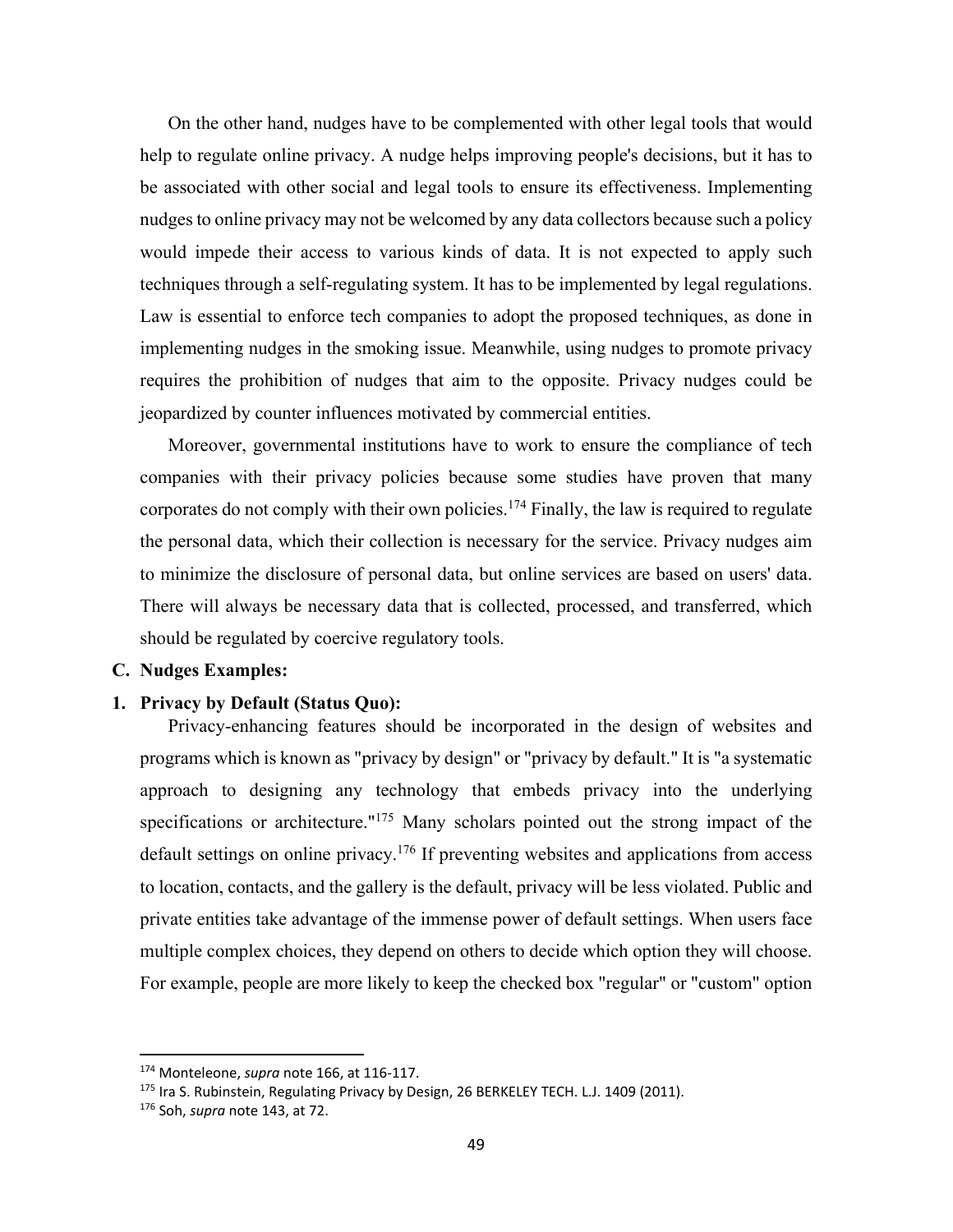when they install new software.<sup>177</sup> Using privacy-enhancing as a default is powerful in promoting privacy because people tend to keep their status quo.<sup>178</sup> In other words, they rarely change the default settings. However, the take-it or leave-it strategy could jeopardize the default nudge.<sup>179</sup> If the website requires the changing of "privacy enhancing" default to another choice to benefit from its services, users would be compelled to change it because most users could not bear such a burden. Therefore, this strategy should be abandoned.

Privacy by default has been implemented recently. The GDPR admits the importance of privacy by design in promoting privacy. Under article 25 of the GDPR, data collectors are obliged to collect "by default, only personal data which are necessary for each specific purpose of the processing are processed."180 They have to ensure, by default, that those data "are not made accessible without the individual's intervention to an indefinite number of natural persons."181 In another occasion, Mozilla prevented, by default, third parties' cookies to Firefox; in 2013, they updated the website browser by allowing only cookies from websites that were visited.<sup>182</sup> In other words, the user has to change this setting by themselves to allow third parties' cookies. The new update led to a positive improvement in privacy because users stick with the default option.<sup>183</sup> Therefore, privacy by default can lead to a significant improvement to online privacy without imposing any duties or costs on users, governments, or tech companies.

#### **2. Profile Nudge:**

One of the biggest users' regrets on social media is that they do not realize the real audience to their posts until they publish. People share their stories and pictures on social media platforms with false expectations about who will see their posts.<sup>184</sup> They think that only some friends in their minds would see it. However, they realize after a while that there is an unintended audience who definitely does not want to share their thoughts with, which leads to many regrets.<sup>185</sup>

<sup>177</sup> Thaler & Sunstein, *supra* note 109, at 83 ‐ 87.

 $178$  Id.

<sup>179</sup> Soh, *supra* note 143, at 72.

<sup>180</sup> GDPR, Article 25.

<sup>181</sup> Id.

<sup>182</sup> Freitas & Almada, *supra* note 165, at 14.

 $183$  Id.

<sup>184</sup> Wang, *supra* note 164, at 1320.

 $185$  Id.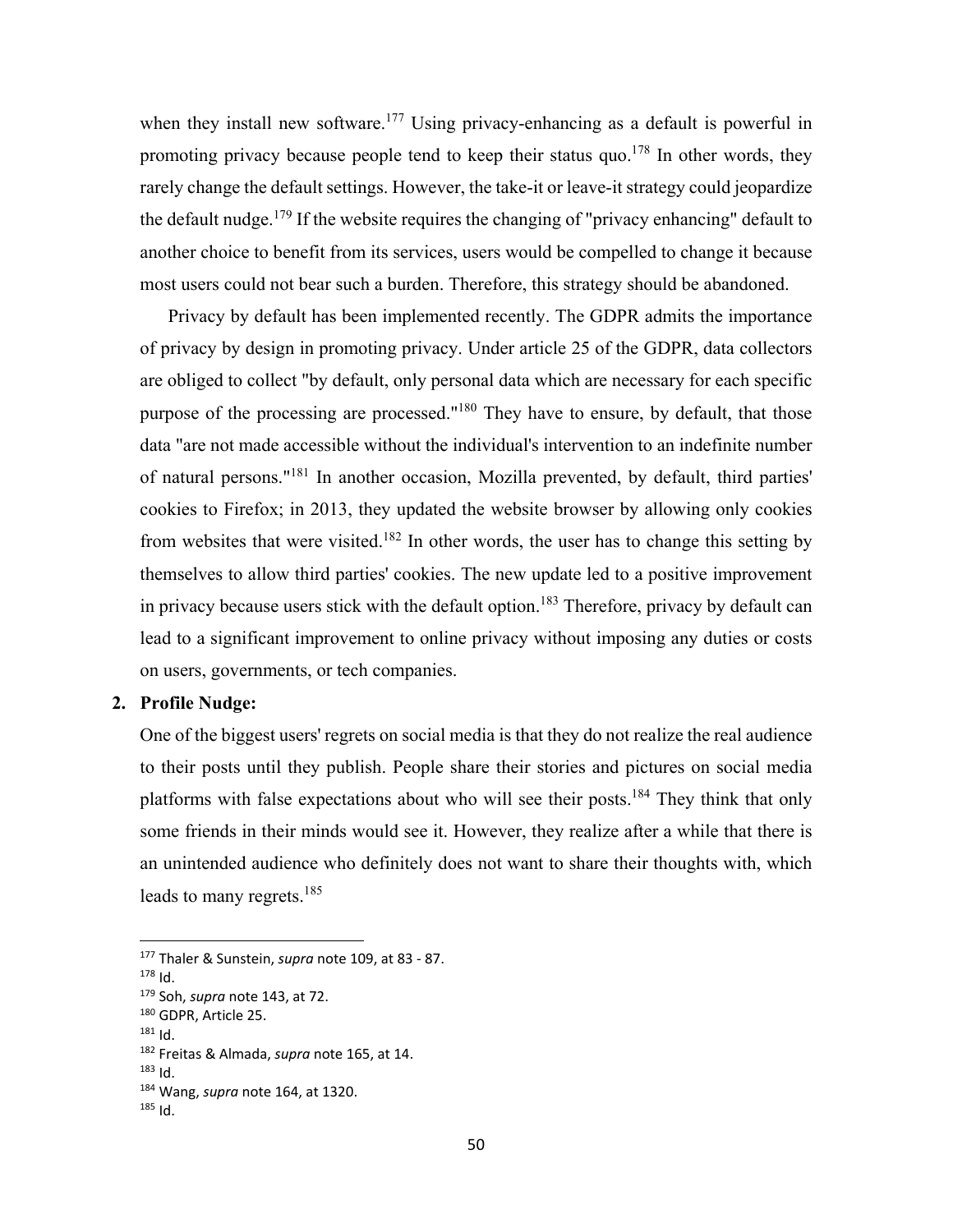One research developed the "profile picture nudge" that deals with this problem.<sup>186</sup> It works by displaying five random profile pictures of the audience who can see the post before publishing it. The nudge aims to notify the user of the potential audience in order to think before posting. The nudge also informs the user of his/her privacy settings by stating clearly which categories can see the post, i.e., friends, or friends of friends. The experiment showed that the nudge made users change their behavior by being more cautious about their posts, changing their privacy settings, and removing some 'friends.'187 This nudge allows users to assess the situation based on real and simple facts that helps them to understand the risks and the choices beforehand. It also provides the information just before making the decision, which is vital in forming the final decision. Therefore, this nudge succeeded in improving privacy choices.

#### **3. Timer Nudge:**

A research found that users regret sharing many posts about their emotional, political, and religious opinions. The research found that a few seconds delay before a post is actually published is helpful in encouraging people to avoid unnecessary data disclosure. Researchers designed the "timer nudge" that creates a ten-second gap before the actual post. A message will appear while typing a post stating, "you will have 10 seconds to cancel after you post the update."<sup>188</sup> They used a yellow background to be recognized as a warning. The user will have ten seconds after hitting the post button to think with an available option to cancel or edit the post before the publishment. They also provided the users with an option to override the nudge by clicking "post now."<sup>189</sup> The nudge aims to give the users the time to rethink and alter their decision if they want to. The experiment showed that while some users rephrased their posts, others preferred to cancel the post.<sup>190</sup> These findings are supported by other scholars who emphasize the importance of the timing factor in promoting privacy.191

<sup>186</sup> Id. at 1321.

<sup>187</sup> Id. at 1322.

<sup>188</sup> Id. at 1331.

<sup>189</sup> Id. 190 Id.

<sup>191</sup> Soh, *supra* note 143, at 72. (citing Serge Egelman et al, 'Timing is everything?: the effects of timing and placement of online privacy indicators' (Proceedings of the SIGCHI Conference on human factors in computing systems, Boston, April 2009) 319‐328.).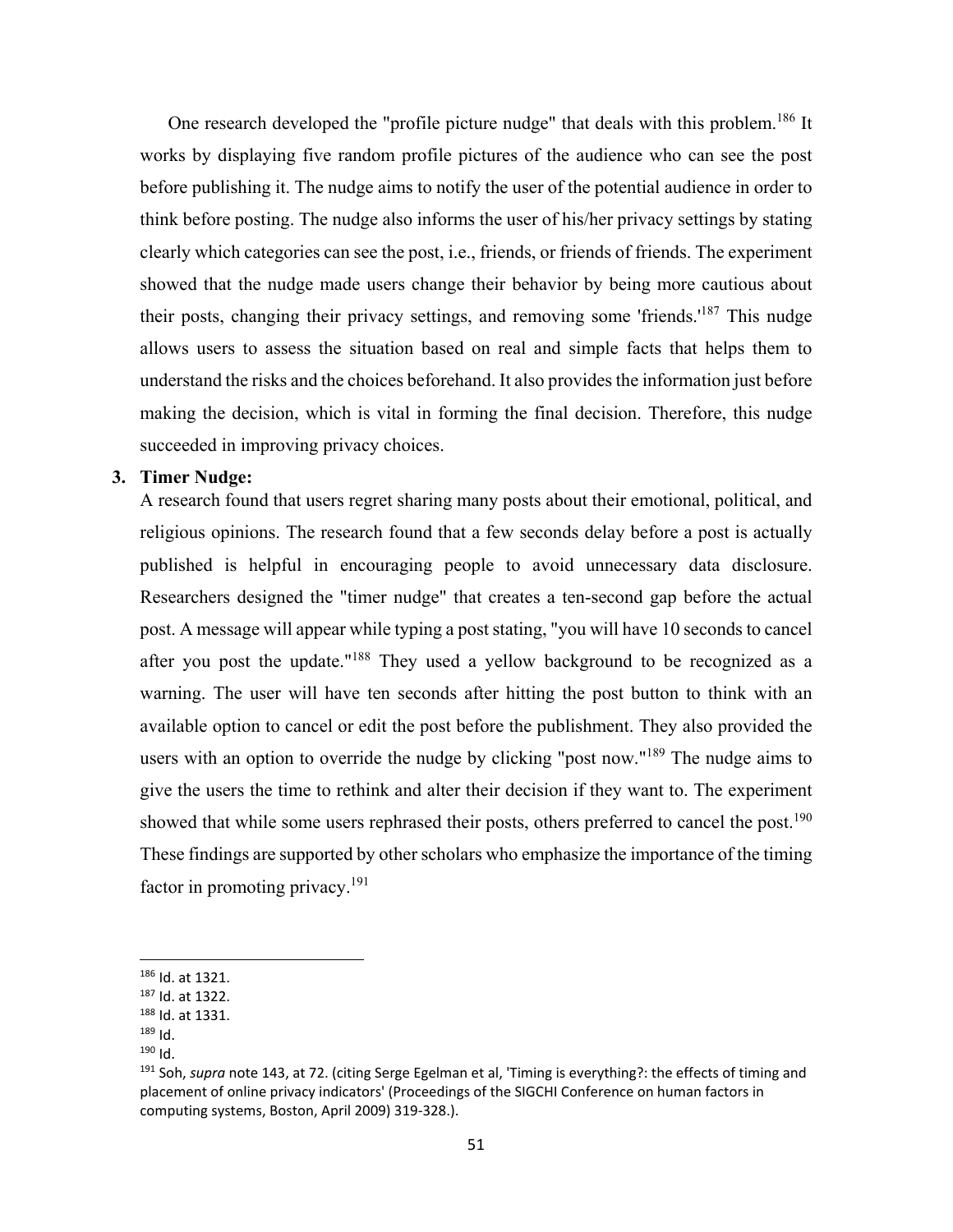#### **4. Content Feedback:**

Sunstein advises that providing feedback to the consumers is the best method to improve their behavior.<sup>192</sup> People are nudged when the system tells them about their mistakes and achievements. Meanwhile, social media facilitates the sharing of thoughts with large number of people which can be regrettable in many occasions, especially when they post about controversial topics. Researchers created the "sentiment nudge" that works on giving the user feedback on the content of the post before posting it.<sup>193</sup> The nudge is composed of timer delay, yellow background, and a sentence that reflects the content of the post. For example, if a user writes "I am angry," the system will warn him/her that "other people may perceive your post as negative."194 Within few seconds, the user could edit or cancel the post.<sup>195</sup> The main objective of this nudge is to aware users of how other people may perceive their posts.<sup>196</sup> When they realize that their posts can be misunderstood, they could change them, aiming to prevent unwanted disclosure.

Even though the experiment's findings were not positive, this nudge can be developed to be more effective. Some participants dislike the nudge because it lacks the knowledge of context that motivates them to write the post and because it is judgmental;<sup>197</sup> others ignored the nudge.<sup>198</sup> However, the nudge might be effective with teenagers because they lack the needed experience and pay more attention to how they look in their peers' eyes. In addition, the software can be changed to be simpler, like using characters or emojis that reflect the wording of the post in order to be more friendly. Finally, nudges can be developed to pop up only when the post could lead to a disclosure of sensitive information or when it might lead to emotional harm.

#### **5. Simple, Visible, and Salience:**

One of the influences that could affect people's behavior is making certain things *visible and salient*. 199 The salience of certain features like prices, sizes, or incentives can nudge

<sup>192</sup> Thaler & Sunstein, *supra* note 109, at 90.

<sup>193</sup> Wang, *supra* note 164, at 1322.

 $194$  Id.

<sup>195</sup> Id.

<sup>196</sup> Id. at 1331.

<sup>197</sup> Id.

<sup>198</sup> Id., at 1333.

<sup>199</sup> Monteleone, *supra* note 166, at 105.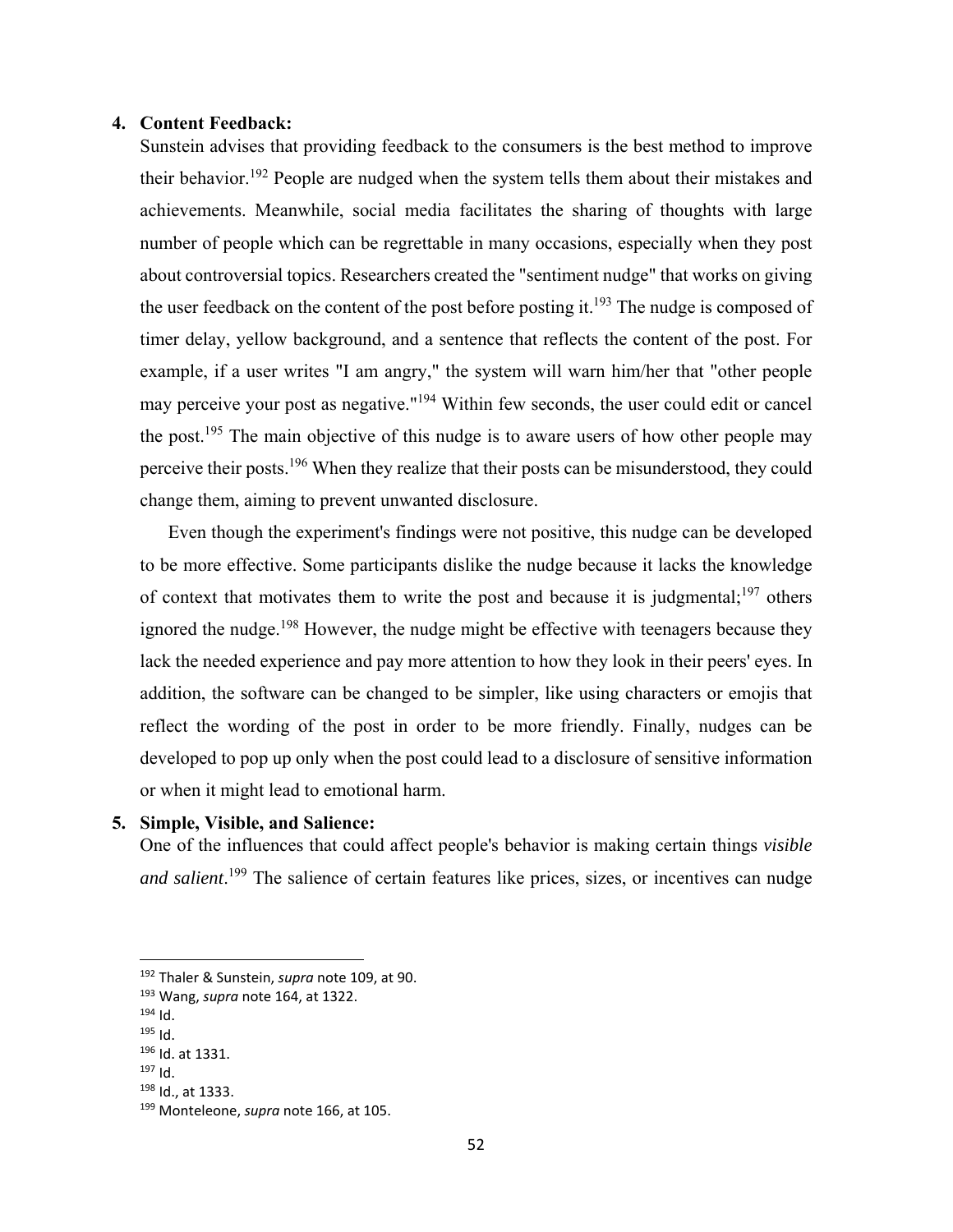consumers to behave in a predictable way.200 It also can affect people if it is provided in a salient moment or situation. The information can be salient by using different colors, capitalizing, and increasing the font size of a specific word. Users have to be informed with actual data collected from them instead of giving vague notices. If the user realizes the amount of personal data collected, he/she would think twice before granting the permission of collection. So, instead of asking for users' consent to collect their IP, location, and device details, the notice should provide them with a message that contains their actual IP, location, and other collected data. The system should make the message visible and salient.

It could also be done by making certain information more visible. For example, increasing the prices of electricity will affect individuals' consumption if the government made the increase salient, but if the consumers were able to receive notifications of the actual cost, many of them would probably reduce their consumption.<sup>201</sup> However, there is one condition to succeed in nudging users towards privacy: "do not, by any means, let them know that their current actions are better than the social norm."<sup>202</sup> When people know that their behavior is above-average, they tend to change their behavior in the opposite direction, which is known as the "boomerang effect."<sup>203</sup> Therefore, providing too much information might lead to unwanted behavior.

The solution is to give them a simple indication that their behavior is socially acceptable or not. One of the effective ways is the usage of nonverbal signals in describing the user's behavior.<sup>204</sup> Regarding online privacy, a nudge can be designed to translate complex choices into a simple emoticon. Using emoticons proved its effectiveness in reducing energy consumption in California.<sup>205</sup> A similar approach can be applied to online privacy; the most enhancing privacy choice would be represented by a happy emoticon, whereas the worst would be represented by a sad or angry emoticon. Moreover, a nudge can work as a data meter that can monitor the amount of data collected by different websites and apps. It would raise an emoticon that alerts users when the data collector breaks a certain threshold. Such nudges would overcome the boomerang effect.

 $200$  Id.

<sup>201</sup> Thaler & Sunstein, *supra* note 109, at 99.

<sup>202</sup> Id., at 68.

 $203$  Id.

 $204$  Id.

<sup>205</sup> Id.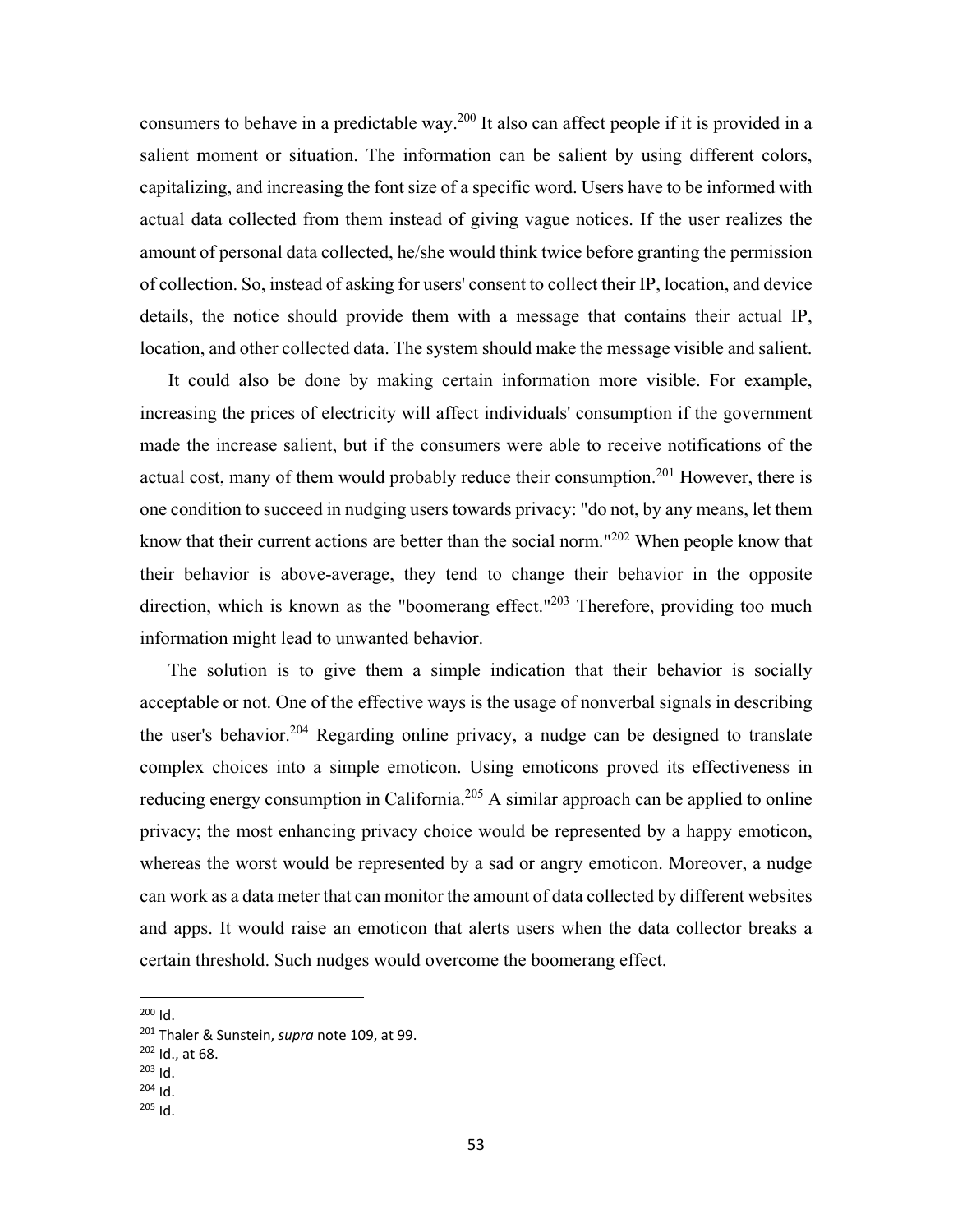On the other hand, using interactive characters is problematic. Nudges can be simplified by using less text and more interaction which is known as "visceral notices."<sup>206</sup> It successfully influences the user's fast thinking by showing them instead of telling them.207 Designing an interactive character that interacts with the user while using the internet can affect the user's behavior regarding the data disclosure. Shara Monteleone argues that this type of nudges is effective in "reducing data disclosure without creating privacy concerns."208 In contrast, another study showed that using anthropomorphic characters nudged people to reveal more personal data due to the increasing levels of trust.<sup>209</sup> Thus, more researches have to be conducted in order to redesign these types of nudges to ensure their effectiveness in promoting privacy.

<sup>206</sup> Monteleone, *supra* note 166, at 110.

<sup>207</sup> Id., at 111.

<sup>208</sup> Id., at 112.

<sup>209</sup> Id.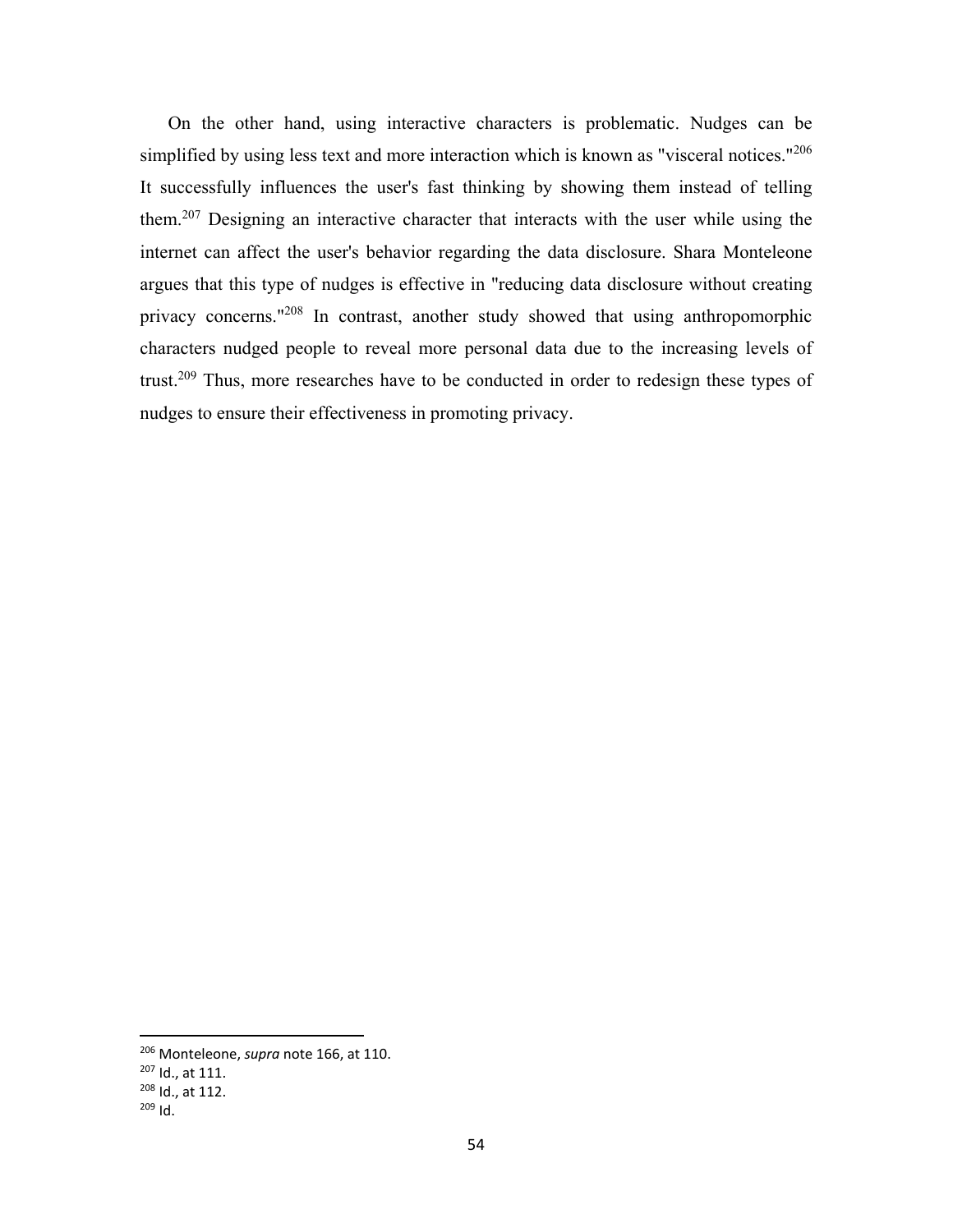#### **VI. Conclusion**

Indeed, data is the most valuable resource on the planet because it is essential to the stability of the internet. While Tech companies collect massive amounts of data in order to provide and develop their services, billions of users depend on the internet, among other things, to conduct researches, buy products, play games, communicate with friends and family members, and spend their leisure time. However, such practices are associated with privacy violations. Advanced algorithms are able to collect and analyze a vast amount of data. They track each activity for each user on the internet. They are able to reveal sensitive information by combining small pieces of data. Such information can be misused by tech companies and governments to influence users to achieve commercial and political objectives.

Although defining privacy is problematic because it intersects with many other rights, privacy can be defined by identifying the harms that happen to individuals and society. Online privacy harms occur while collecting, processing, and disseminating data. Throughout these stages, people suffer from various types of harm like interrogation, surveillance, identity theft, fraud, and reputational and emotional damage. In the meantime, the personalization technology creates echo chambers that isolate individuals in separate areas reflect only what they believe in. They would not be able to see opposing opinions, which is vital to form a balanced opinion in public debates. It leads to the spread of polarization and false beliefs, which threaten democracy and society's stability.

 The current legal approaches fail to introduce an effective solution to the online privacy problem. They try to find a solution that can prevent privacy erosion without affecting an individual's autonomy. While online privacy suffers from significant violations that call for intervention, coercing privacy would lead to severe damage to the data market. Moreover, empowering users with a bundle of rights is ineffective due to the complexity of online privacy. Most online users lack the required capabilities to use those rights. Most people either are not aware of privacy implications or undermine the risks. Therefore, another strategy has to be implemented to rescue privacy.

In this study, I argue that libertarian paternalism theory offers a robust solution to the online privacy dilemma. It aims to architect the privacy choices in a manner that nudge people to protect their privacy without omitting any options. People act irrationally